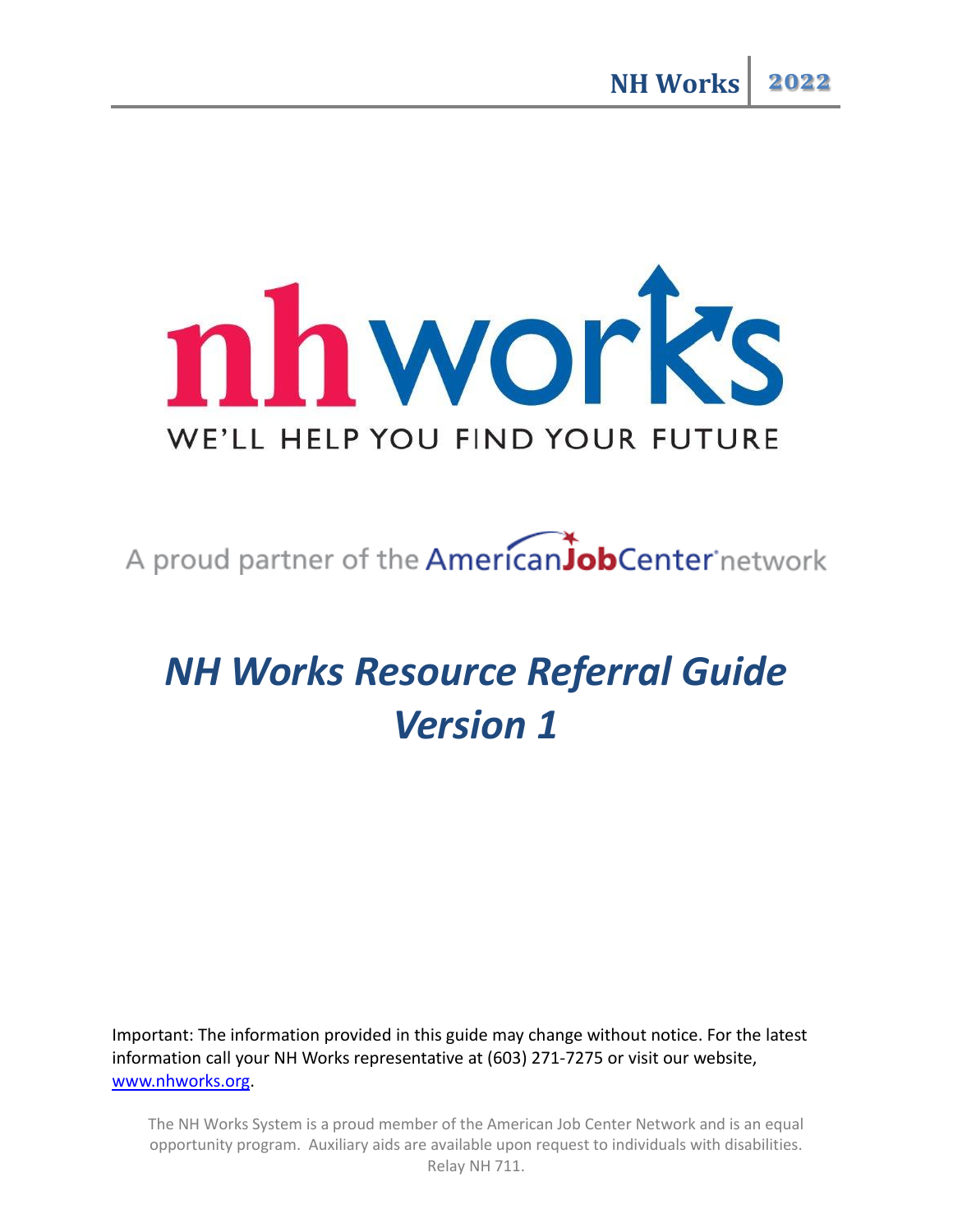# <span id="page-1-0"></span>**Table of Contents**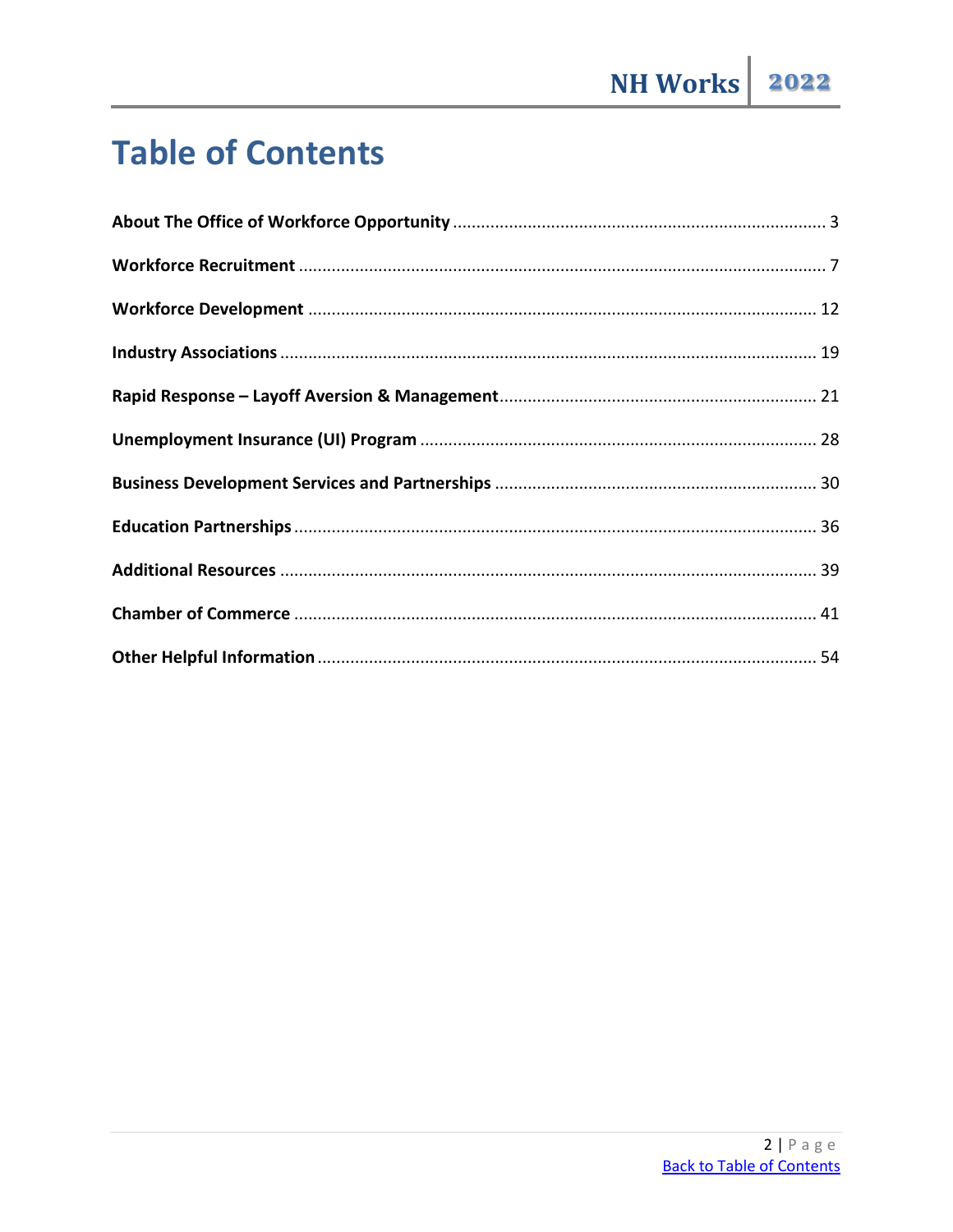# <span id="page-2-0"></span>**About The Office of Workforce Opportunity**

The Office of Workforce Opportunity (OWO) within the Department of Business and Economic Affairs (BEA) serves as the state level administrative entity for all WIOA Title I Adult, Dislocated Worker, and Youth funds flowing to New Hampshire from the US Department of Labor (USDOL). BEA is the state entity fiscal agent and the official grant recipient of WIOA Title I funds. The USDOL, Region I Philadelphia/ Boston office provides federal oversight and technical assistance to the OWO.

As a single state service delivery area, New Hampshire has developed a highly aligned governance and administrative structure that sets policy direction and performance goals and provides oversight to hold the workforce development system fully accountable. The State Workforce Innovation Board (SWIB) serves as the advisory body for the development, update, and evaluation of the planning process to ensure that workforce development programs remain fully responsive to New Hampshire's economic development and labor market needs. State agencies work in a coordinated manner to oversee the implementation of a host of specific workforce development programs. Local agencies (or local administrative arms of state agencies) are responsible for managing programs and providing services to customers.

OWO staff serve as staff to the SWIB, assisting the board in carrying out the vision, mission and goals as established for the one-stop service delivery system known as *NH Works*.

Please contact us directly if you need assistance.

#### **Joe Doiron**

Director of Workforce Development [Joseph.A.Doiron@livefree.nh.gov](mailto:Joseph.A.Doiron@livefree.nh.gov) Office of Workforce Opportunity Department of Business and Economic Affairs State of New Hampshire 603-271-0416 (O) 603-931-2848 (C) [nheconomy.com](https://www.nheconomy.com/) // [nhworks.org](https://www.nhworks.org/) Facebook and Twitter: NHEconomy

#### **Jimmie Hinson**

Workforce Development Administrator & State Dislocated Worker Unit Administrator [Jimmie.R.Hinson@livefree.nh.gov](mailto:Jimmie.R.Hinson@livefree.nh.gov) Office of Workforce Opportunity Department of Business and Economic Affairs State of New Hampshire 603-271-0337 (O) 603-419-0995 (C) [nheconomy.com](https://www.nheconomy.com/) // [nhworks.org](https://www.nhworks.org/) Facebook and Twitter: NHEconomy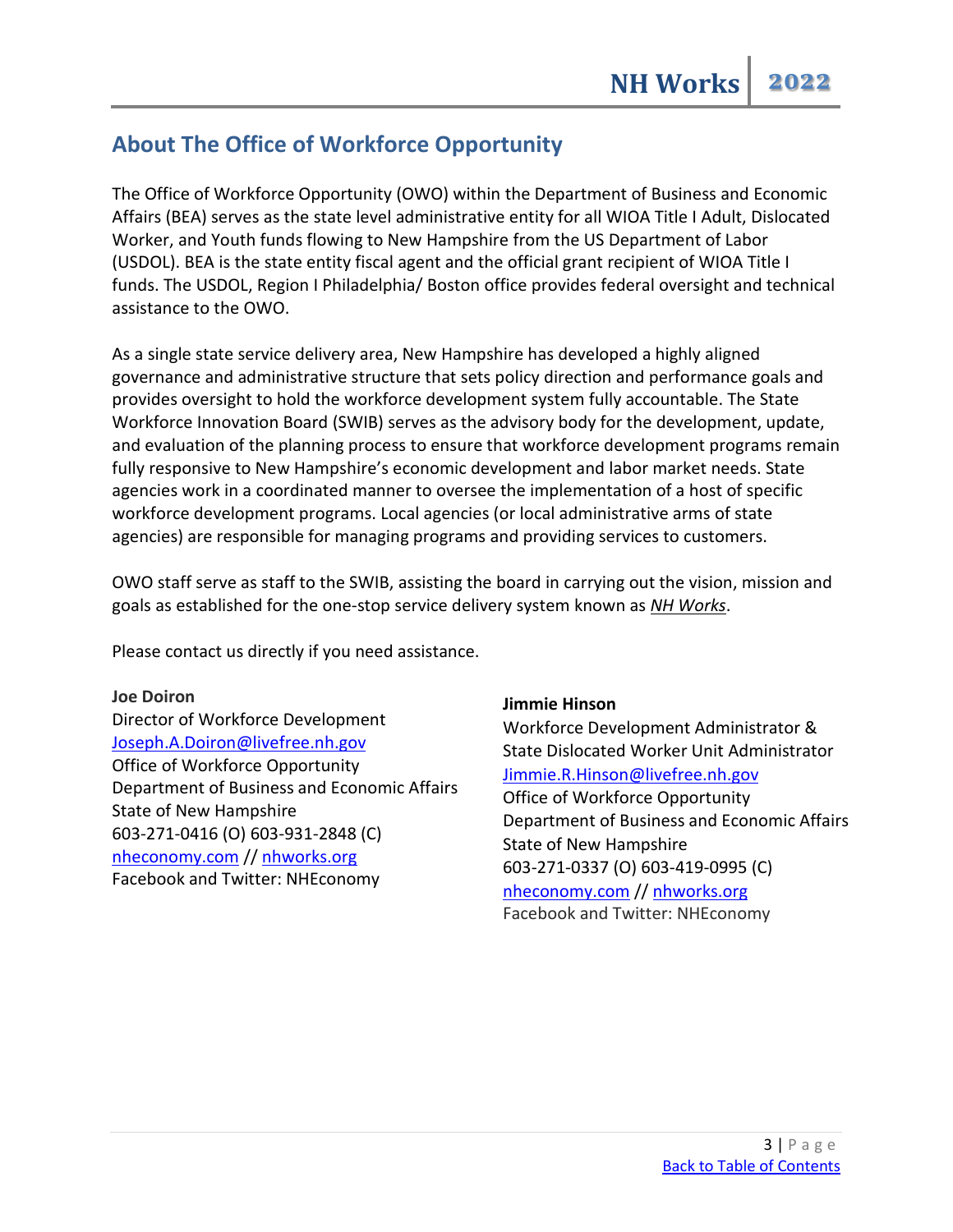**Laura LeCain** Fiscal Administrator [Laura.A.LeCain@livefree.nh.gov](mailto:Laura.A.LeCain@livefree.nh.gov) Office of Workforce Opportunity Department of Business and Economic Affairs State of New Hampshire P: 603-271-7277 [nheconomy.com](https://www.nheconomy.com/) // [nhworks.org](https://www.nhworks.org/) Facebook and Twitter: NHEconomy

#### **Lisa Gerrard**

WIOA Program Administrator & State Equal Opportunity Officer [Lisa.D.Gerrard@livefree.nh.gov](mailto:Lisa.D.Gerrard@livefree.nh.gov) Office of Workforce Opportunity Department of Business and Economic Affairs State of New Hampshire P: 603-271-0355 [nheconomy.com](https://www.nheconomy.com/) // [nhworks.org](https://www.nhworks.org/) Facebook and Twitter: NHEconomy

#### **Barbara Shea**

WIOA Program Specialist [Barbara.S.Shea@livefree.nh.gov](mailto:Barbara.S.Shea@livefree.nh.gov) Office of Workforce Opportunity Department of Business and Economic Affairs State of New Hampshire 603-271-0462 (O) [nheconomy.com](https://www.nheconomy.com/) // [nhworks.org](https://www.nhworks.org/) Facebook and Twitter: NHEconomy

#### **Melissa Salmon**

Administrative Assistant [Melissa.M.Salmon@livefree.nh.gov](mailto:Melissa.M.Salmon@livefree.nh.gov) Office of Workforce Opportunity Department of Business and Economic Affairs State of New Hampshire 603-271-7276 (O) [nheconomy.com](https://www.nheconomy.com/) // [nhworks.org](https://www.nhworks.org/) Facebook and Twitter: NHEconomy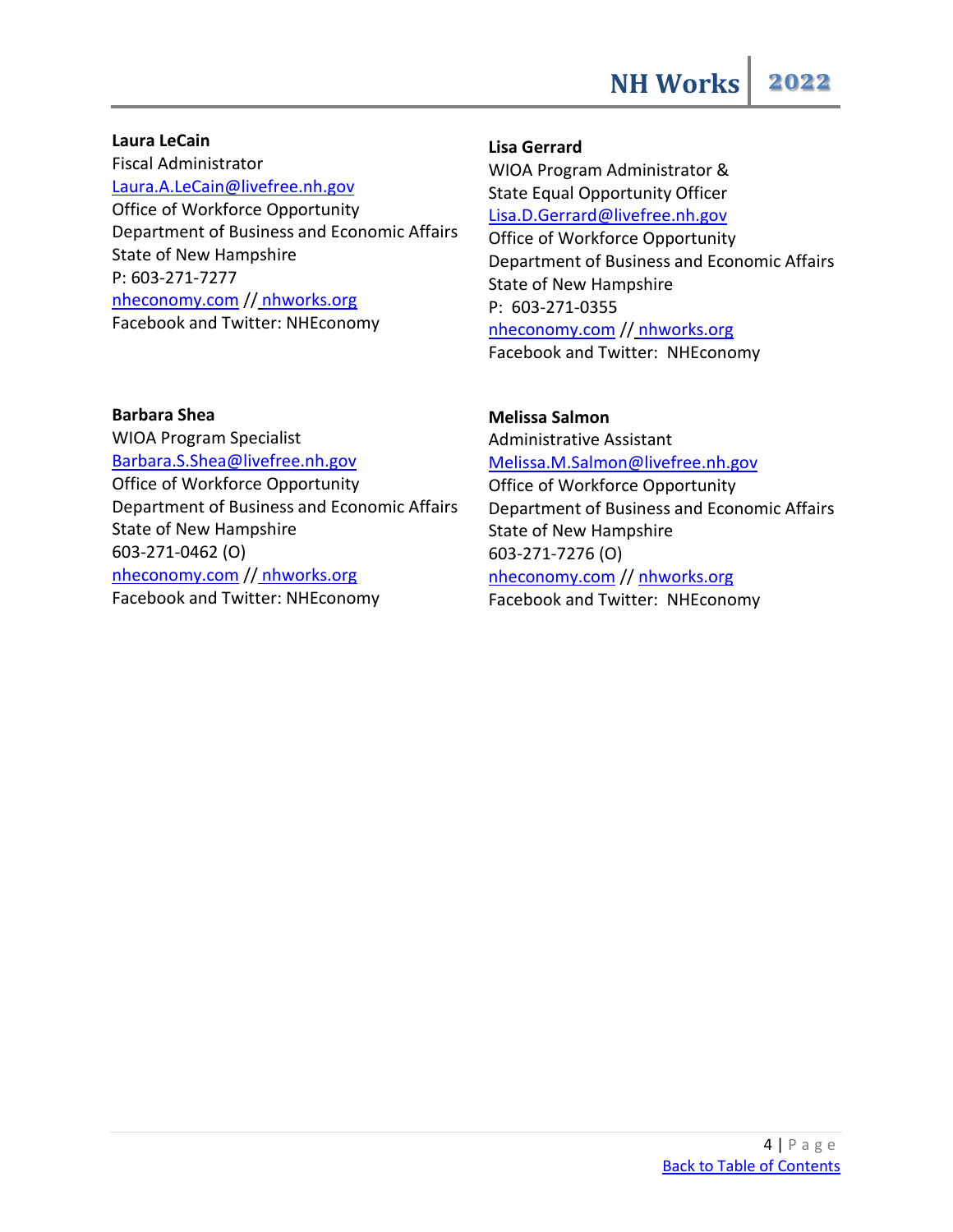# **What benefits or services are offered to businesses by NH Works?**

NH Works Centers can provide the following services to businesses:

• Posting job openings - Employment openings can be posted by NH Works Centers staff on the Job Match System (JMS), making them accessible to thousands of job seekers at no cost.

• Job fairs - Job fairs, organized by NH Works Centers staff, provide an opportunity for employers to meet many qualified job seekers. Employers can screen and recruit job seekers in an effective and efficient manner, including interviewing and making offers to candidates at job fairs. There are also opportunities for employers to participate in industry-specific job fairs.

• Use of NH Works Centers facilities - Many NH Works Centers make their conference rooms, resource rooms, and/or other areas available for employers to use for recruiting, interviewing, hiring, and training at little or no cost.

• Labor market information - NH Works Centers have current labor market information and can provide employers data on prevailing industry wages, employment data by community, as well as other state/national trends regarding employment and the labor market.

• Initial pre-screening of applicants prior to referral - Based on the qualifications desired by employers when job orders are filed, NH Works Centers staff can pre-screen applicants for job openings prior to their referral to the employer.

• Job matching - Staff at NH Works Centers can match qualified candidates with employers' openings. As job seekers work with career center specialists, the specialists can send employers the resumes of candidates who have the skills, education, and experience that the employer requires.

• Targeted recruitments - NH Works Centers staff can organize a specialized recruitment event exclusively for an employer at the career center. Staff will contact candidates who have qualifications, skills, and experience needed to fill an employer's vacancies, all of which are focused solely on the employer's requirements. The centers offer private facilities with a professional atmosphere to use to interview candidates in addition to staff assistance, and marketing of the company and its available openings to a large pool of candidates.

• Outplacement services - NH Works Centers can provide programs and services to help dislocated workers find jobs after a layoff or reduction in force has occurred.

• Youth engagement - NH Works Centers coordinate opportunities for employers to engage youth and teach them the skills needed to succeed and reach their full potential. Opportunities may include student employment, internships, job shadowing, or guest speaking to a group of youth.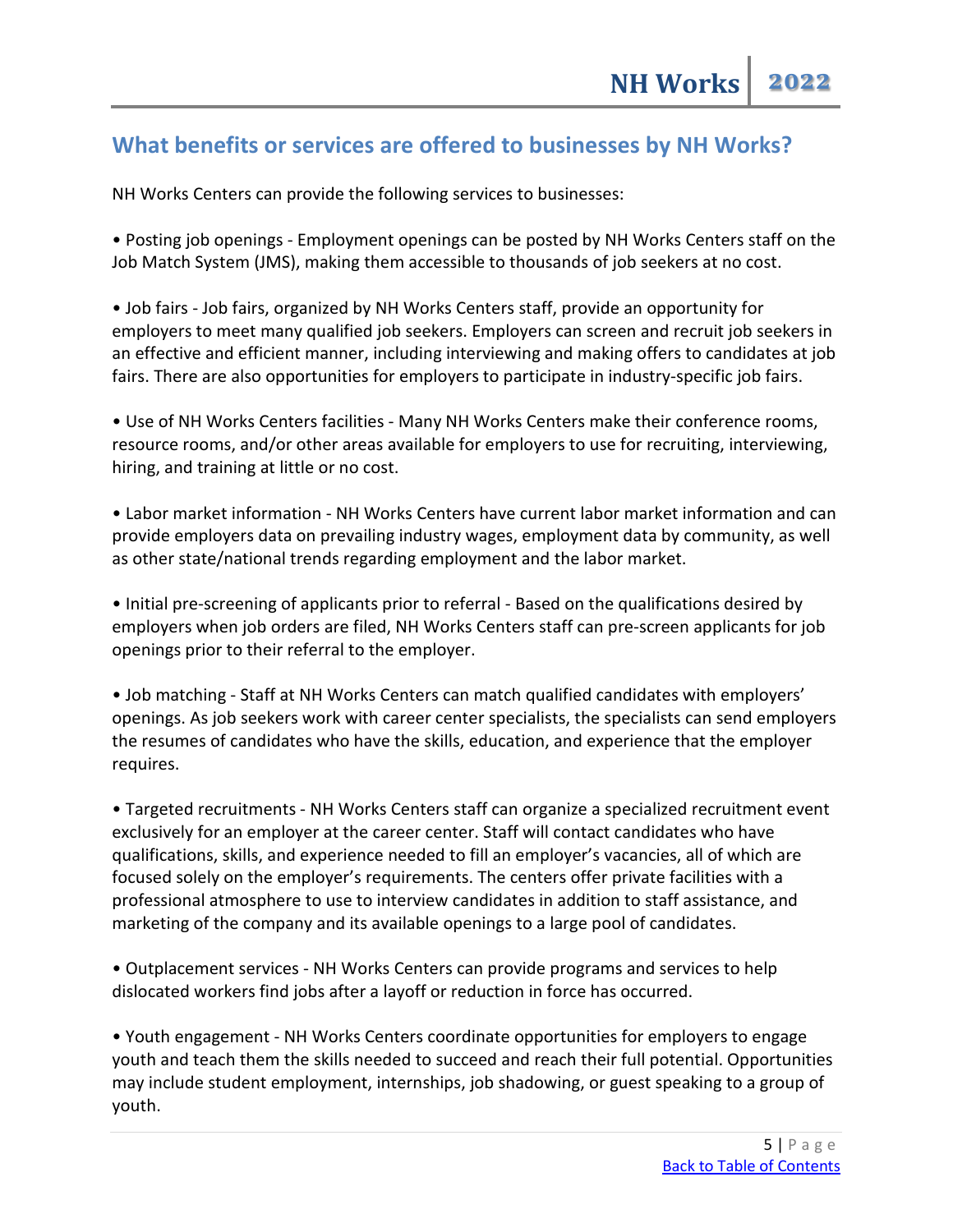• Information resources - NH Works Centers staff can provide information and guidance on funding for training/employee skills development, working with individuals with disabilities, Unemployment Insurance, Work Opportunity Tax Credits, and other topics.

**What businesses are eligible for these benefits and services?**  All businesses can access services at a NH Works Centers.

#### **Contact Information:**

An employer may contact the nearest [NH Works Centers](https://www.nhworks.org/job-seekers/nh-works-centers/) and ask to speak with the Business Service Representative for more information. A list of NH Works Centers can be found at <https://www.nhworks.org/job-seekers/nh-works-centers/> or by clicking this link: NH Works [Centers.](https://www.nhworks.org/job-seekers/nh-works-centers/) If you have questions about NH Works or about any of the resources listed in this guide you may call Jimmie Hinson, Workforce Development Administrator, NH Department of Business and Economic Affairs, Office of Workforce Opportunity at (603) 271-0337 or email him at [Jimmie.R.Hinson@LiveFree.NH.Gov.](mailto:Jimmie.R.Hinson@LiveFree.NH.Gov)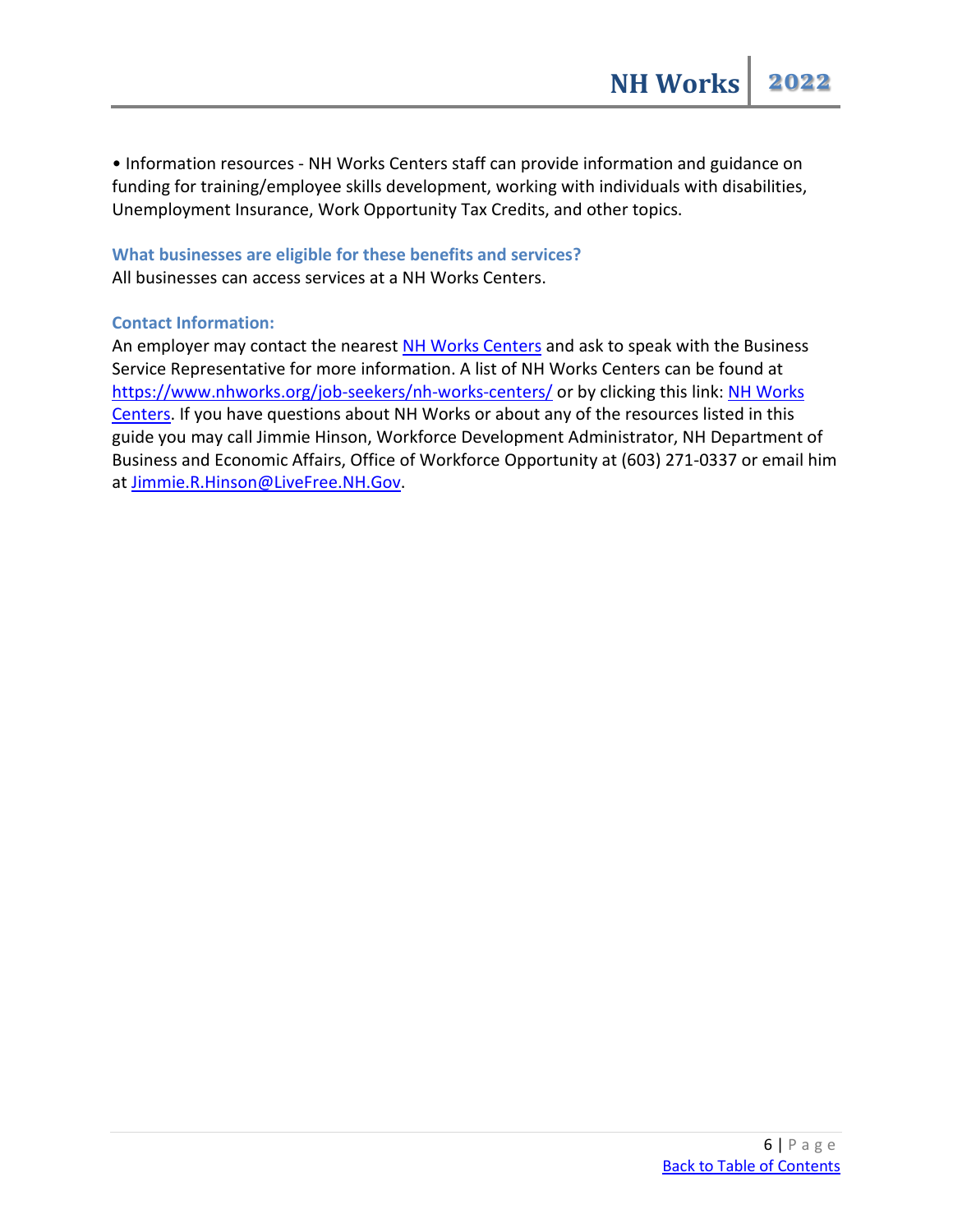## <span id="page-6-0"></span>**Workforce Recruitment**

The [Job Match System \(JMS\)](https://nhworksjobmatch.nhes.nh.gov/vosnet/Default.aspx) allows job seekers to conduct a job search using Internet spider technology to view jobs posted by employers and match skills to positions posted on national job boards and private industry web sites. The JMS features a résumé and letter builder to generate a new résumé to be sent to employers. Job seekers can also explore the regional labor market for information such as the average weekly earnings for a position or the fastest growing occupations.

To learn more about the NH [Works Job Match](https://nhworksjobmatch.nhes.nh.gov/vosnet/Default.aspx) System go to NH Works Job Match

For assistance contact:

#### **Kate LaPierre**

Bureau Operations Specialist Job & Resource Fair Coordinator NH Employment Security Phone - 603-228-4083 Fax - 603-223-2047 Email: [Kathryn.A.LaPierre@nhes.nh.gov](mailto:Kathryn.A.LaPierre@nhes.nh.gov)

#### **Recruit Employees**

New Hampshire Employment Security can help you find the best candidate for your employment needs throug[h recruitment.](https://www.nhes.nh.gov/services/employers/recruit.htm) The Department has a self-service online Job Match [System](https://nhworksjobmatch.nhes.nh.gov/) and 12 offices with 2 satellite offices, located around the state with staff who can assist you with the recruitment process.

#### **NHES Offices**

- [Locations](https://www.nhes.nh.gov/locations/index.htm)
- [Employer Service Representatives](https://www.nhes.nh.gov/services/employers/service-reps.htm)
- [Job Fairs](https://www.nhes.nh.gov/media/job-fairs/index.htm)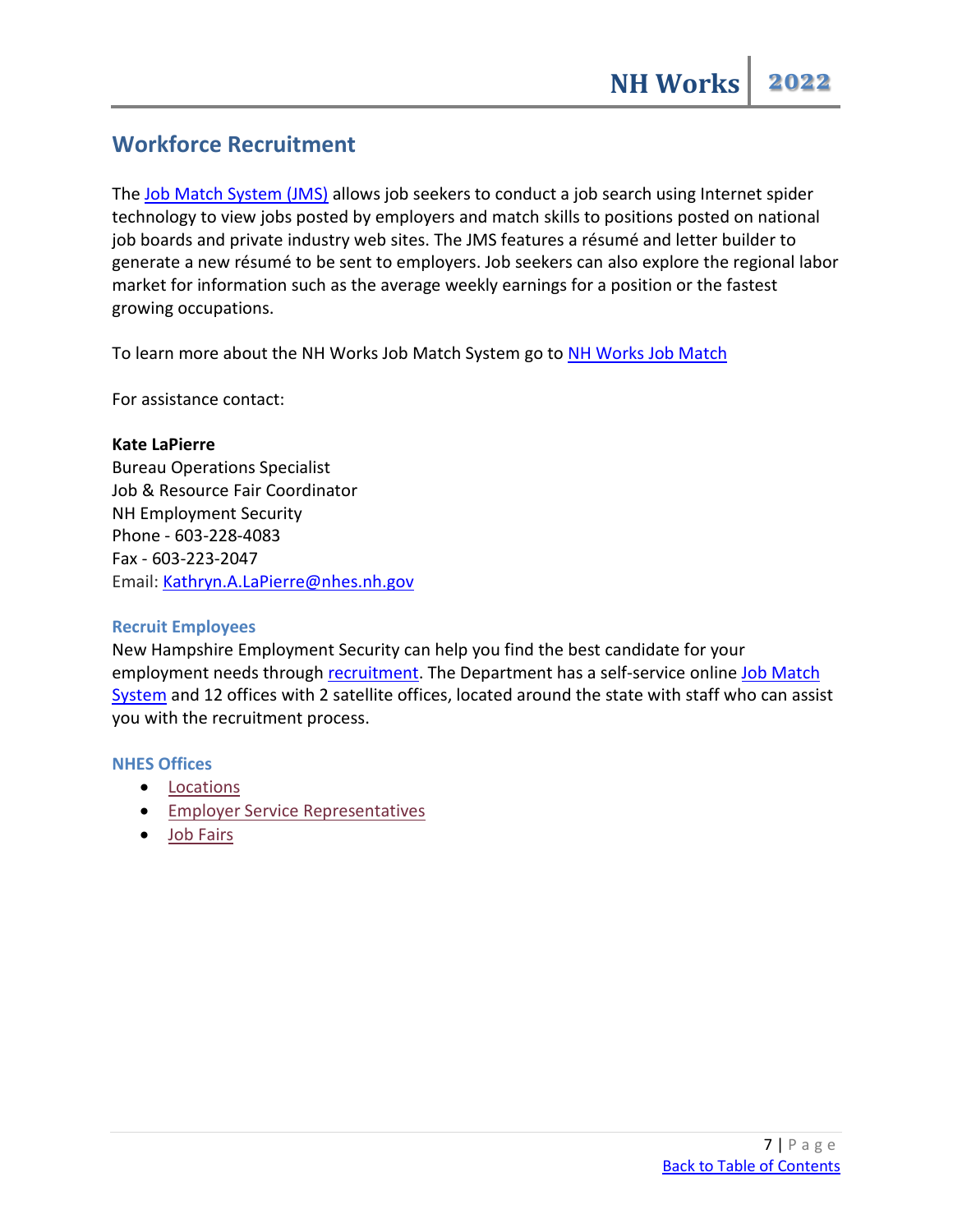#### **Incentives to Hire**

Work Opportunity Tax Credit (WOTC)

The Work Opportunity Tax Credit (WOTC) program is designed to help individuals facing barriers move into gainful employment. This program encourages employers in the private sector to hire job seekers from one of the designated target groups.

- [Work Opportunity Tax Credit Program](https://www.nhes.nh.gov/forms/documents/des-805-2102.pdf)
- [IRS Notice](https://www.nhes.nh.gov/forms/documents/irs-notice.pdf)
- [Instructions Form \(IRS Form 8850\)](https://www.nhes.nh.gov/forms/documents/instr8850.pdf)
- [Prescreening Notice and Certification Request](https://www.nhes.nh.gov/forms/documents/wotc-form-8850.pdf) (IRS Form 8850)
- [Individual Characteristics Form](https://www.nhes.nh.gov/forms/documents/eta-form-9061.pdf) (ETA Form 9061)

#### **Job Training**

- [NH Working](https://www.nhes.nh.gov/nhworking/index.htm)
- [Trade Act OJT](https://www.nhes.nh.gov/services/employers/documents/taaojt-brochure.pdf) $\blacktriangle$
- [WorkInvestNH](https://www.nhes.nh.gov/services/employers/work-invest-nh.htm) (formerly known as NH Job Training Fund)
- [USDOL Apprenticeship Program](https://www.dol.gov/apprenticeship/)

#### **Federal Bonding Program**

The [Federal Bonding Program](https://www.nhes.nh.gov/services/employers/federal-bonding.htm) assists both employer and job seeker when the qualified job seeker's past creates a barrier to obtaining commercial bonding to gain full-time employment. If a bond is the only thing standing in the way of the job seeker gaining the job, we can help.

#### **Forms & Publications** [Other forms & publications](https://www.nhes.nh.gov/forms/employers.htm#recruit)

#### **New Hampshire Employment Security's Economic and Labor Market Information Bureau (ELMIB)**

ELMIB and like units in state employment security agencies nationwide gather data on employment and wages in their states from employers covered by unemployment compensation. State employment security agencies and the U.S. Census Bureau also use surveys of employers and of households to gather sample data about LMI components such as employment, earnings and hours, occupations by industry, and labor force status.

To learn more go to<https://www.nhes.nh.gov/elmi/index.htm>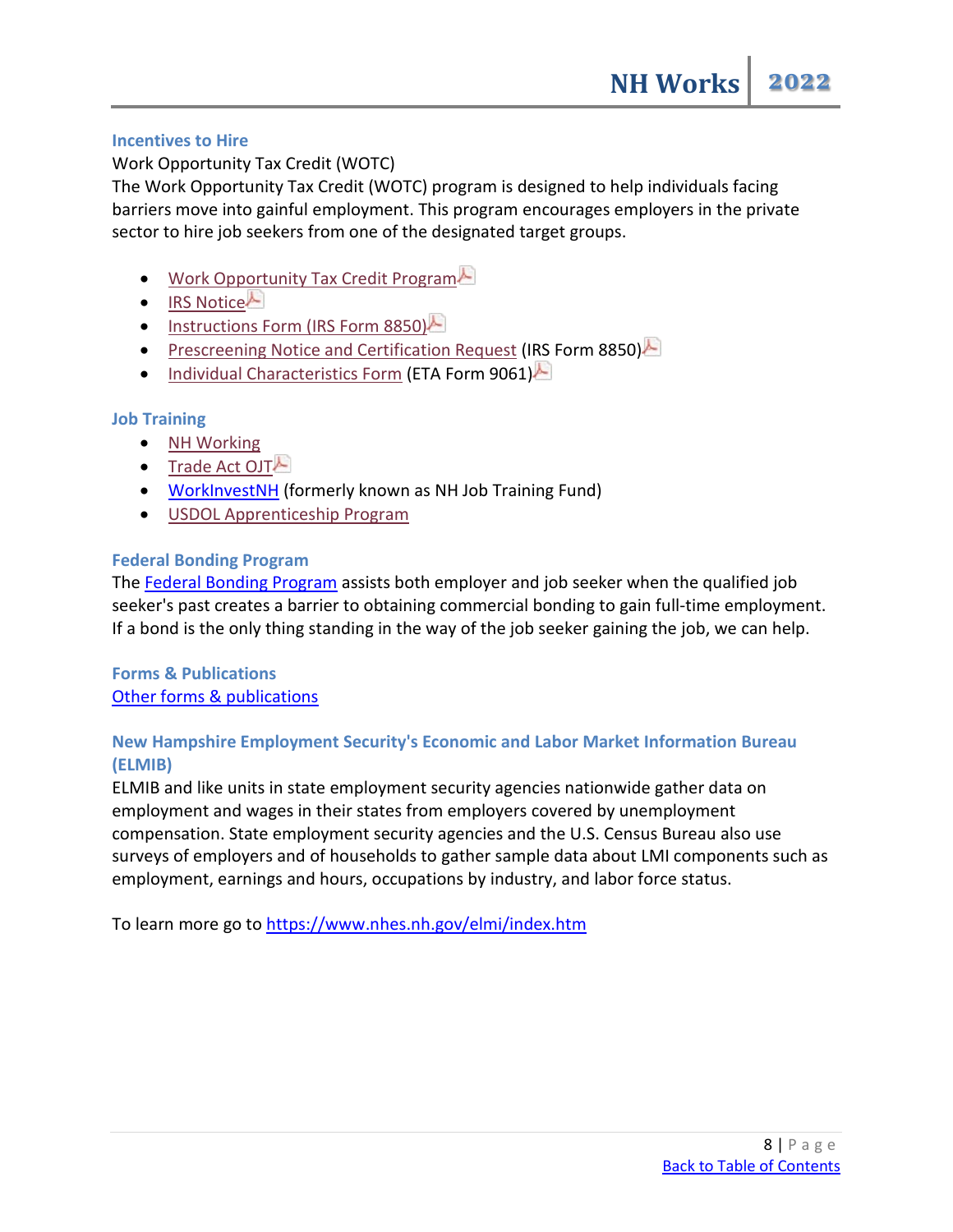#### **Refugee Recruitment**

#### **Shawn Barry**

Refugee Program Specialist **Office of Health Equity** (formerly the Office of Minority Health & Refugee Affairs) New Hampshire Department of Health and Human Services 97 Pleasant Street, Thayer Building Concord, NH 03301 (603) 271-1030 Fax: (603) 271-0824 [Shawn.Barry@dhhs.nh.gov](mailto:Shawn.Barry@dhhs.nh.gov)

#### **Community Action Partnership**

Community Action has been a part of our lives since 1964 helping to answer the unique, and challenging needs of individuals and families facing financial hardship. The collective partnership of community action agencies boasts over 1,000 agencies nationally, all working within their own communities to provide a wide range of supportive services to those individuals and families with low incomes.

Community Action Agencies in New Hampshire

- Community Action Program of Belknap-Merrimack Counties
- Community Action Partnership of Strafford County
- Southern New Hampshire Services
- Tri-County Community Action

Community Action Agencies Core Services

- Child Development and Child Care
- Housing and Homeless Prevention
- Home Energy Assistance
- Health, Food, & Nutrition
- Workforce Development

#### **Patte Ardizzoni**

Southern NH Services Communications Director [pardizzoni@snhs.org](mailto:pardizzoni@snhs.org) (603) 668-8010 Ext. 6134 [HOME | CAPNH](https://www.capnh.org/home)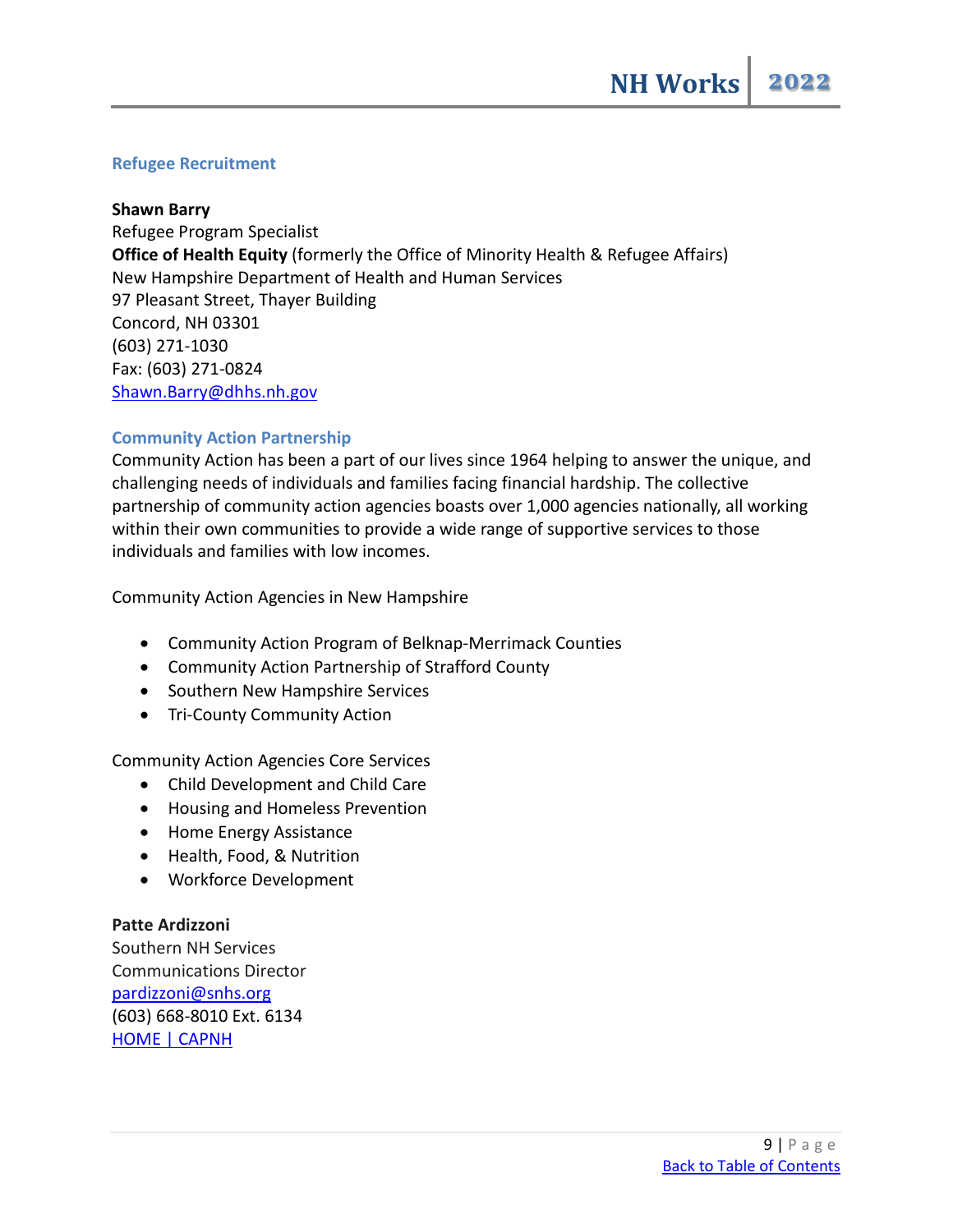#### **Adult Education Programs**

Adult Education services are available all year long to help people gain academic and English language skills that will enable them to advance and grow personally and professionally. These services are currently provided at 35 centers located across New Hampshire and include the following:

- •Adult Basic Education Free classes to improve basic skills in reading, writing, and math.
- •Adult High School Classes to earn credits to complete adult high school requirements and earn a diploma.
- •English as a Second Language (ESL) Free classes to improve speaking, listening, reading, and writing in English.
- •NH High School Equivalency Testing (HiSET) Preparation and testing support to earn the NH High School Equivalency Certificate.
- •Programs and resources to help people prepare to use these services or continue education after high school and prepare them for employment.

Find locations at **[www.education.nh.gov/adulted](https://www.education.nh.gov/adulted)** or call 603-271-6699 between 8:30am and 4:30pm Monday through Friday for help finding the right program near you that fits your needs.

#### **NH Department of Health and Human Services**

The New Hampshire Department of Health and Human Services (NH DHHS) provides services to eligible families, such as the Supplemental Nutrition Assistance Program (SNAP, formerly Food Stamps), cash assistance, medical assistance, childcare, and medical savings. Once eligible, families or individuals may have access to Workforce Development (WFD) Services through the NH Employment Program (NHEP) and/or SNAP Employment & Training (E & T) Program.

Trained NHEP Career Coaches and SNAP E&T staff assist participants with the development of a comprehensive (Employability Plan):

Individualized Work Force Services may include:

- High School Credential Attainment
- Career Exploration, including job readiness and job searching assistance
- Industry Sector Training & Credentialing Attainment
- Employability Skills, including the development of a comprehensive portfolio (Cover letter, resume, references etc.
- Work Experience and Unpaid Internships to gain the necessary skills to become employed
- Career Ladder Employment, including direct placement, apprenticeships, and On-the Job-Training

Limited financial support services related to employment needs may be available, such as vehicle repair, mileage reimbursement, tuition & training fees, assistance to tools of the trade (computers, uniforms, work attire, etc.).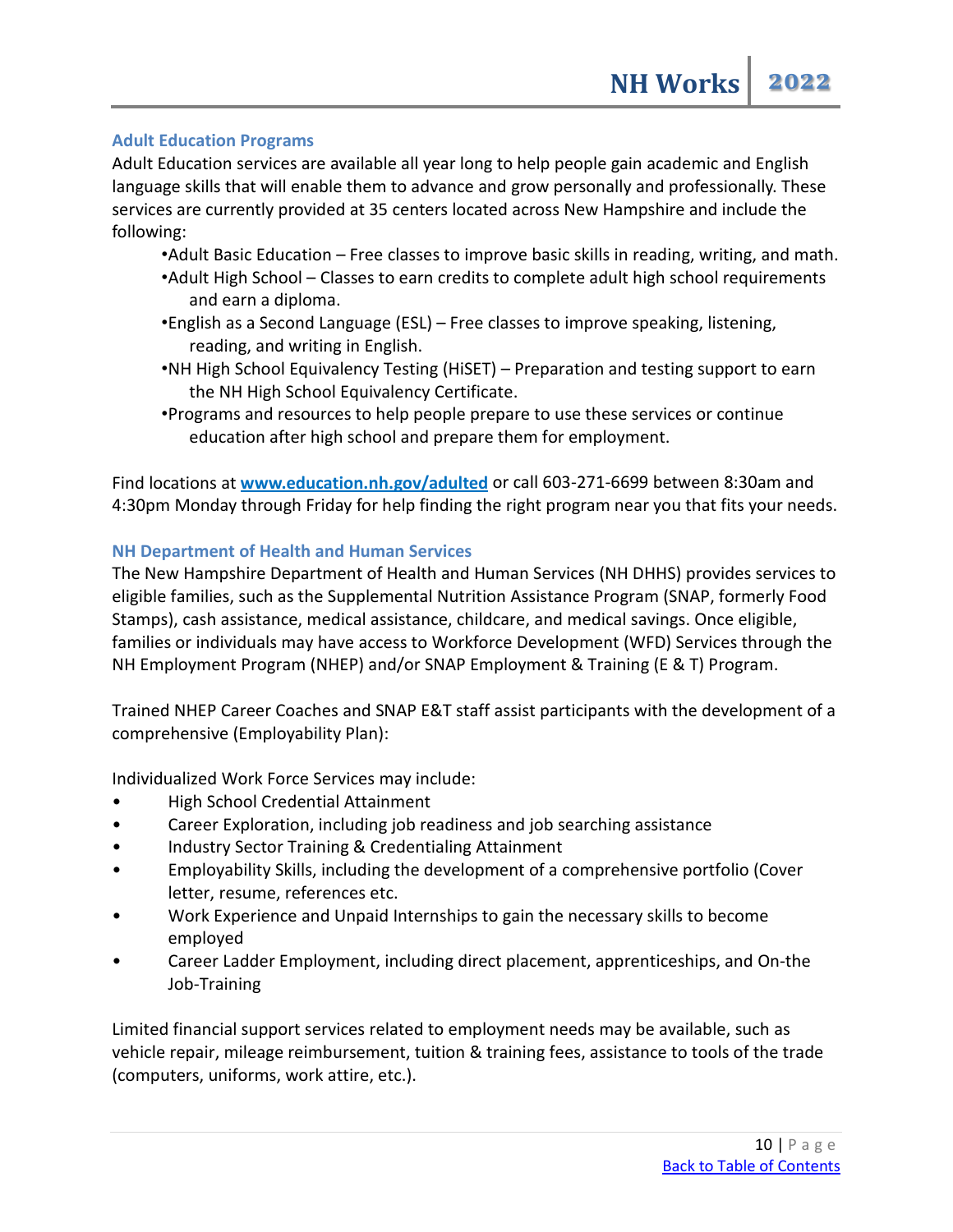Interested individuals should [Contact your local DHHS district office](https://www.dhhs.nh.gov/contactus/districtoffices.htm) or go to NH Easy to find out how you may be eligible for these services.

#### 603-271-9700 | [https://nheasy.nh.gov](https://nheasy.nh.gov/)

Employers interested in working with New Hampshire Employment Program should contact:

Gene Patnode Business & Industry Manager Department of Health & Human Services Division of Economic & Housing Stability Bureau of Employment Supports 129 Pleasant Street, Brown Building Concord, NH 03301-3857 (603) 724-1314 [Gene.P.Patnode@dhhs.nh.gov](mailto:Gene.P.Patnode@dhhs.nh.gov) <http://www.dhhs.nh.gov/dfa/business/index.htm>

**Vocational Rehabilitation New Hampshire** [Vocational Rehabilitation](https://www.education.nh.gov/partners/vocational-rehabilitation) provides services to both Individuals with Disabilities and Employers.

People with disabilities can work and take advantage of the opportunities available to the citizens of New Hampshire. Yet they face barriers that prevent them from achieving their goals. Vocational Rehabilitation assists persons with disabilities to achieve their employment goals.

Vocational Rehabilitation is a joint State/Federal program that seeks to empower people to make informed choices, build viable careers, and live more independently in the community.

For more information, visit the [Bureau of Vocational Rehabilitation.](https://www.education.nh.gov/who-we-are/deputy-commissioner/bureau-of-vocational-rehabilitation)



**Terri Tedeschi** Business Relations Consultant [Terri.L.Tedeschi@doe.nh.gov](mailto:Terri.tedeschi@doe.nh.gov) Vocational Rehabilitation New Hampshire 603-271-6719 (Office) 603-419-0277 (Cell)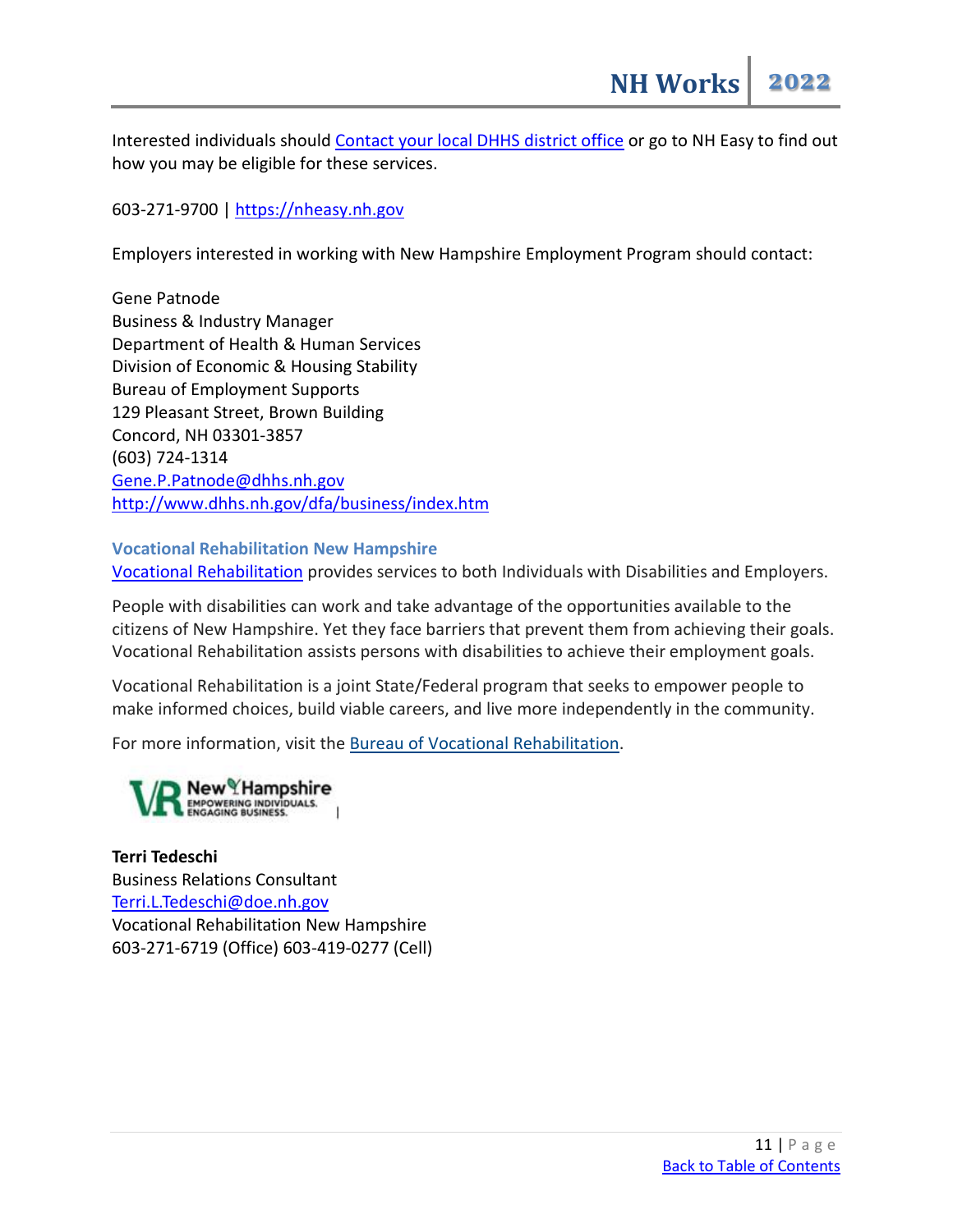## <span id="page-11-0"></span>**Workforce Development**

#### **[Work Ready NH](https://www.ccsnh.edu/colleges-and-programs/workready-nh/)**

Work Ready NH is a tuition free course open to any NH resident 16 years or older, looking to build their career. We here at WorkReadyNH are a team of professionals dedicated to helping you develop and strengthen your skills making you more marketable and confident in just three weeks. Our program is made up of interactive classroom time and independent work. The program is built upon the key skills employers identify when hiring.



#### **WorkReadyNH**

**Angela "Loula" Kalampalikis** Statewide Director WorkReadyNH Workforce Development Administrator [akalampalikis@ccsnh.edu](mailto:akalampalikis@ccsnh.edu) Home Page - [Community College System of New Hampshire \(ccsnh.edu\)](https://www.ccsnh.edu/) Community College system of New Hampshire 603-230-3534 (Office)

#### **WIOA Dislocated Worker Program**

The [WIOA Dislocated Worker Program,](https://www.nhes.nh.gov/services/job-seekers/dislocated-worker.htm) currently offered by NHES, assists unemployed job seekers with career and occupation searches, overcoming barriers to employment, and acquiring training to re-enter the workforce through basic or individualized career services.

The Dislocated Worker program is designed to help workers get back to work as quickly as possible and overcome barriers to employment. When individuals become dislocated workers because of job loss, mass layoffs, global trade dynamics, or transitions in economic sectors, the Dislocated Worker program provides services to assist them in re-entering the workforce. Services provided for dislocated workers are through a statewide network of American Job Centers (AJCs). The AJCs provide Basic Career Services, Individualized Career Services, Support Services, and Training Services. To qualify, you would need to be:

- Over 18 Years of age
- NH resident
- US citizen or be eligible to work in the US
- Registered with the Selective Service
- Been terminated or laid off, and eligible to receive or have exhausted unemployment compensation
- Unlikely to return to previous industry or occupation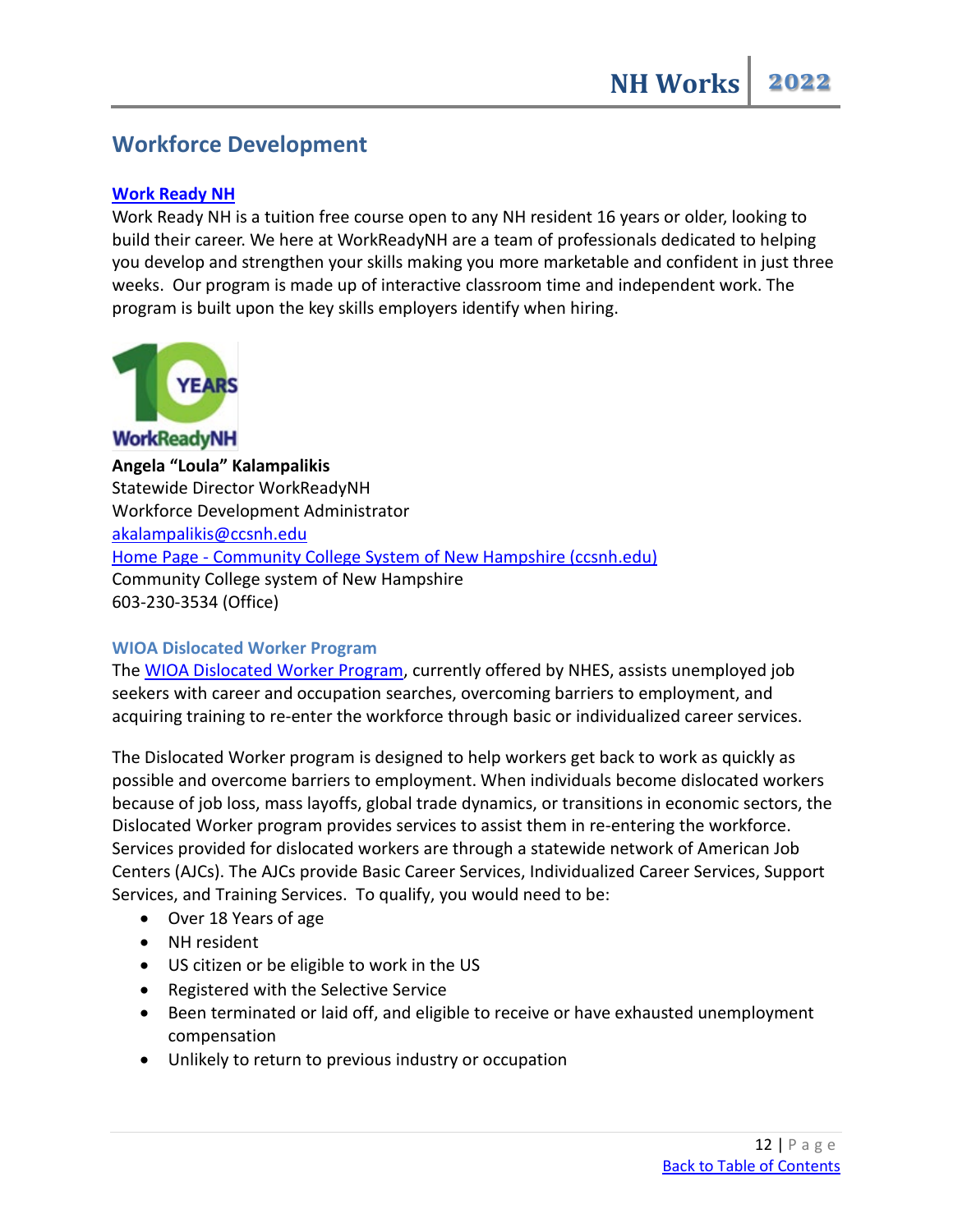If program eligibility requirements are met, participants will receive case management services and initial, comprehensive, and ongoing assessments. Eligible participants may also have access to On-the-Job Training or an Individual Training Account to gain or update skills to compete in the job market.

This skills training could include:

- Basic Skills/Educational Services can be provided to eliminate/lessen barriers in order to enter and successfully complete an occupational training program.
- An Individual Training Account for participants that require classroom training to compete for employment opportunities, including tuition benefits of up to \$6500.
- On the Job Training which reimburses a company for the cost of training a new employee who would not otherwise qualify for the job.

For more information regarding the Dislocated Worker Program, please contact New Hampshire Employment Security:

#### **Nick Masi** 603-228-4112 [nicholas.j.masi@nhes.nh.gov](mailto:nicholas.j.masi@nhes.nh.gov)

#### **WIOA Adult Program**

The [WIOA Adult Program](https://www.nhes.nh.gov/services/job-seekers/wioa-adult-worker.htm) offers employment and training related services to job seekers and NH businesses statewide. The program is offered by NHES, in conjunction with Southern New Hampshire Services.

#### **What is the WIOA Adult program?**

The WIOA Adult program works with NH business to assess their immediate and long-term workforce needs. This information allows program staff to help individuals better understand the local labor market and types of occupations that are in high demand. The WIOA Adult team provides professional career counseling and access to a wide range of employment and training related services. Those services include, but are not limited to:

- Tuition Assistance hundreds of Eligible Training Programs that can lead to an industry recognized credential.
- On-the-Job Training (OJT) Hands on training with a 50% wage reimbursement that allows employees to "earn while they learn".
- Support Services eliminate or lessen barriers to employment and/or training, such as childcare assistance, mileage reimbursement, auto repairs, tools, or other emergency services.

#### **Am I Eligible?**

To be eligible, an individual must be 18 years of age or older, a U.S. citizen or eligible noncitizen, and registered with Selective Service (if applicable).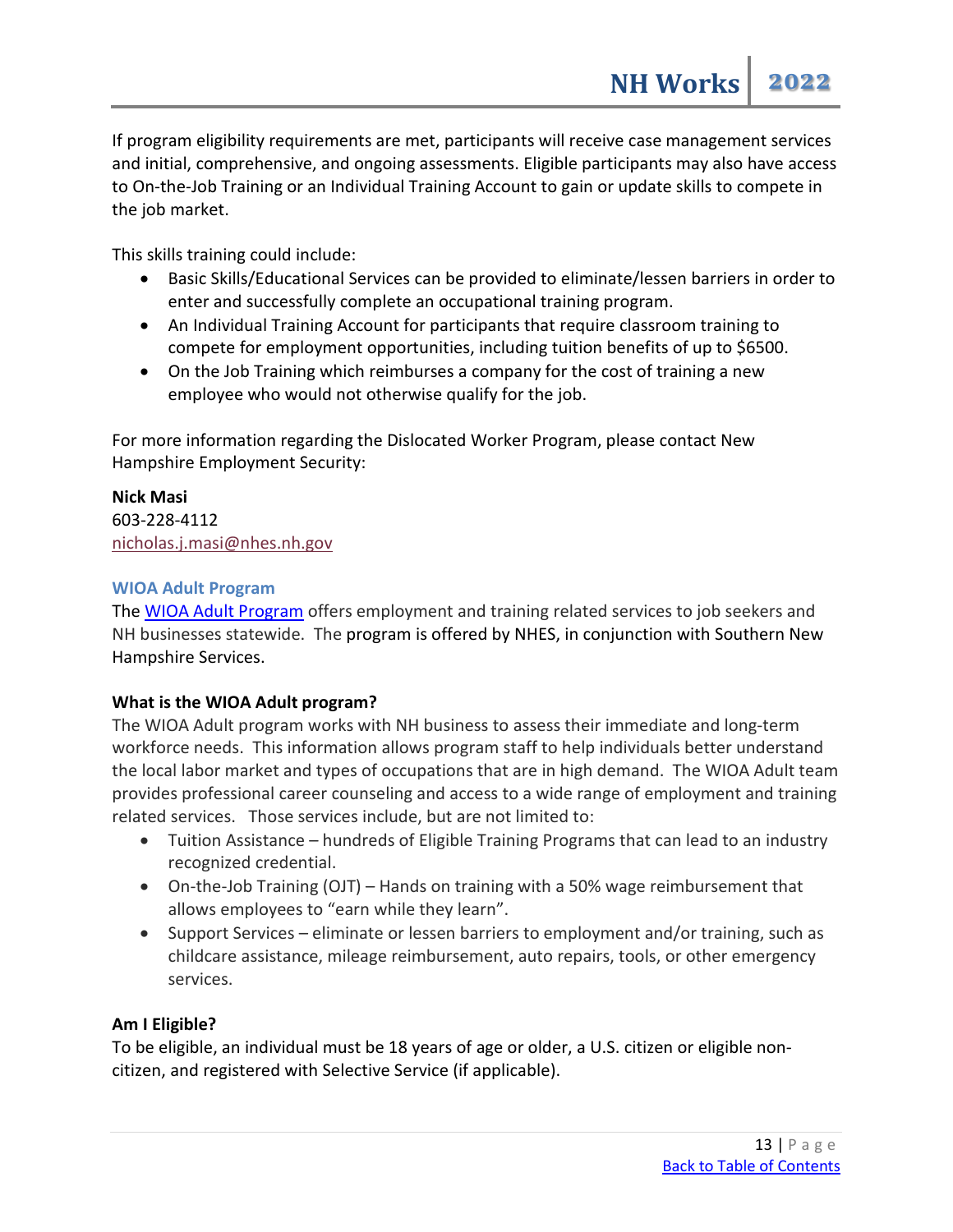- Public assistance recipients (TANF, SNAP, Refugee Cash Assistance, City/Town Welfare)
- Low Income individuals or families
- Veterans and eligible spouses
- English language learners
- Math or Reading is at or below an 8<sup>th</sup> grade level
- Individuals that are 55 years of age or older
- Single parents
- Homeless individuals
- Documented disability

For assistance regarding the WIOA Adult Program, please contact:

#### **[Matt Russell](mailto:mrussell@snhs.org)**

Southern New Hampshire Services [mrussell@snhs.org](mailto:mrussell@snhs.org) (603) 668-8010 Ext. 6137 [www.snhs.org/services/wioa](http://www.snhs.org/services/wioa)

#### **WorkNowNH**

[WorkNowNH](https://www.nhes.nh.gov/services/job-seekers/work-now-nh.htm) is a FREE state program brought to you by the New Hampshire Department of Employment Security that is available to individuals enrolled in either the Granite Advantage Health Care Program or traditional Medicaid. The program provides support and assistance to qualified individuals to become job ready and to connect with hiring employers in order to enter into sustainable employment.

NHES will determine program eligibility and provide assessment and case management services. WorkNowNH can provide the following employment supports for eligible participants.

#### *WorkNowNH is here to help!*

Fill out and submit the [Intake Form](https://www.nhes.nh.gov/services/job-seekers/documents/nhes0353-wnnh-intake-form.pdf)  $\blacktriangle$  to get started! WorkNowNH provides the following benefits to individuals that enroll.

#### **Up to:**

- \$5,000 in tuition payments
- \$500 in books, fees, and supplies
- \$160 a month for travel reimbursement up to 4 months
- \$100 for childcare registration fees

#### **WorkNowNH provides the following employment services:**

• 1-on-1 case management

**NH Works 2022**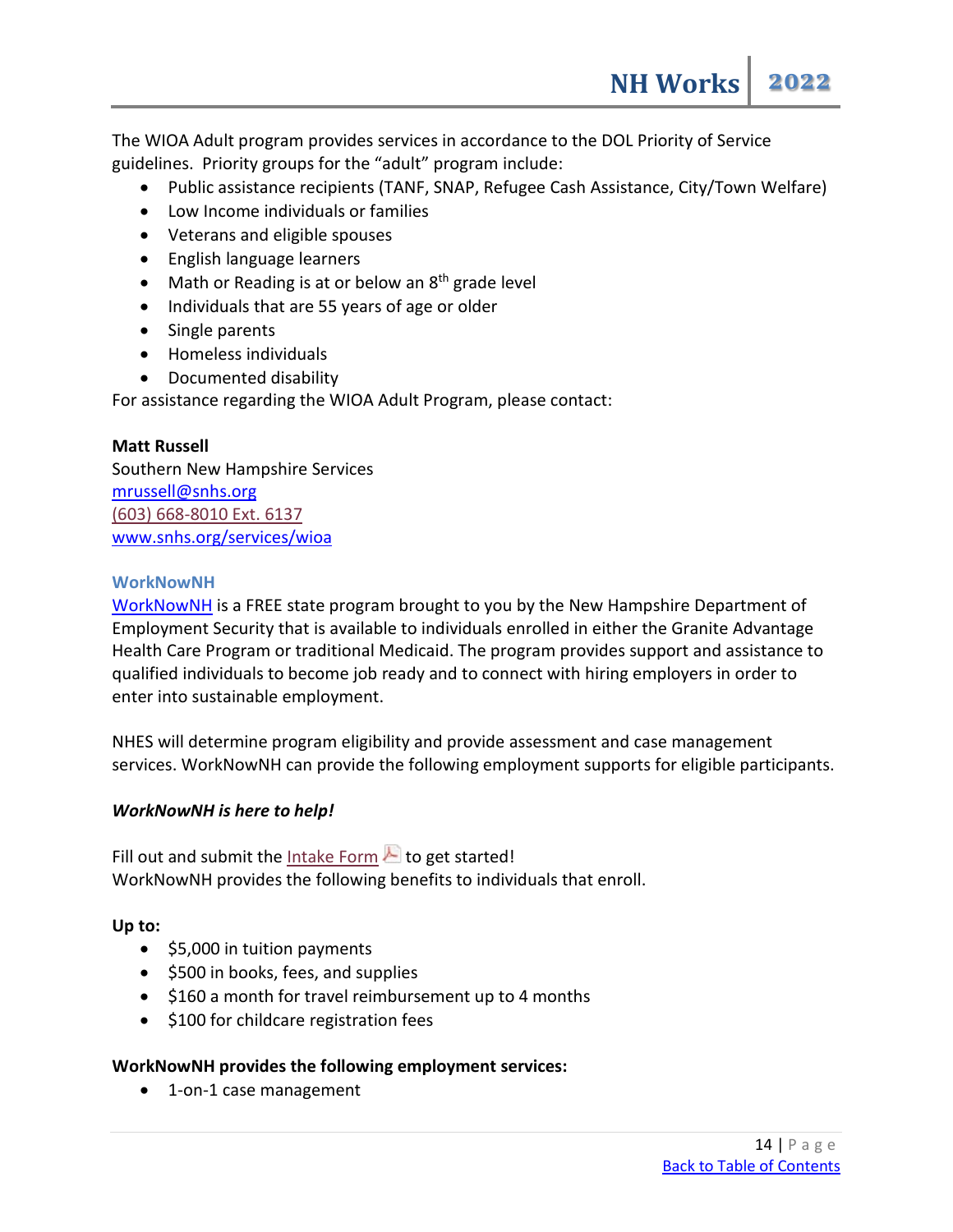- Referral to community services for those not yet ready for work
- Job search and job readiness assistance
- Referral services to education, training, and apprenticeship programs
- On-the-job training programs
- Direct job placement into employment

#### **Eligible members will have one of the following insurance carriers:**

- AmeriHealth Caritas New Hampshire
- NH Healthy Families/Granite State Health Plan
- Well Sense Health Plan

To learn more about how to sign up for Granite Advantage or Medicaid please go to [NHEASY.nh.gov](https://www.dhhs.nh.gov/dfa/nheasy.htm)

#### **Reentry Program**

NH Employment Security developed a program in cooperation with the Department of Corrections to provide services to those currently in federal, state or county correctional facilities who are soon to be released. Services will include a series of workshops to be conducted and one-on-one assistance provided for resume assistance and barrier resolution. NHES with the support of employers will conduct mock interviews as well as recruiting events or job fairs within the correctional facilities. This will ensure that the participants are job ready and, in some cases, will have jobs available upon release. Most of the participants in the Reentry Program will also be eligible for the services provided through the WorkNowNH Program.

Employers who hire and retain WorkNowNH participants shall receive an OJT payment of 50% of earned wages for the specified training period, not to exceed 6 months or \$5,000, whichever comes first.

For more information, please contact New Hampshire Employment Security at [WorkNowNH@nhes.nh.gov](mailto:WorkNowNH@nhes.nh.gov) or call 1-833-658-4760.

#### **NH Department of Education Work Based Learning**

Work based learning is an essential component of New Hampshire's career and technical centers, extended learning opportunities in high school, and community college programs, including apprenticeships. The state is scaling quality work-based learning programs for young people in STEM intensive industries involving science, technology, engineering, and math, as well as advance manufacturing, healthcare, IT, energy, automotive, and other sectors so they can build bright futures. Work-based learning opportunities assist students in achieving skillsets and educational experiences, with industry representatives, outside of the physical classroom or the standard school day. Along with apprenticeships, the programs can include community service, independent study, online courses, and internships and more. Additionally, we are always looking for employers to engage younger students in career exploration by hosting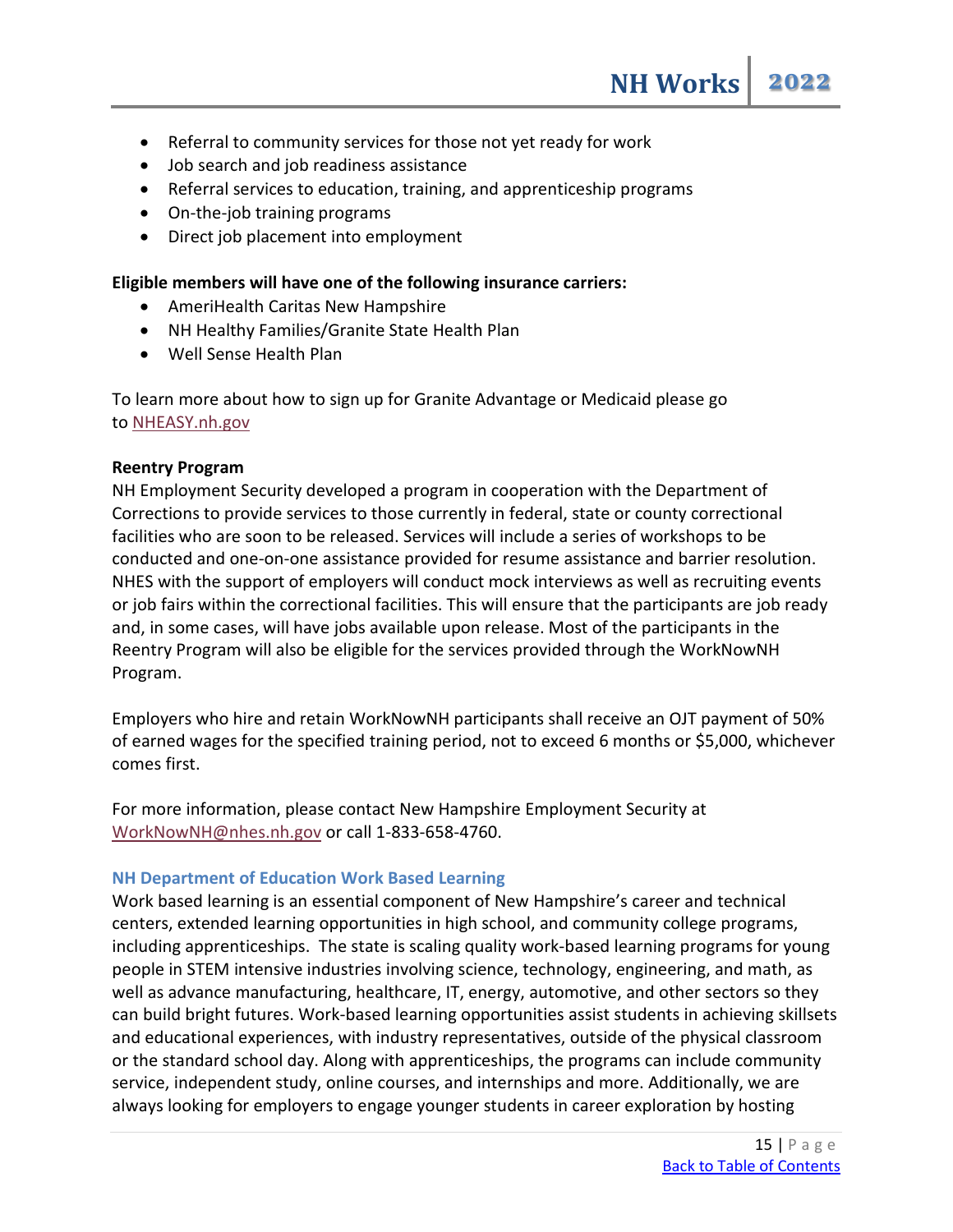industry tours, job shadows, participating on an industry panel, guest speaking, mentoring, donating equipment, etc.

- For more information visit the links below:
	- o WBL Myths vs Facts: [https://www.education.nh.gov/sites/g/files/ehbemt326/files/inline](https://www.education.nh.gov/sites/g/files/ehbemt326/files/inline-documents/wbl_mythvsfact.pdf)[documents/wbl\\_mythvsfact.pdf](https://www.education.nh.gov/sites/g/files/ehbemt326/files/inline-documents/wbl_mythvsfact.pdf)
	- o I am CTE video: [https://www.youtube.com/watch?v=4aEtBc\\_WBG0](https://www.youtube.com/watch?v=4aEtBc_WBG0)
	- o DOE WBL website: [https://www.education.nh.gov/partners/education-outside](https://www.education.nh.gov/partners/education-outside-classroom/work-based-learning)[classroom/work-based-learning](https://www.education.nh.gov/partners/education-outside-classroom/work-based-learning)

For more Information, contact:

#### **Nicole Levesque**

W*ork-Based Learning Coordinator, Bureau of Career Development* 21 South Fruit St., Suite 20 Concord, NH 03301 Office: 603.271.3397 Cell: 603-931-9460 Fax: 603.271.4079 [Nicole.m.levesque@doe.nh.gov](mailto:Nicole.m.levesque@doe.nh.gov)

#### **Apprenticeship NH**

[Apprenticeship NH](https://apprenticeshipnh.com/) is a grant-funded program, housed at the *Community College System of NH*, which helps employers in seven sectors (advanced manufacturing, automotive technology, biomedical technology, business & finance, healthcare hospitality, and construction & infrastructure) to develop Registered Apprenticeship programs. Through on-the-job training and classroom instruction at a NH community college, Registered Apprenticeship programs help employers develop a highly skilled workforce that can innovate and adapt to industry changes over time. The Apprenticeship NH team can help employers build programs, recruit apprentices, and connect to potential funding sources.

#### **ApprenticeshipNH, CCSNH**

26 College Drive Concord, NH 0330 [603-230-3527](tel:603-230-3526) [apprenticeshipnh@ccsnh.edu](mailto:apprenticeshipnh@ccsnh.edu)

#### **WIOA Youth Program**

The WIOA Youth Program is an employment and training assistance program offered by NH Jobs for America's Graduates (NH JAG) and America's Youth Teenage Unemployment Reduction Network (MY TURN) which serve eligible youth, ages 14-24, who face barriers to education, training, and employment. The program delivers comprehensive youth services that focus on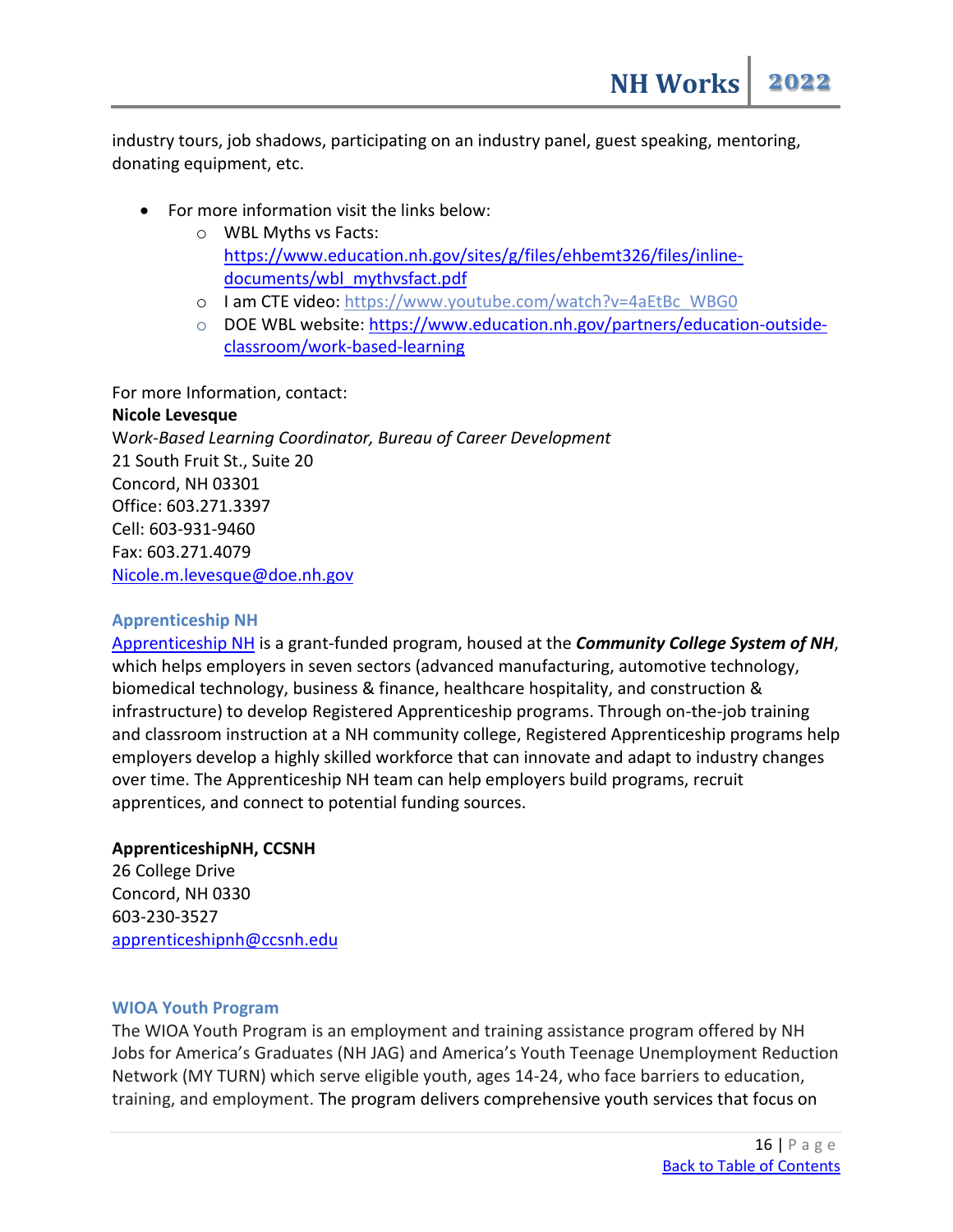assisting out-of-school youth and in-school youth, with one or more barriers to employment, to prepare for employment and postsecondary education opportunities; attain educational and/or skills training credentials; and secure employment with career/promotional opportunities.

The WIOA Youth program includes the following program elements: tutoring; alternative secondary school services; paid and unpaid work experiences, which include: summer and year round employment opportunities, pre-apprenticeship programs, internships and job shadowing, and on-the-job training; occupational skill training; education offered concurrently with workforce preparation and training; leadership development opportunities; supportive services; mentoring; follow-up services; comprehensive guidance and counseling; financial literacy education; entrepreneurial skills training; services that provide labor market and employment information; and postsecondary education and training preparation activities.

#### **NH JAG**

[NH JAG](https://www.nh-jag.org/) currently operates 9 programs located in schools throughout the state, 8 high school programs and 1 out-of-school, healthcare (LNA) training program. All NH-JAG programs are helping youth experience the value of an education while developing teamwork, life skills, leadership, community service, and workplace skills.

The mission of NH JAG is to cultivate youth success through academic, leadership, and workforce opportunities in collaboration with business and community partnerships. NH JAG achieves this by offering year-round, individualized services that are competency based, incorporating Project Based Learning, Resiliency Skills Training, Support Services and Employer Engagement throughout the program.

#### **Janet M. Arnett**

New Hampshire – Jobs for America's Graduates Executive Director Office: 603-647-2300 Mobile: 603-361-3628 Email: [jarnett@nh-jag.org](mailto:jarnett@nh-jag.org)

#### **MY TURN**

Since 1984 [MY TURN](https://www.my-turn.org/) has focused on "the forgotten half", the economically, socially and educationally disadvantaged youth in poorer neighborhoods/communities. We work in concert with local partners including schools, employers, and community-based organizations in a holistic approach to serving youth. MY TURN serves nearly 800 youth annually in 6 gateway cities with high rates of new immigrants, poverty, dropouts, and unemployment. We provide comprehensive workforce recruitment, education, exploration, preparation placement and 12 month follow-up to ensure youth are successful in achieving their career and education goals. MY TURN is proud to have helped more than 25,000 youth further their education and obtain career-ladder jobs.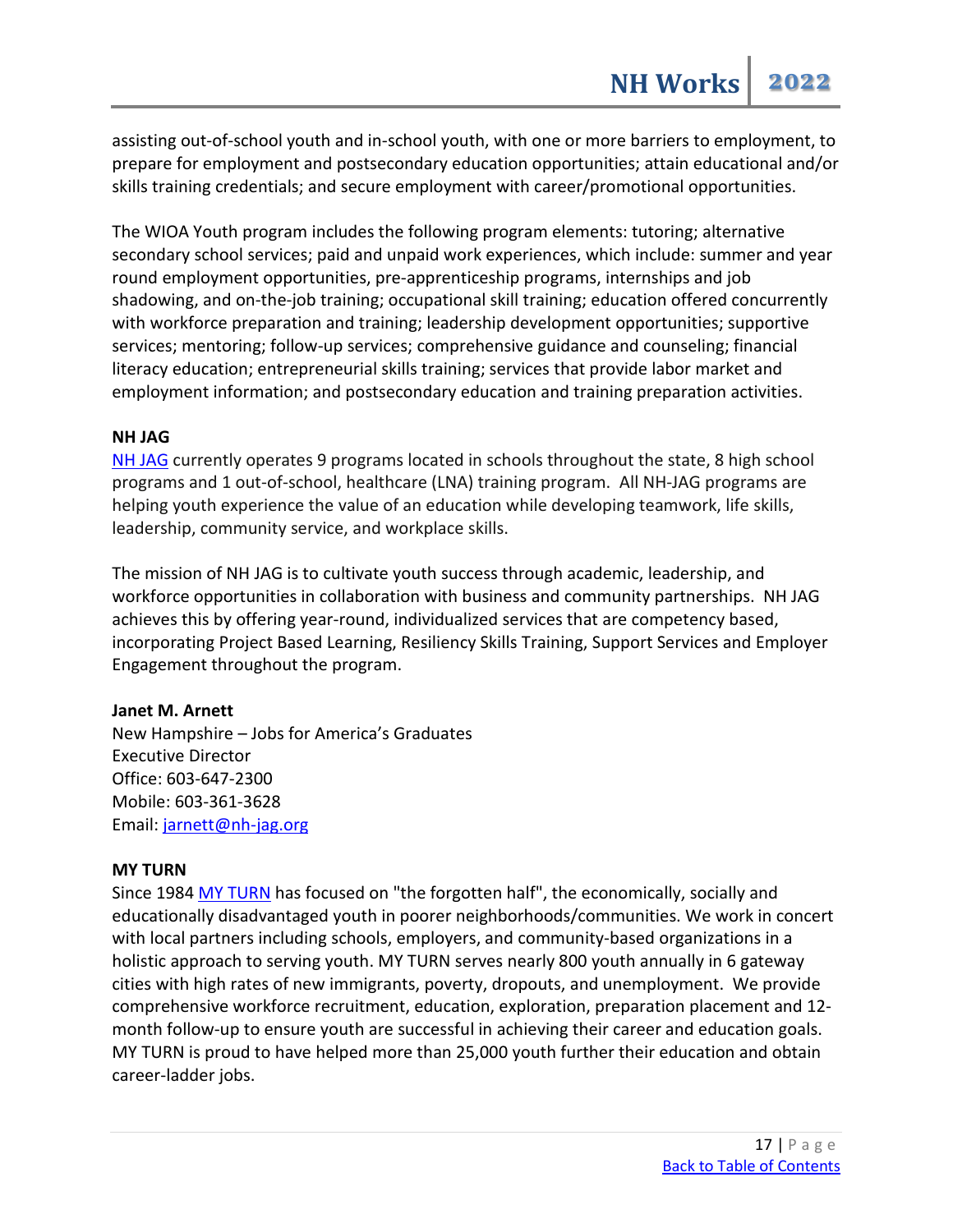**Allison Joseph** MY TURN Executive Director Office: (603) 321-3416 Email: [ajoseph@my-turn.org](mailto:ajoseph@my-turn.org)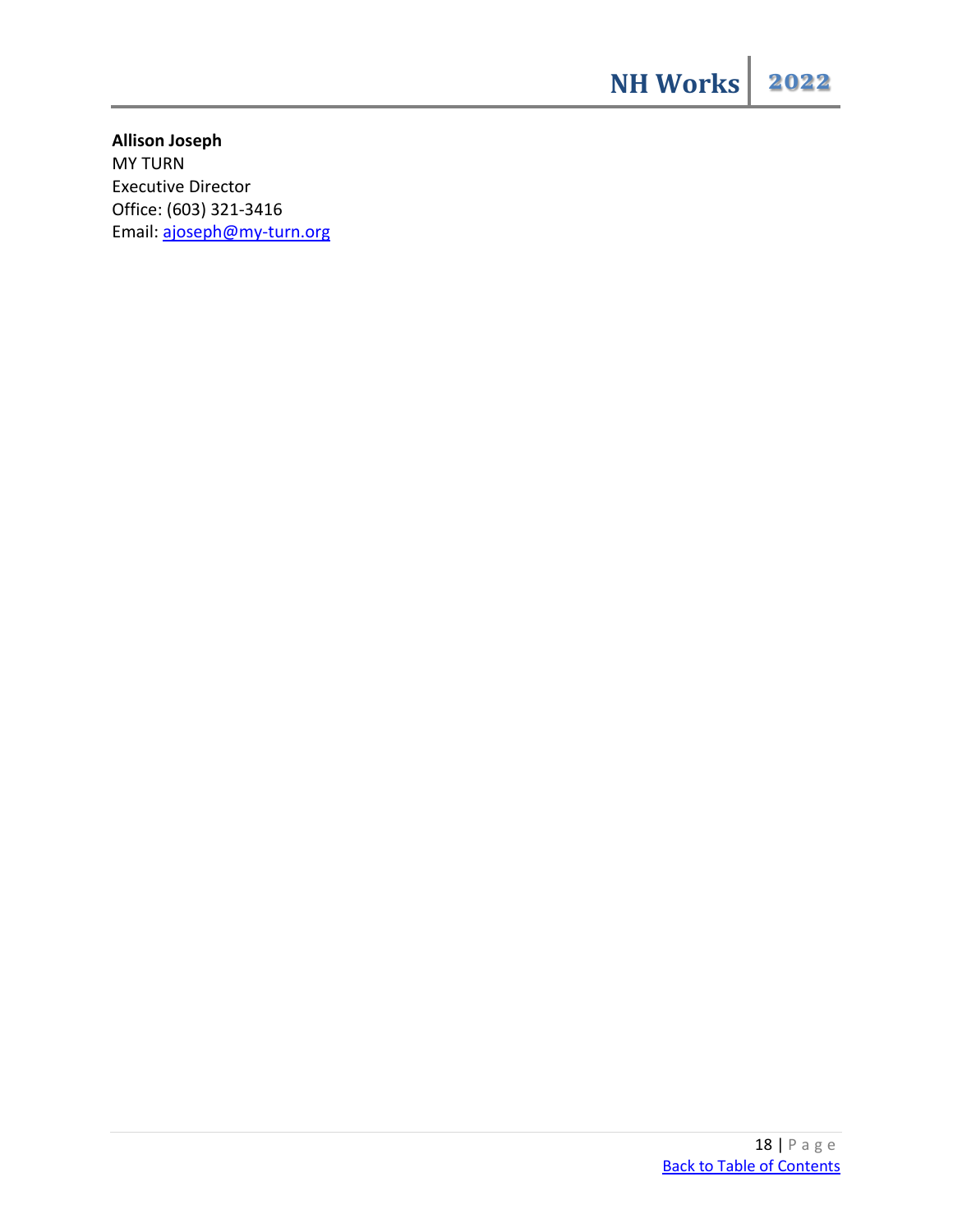# <span id="page-18-0"></span>**Industry Associations**

**[New Hampshire Manufacturing Extension Partnership \(NH MEP\)](https://www.nhmep.org/)** - can leverage a vast array of public and private resources and services that are available to every manufacturing enterprise in the state. The nationwide system of MEP centers is linked through the U.S. Department of Commerce - National Institute of Standards and Technology (NIST), with the common goal to strengthen the global competitiveness of U.S. manufacturers.

#### **Evania Verley**

*Manufacturing Sector Partnership Advisor*

O: 603-226-3200 M: 603-724-4771 E: [evaniav@nhmep.org](mailto:evaniav@nhmep.org) W: [www.nhmep.org](https://urldefense.com/v3/__http:/www.nhmep.org__;!!Oai6dtTQULp8Sw!H86MexAt0EsReehSiHKv0Qi2IAfF39XGKcwvv8AA3FT8KLzKN8MuffBKHHUcC4xGegXyoGu2Ycg$)

**[Associated Builders and Contractors \(ABC\)](https://www.abcnhvt.org/)** is a National Construction Industry Trade Association representing nearly 21,000 chapter members. Founded on the merit shop philosophy, ABC and its 70 chapters help members develop people, win work and deliver that work safely, ethically, profitably and for the betterment of the communities in which ABC and its members work. ABC's membership represents all specialties within the U.S. construction industry and is comprised primarily of firms that perform work in the industrial and commercial sectors.

#### **Jennifer L. Landon**

Vice President, Education & Workforce Development Construction Sector Advisor Associated Builders and Contractors of NH/VT 58 Chenell Drive • Concord, NH 03301 O: 603-226-4789 • C: 603-496-2678 [jennifer@abcnhvt.org](mailto:jennifer@abcnhvt.org)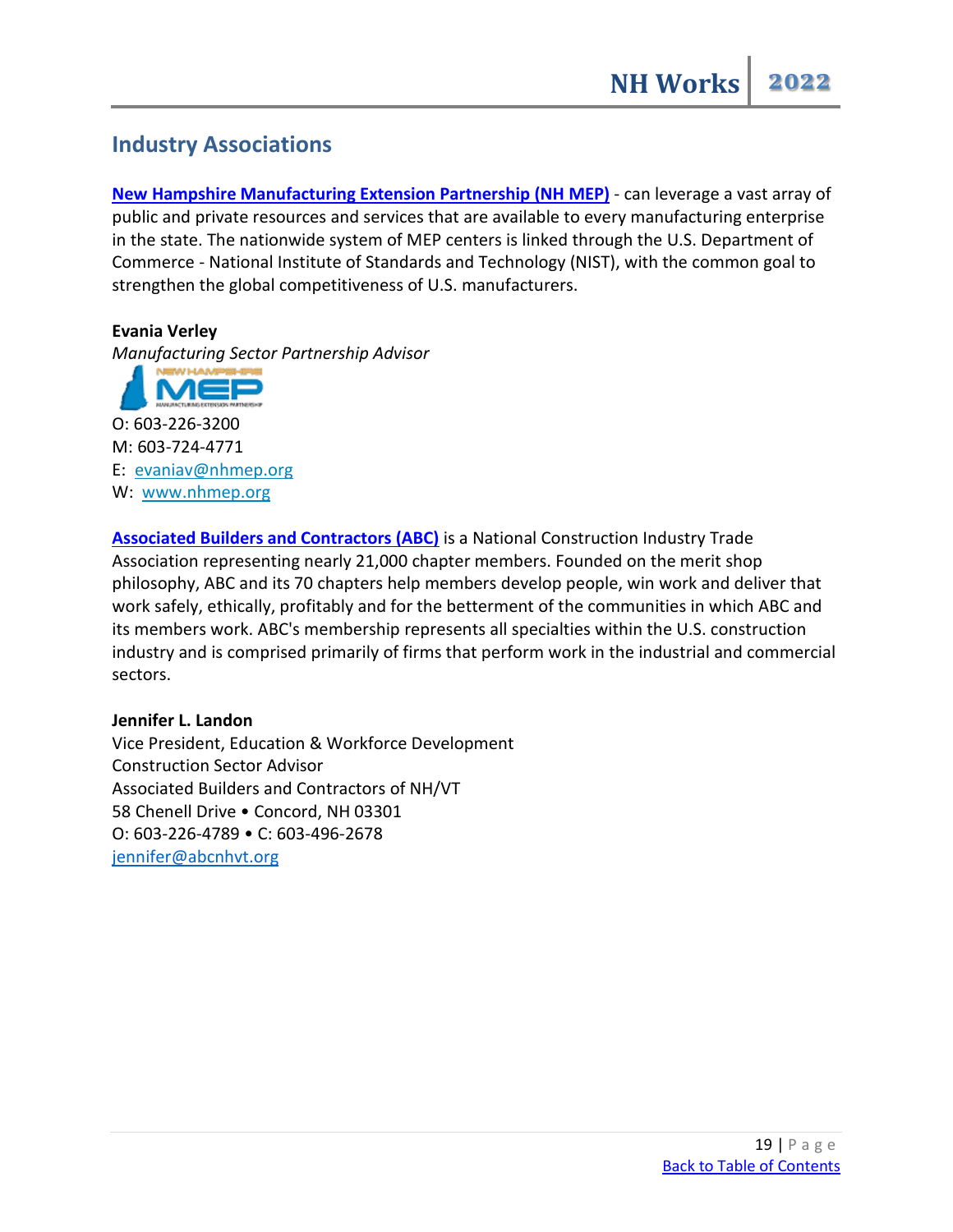**[NH Lodging and Restaurant Association](https://www.nhlra.com/)** - The hospitality and tourism industry is integral to the success of New Hampshire's economy. However, many hospitality jobs remain unfilled. The industry employs more than 65,000 people across approximately 4,500 businesses and contributes \$330 million to the state in rooms and meals tax. Through 2022, the projected growth in accommodation and food services is 10.4% and arts, entertainment, and recreation is 11.4%. As a result, the workers in New Hampshire have access to diverse opportunities and career paths if the right workforce training opportunities are available.

**Amie Pariseau** 603.228.9585 x12 [apariseau@nhlra.com](mailto:apariseau@nhlra.com)

**[The New Hampshire Health Care Association](https://www.nhhca.org/)** - established in 1951, is the largest association of long-term care providers in NH. Our members include skilled nursing facilities, nursing homes, assisted living facilities, and a specialized pediatric care facility – all located throughout the state of NH.

We believe in furthering the quality of care for long-term care residents through:

- Educational opportunities.
- Advocacy.
- Sharing information and best practices.
- Communication.

#### **Roxie Severance** 603.733.6072

[rseverance@nhhca.org](mailto:rseverance@nhhca.org)

**[NH Tech Alliance](https://nhtechalliance.org/)** - The NH tech sector encompasses a wide variety of technology fields, from information technology support/services, to energy technology, enterprise software, consulting, biotechnology and many more. Through our programs, events and initiatives across the state, the Alliance works to unite NH's tech professionals and stakeholders and provide an environment where collaborations and partnerships flourish—driving growth for our workers, our industry and our state as a whole.

**Julie Demers** 603.935.8951 [julie@nhta.org](mailto:julie@nhta.org)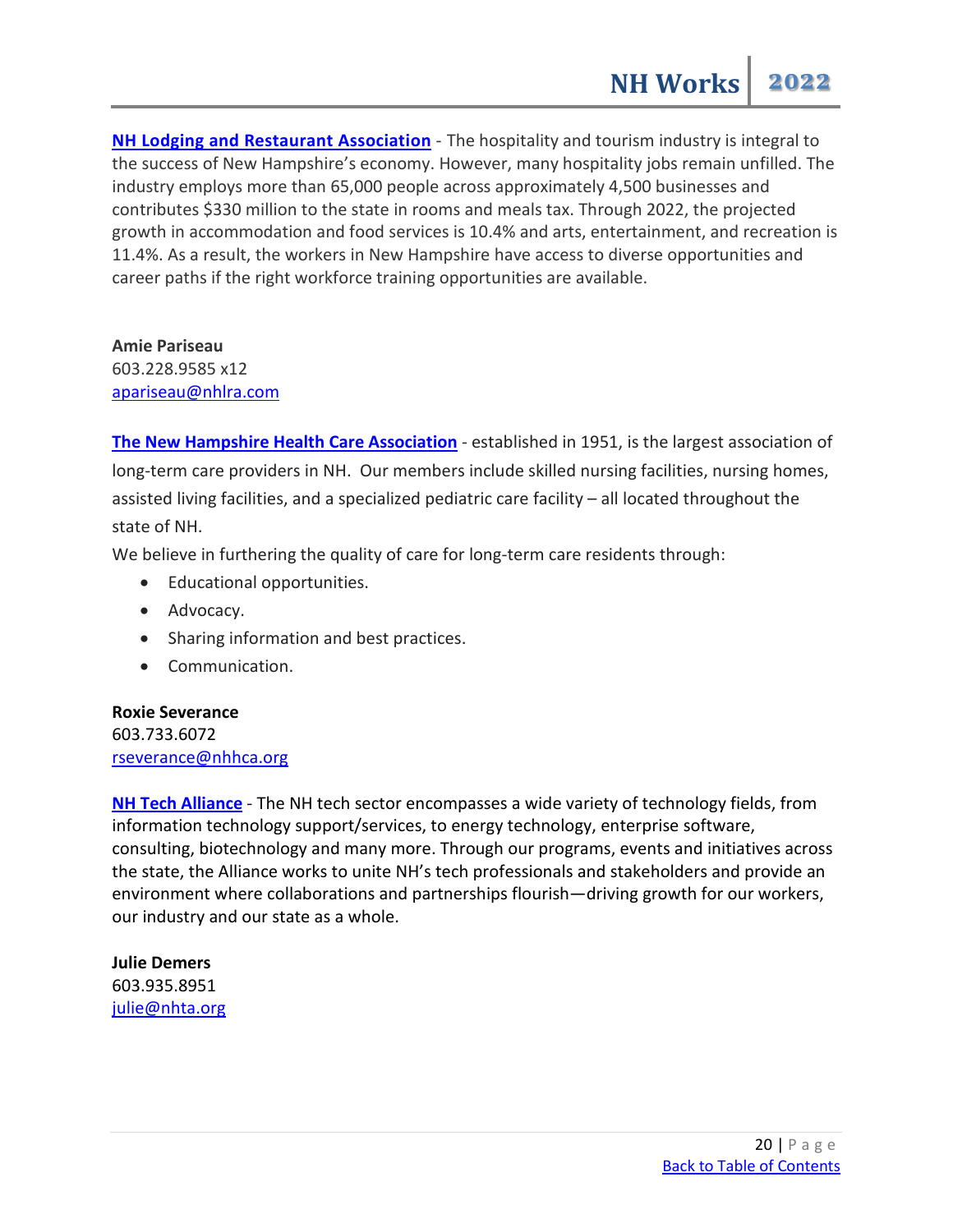**[NH Bankers Association:](https://www.nhbankers.com/)** The New Hampshire Bankers Association is a statewide, not-for-profit trade association representing and serving all the banking institutions in the State of NH whose purpose is to promote the general welfare, usefulness, and public perception of banks and banking institutions to the betterment of New Hampshire, its economy, and all its citizens.

**Sue McKee** Marketing and Communications Manager 603.224.5373 [smckee@nhbankers.com](mailto:smckee@nhbankers.com) [www.nhbankers.com](https://urldefense.com/v3/__https:/nam12.safelinks.protection.outlook.com/?url=http*3A*2F*2Fwww.nhbankers.com*2F&data=02*7C01*7Crtelesfo*40aba.com*7C20c1536fe0944fe7404f08d7d5a9ab6f*7Cfe17a64031f14411aa9053b5cce85e14*7C0*7C0*7C637212797033253152&sdata=wPY5QvHvaxg6oDPm2Cyzj6ZYHuLPGDCHq0CZ20O6rOU*3D&reserved=0__;JSUlJSUlJSUlJSUlJQ!!Oai6dtTQULp8Sw!GxDNJ9--GdQNEDTT4eFqxhS7nROgpONmoaAzUobeXWizGRM5iQ0R6G3RRLFY4GOdtCsddcXnh2g$)

# <span id="page-20-0"></span>**Rapid Response – Layoff Aversion & Management**

These are not actions any business ever wants to take. We understand this and personally assist companies and their workers navigating these difficult times with the NH Rapid Response Program.

The [NH Rapid Response program](https://www.nheconomy.com/nh-rapid-response) is designed to assist businesses that are in transition mode. The mission is to provide statewide, early intervention re-employment services at **no cost** to companies and their employees affected by layoffs and closings.

Rapid Response efforts involve Teams comprised of local representatives from the 12 NH Works Centers. The NH Works Partner Agencies include:

- NH Department of Business and Economic Affairs
- NH Employment Security
- The NH Community Action Program and Workforce Investment Act partner agency
- Vocational Rehabilitation NH
- NH Health and Human Services
- NH Community College System
- Other Partner Agencies as needed

#### **How does Rapid Response Work?**

Once there is information on a layoff, the Rapid Response Coordinator schedules a meeting with the company to establish a good working relationship, inform them of the available services, and plan for implementation of those services at the company. A Rapid Response session is scheduled for the affected workers as quickly as possible. Scheduling of this session is sensitive to the company's production needs, work schedules, culture, and timing demands.

#### **What's covered?**

• At the Rapid Response Employee Session, we meet with the employees: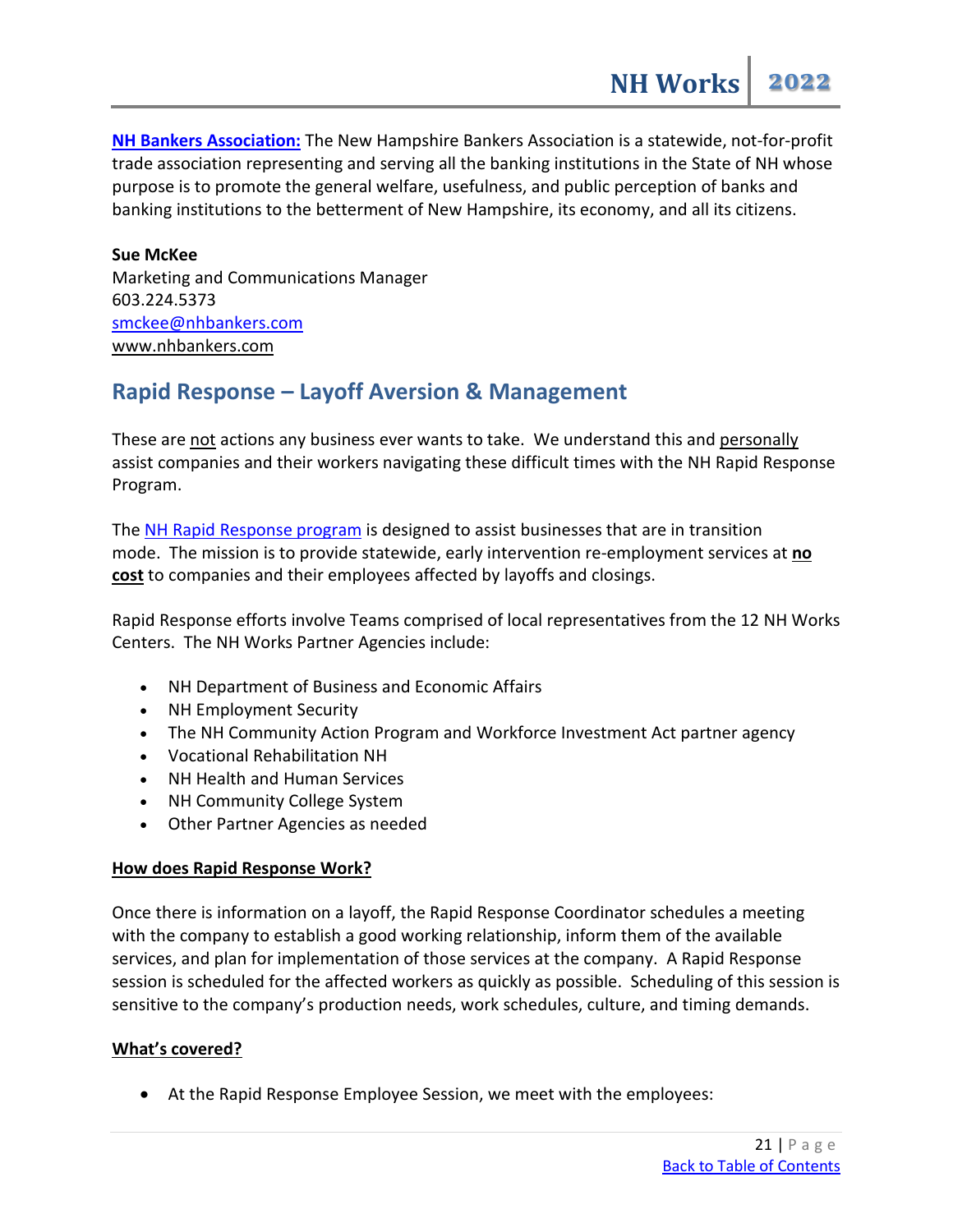- inform them of their eligibility and benefits as laid off workers
- answer their questions about job search and unemployment insurance
- discuss the resources and supports of their local NH Works Office
- conduct a survey of employee needs (such as retraining and skills upgrading)
- explain the content and timetables of various re-employment services
- explain retraining and skills enhancement grants
- explain free training opportunities available through the Community College System
- discuss personalized assistance for employees with disabilities
- provide valuable information for family services / programs to help during job and life transitions

#### **What is the Goal of Rapid Response?**

The Goal of the Rapid Response Team is to provide reassurance to workers coping with the emotional, family and job-hunting pressures of unexpected job loss, minimize the financial impact, and assist them to find a new job as quickly as possible or transition to a new career.

#### **What are the benefits?**

While you may not be able to change the business conditions that make layoffs necessary, calling the Rapid Response Team can reduce the cost of layoffs for the company and its employees.

Engaging the program can help "soften the blow" and reduce tension or stress in an otherwise difficult situation.

In working with Rapid Response, the company can expect:

- A quick response to its transition planning needs
- Confidentiality concerning sensitive business needs
- Information about alternatives that may reduce or avoid the layoff, or possible future layoffs
- Pre-layoff services designed to help workers shorten their transition time (which has been shown to decrease unemployment costs for the employer)
- Information on NH Works Centers and Unemployment Insurance
- Assistance in maintaining worker morale and productivity during the transition
- Assistance in preparing workers to find new employment

At NH Rapid Response, we recognize that layoffs affect everyone –the employees who have been laid off, their families, the company, the community and even those employees who remain on the job. Our Team works to minimize the disruptions of a major layoff and maximize the opportunity for positive business transitions and growth.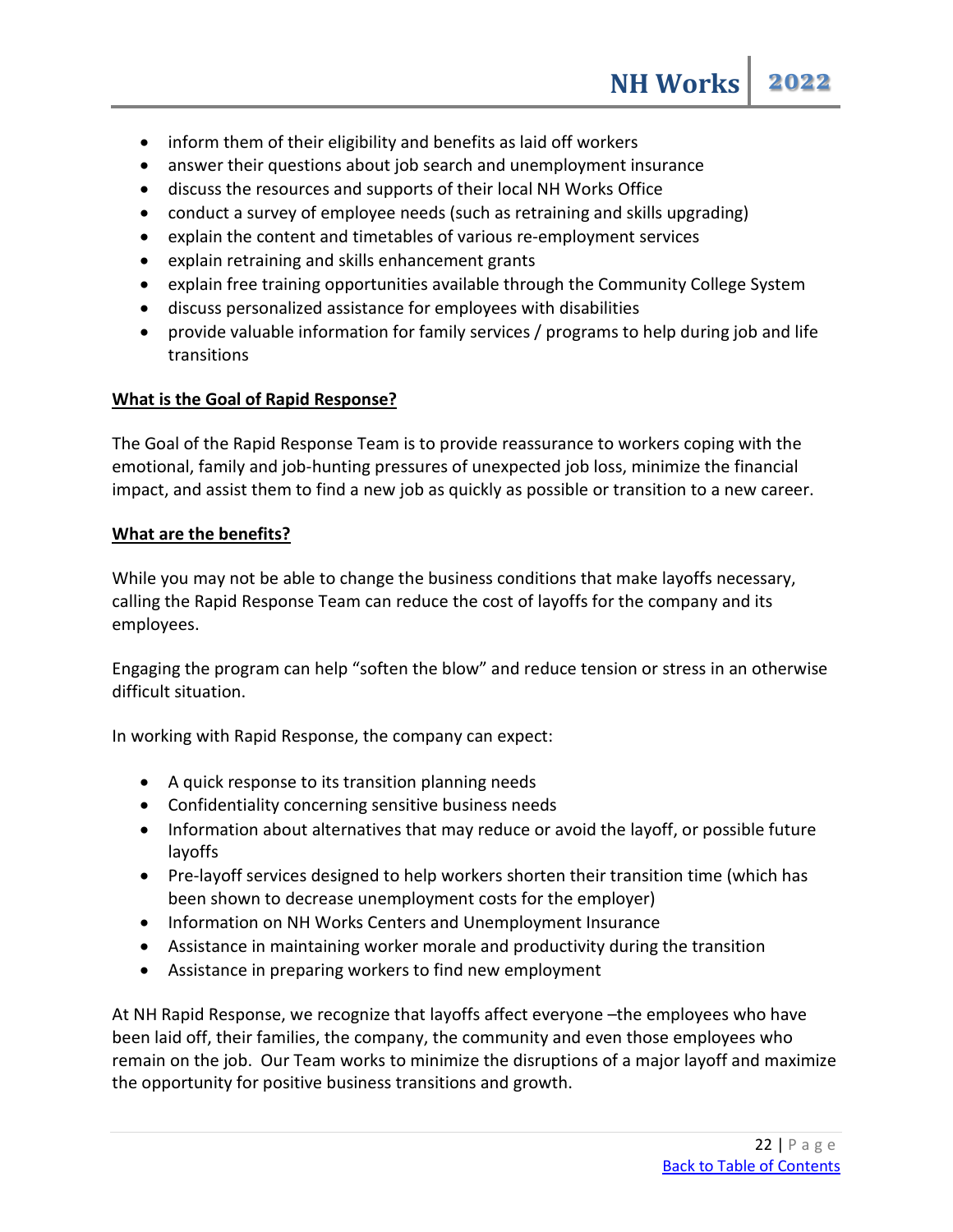#### **Jimmie Hinson**

Workforce Development Administrator State of NH Dislocated Worker Unit Administrator [Jimmie.R.Hinson@livefree.nh.gov](mailto:Jimmie.R.Hinson@livefree.nh.gov) Office of Workforce Opportunity Department of Business and Economic Affairs State of New Hampshire 603-271-0337 (O) 603-419-0995 (C) [nheconomy.com](https://www.nheconomy.com/) // [nhworks.org](https://www.nhworks.org/)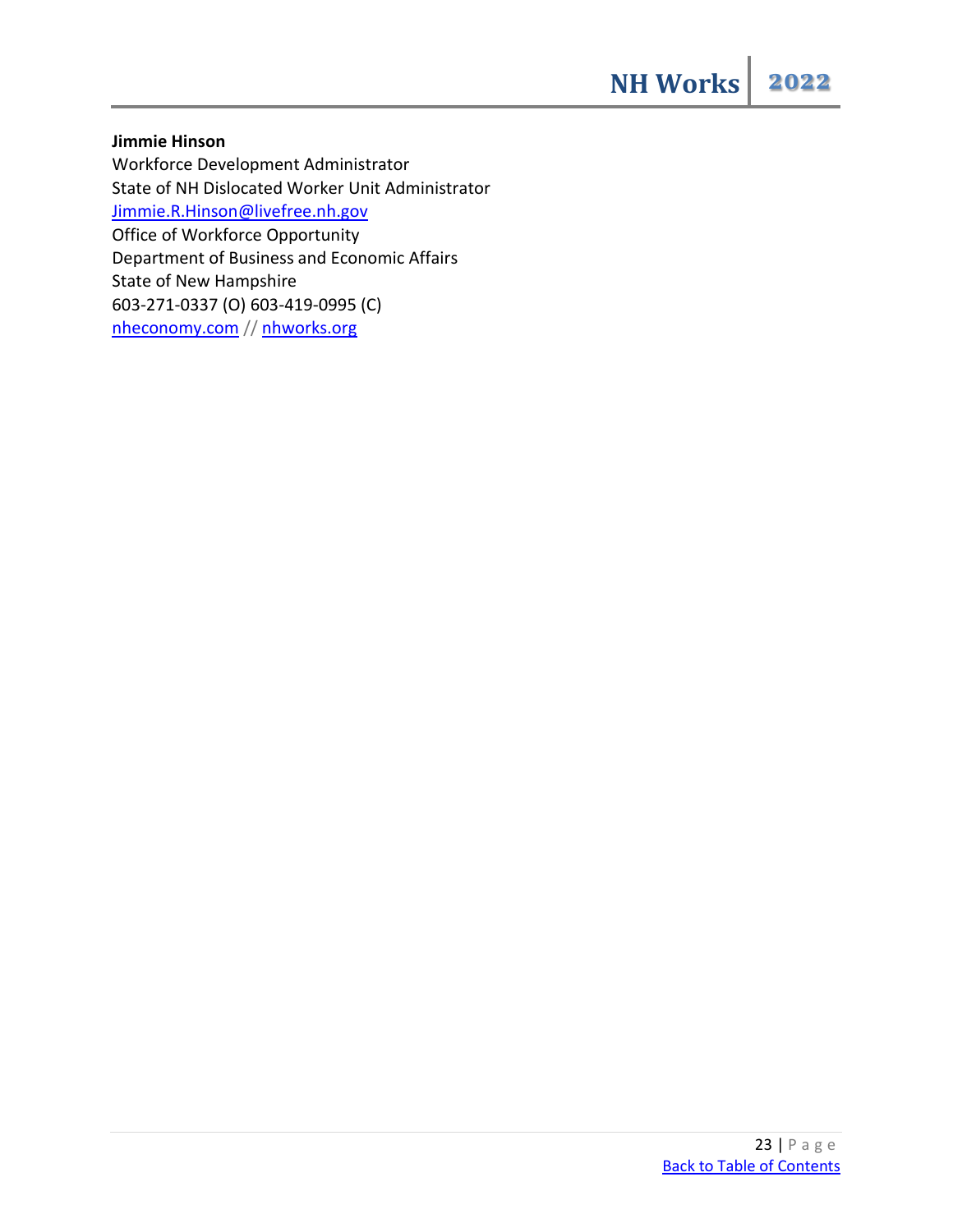#### **[RAPID RESPONSE SERVICES TO LAID-OFF WORKERS](https://www.nheconomy.com/nh-rapid-response/rapid-response-for-workers)**

During Rapid Response, specialists trained to help you cope with job change will gather information about your current skills, your career interests, and other needs and begin to organize the services necessary to help you return to work. At orientation meetings, you will be informed about services and benefits designed to help you get back on your feet, including:

- Career counseling and job search assistance
- Resume preparation and interviewing skills workshops
- Information on the local labor market
- Unemployment Insurance
- Information about education and training opportunities
- Information on services provided NH Department of Health and Human Services

Local services available may include use of computers, telephones, and fax machines for job searches; financial planning and stress management workshops; financial support for training; income support if jobs were lost due to foreign trade; and special services for veterans and adults with disabilities.

For more information regarding NH Works Rapid Response program, please contact:

#### **Jimmie Hinson** Workforce Development Administrator Office: 603-271-0337 Cell: 603-419-0995 (Primary) Email: [Jimmie.R.Hinson@livefree.nh.gov](mailto:Jimmie.R.Hinson@livefree.nh.gov)

#### **For more information regarding NH Employment Security programs and services, please contact:**

**Kathryn LaPierre**

Bureau Operations Specialist Job & Resource Fair Coordinator [Kathryn.A.LaPierre@nhes.nh.gov](mailto:Kathryn.A.LaPierre@nhes.nh.gov) New Hampshire Employment Security 603-228-4083 (Office) [Welcome | New Hampshire Employment Security \(nh.gov\)](https://www.nhes.nh.gov/)

#### **For more information regarding Community Action Partnership of New Hampshire programs and services, please contact:**

**Michelle Hart** WIOA Program Manager [Mhart@snhs.org](mailto:Mhart@snhs.org)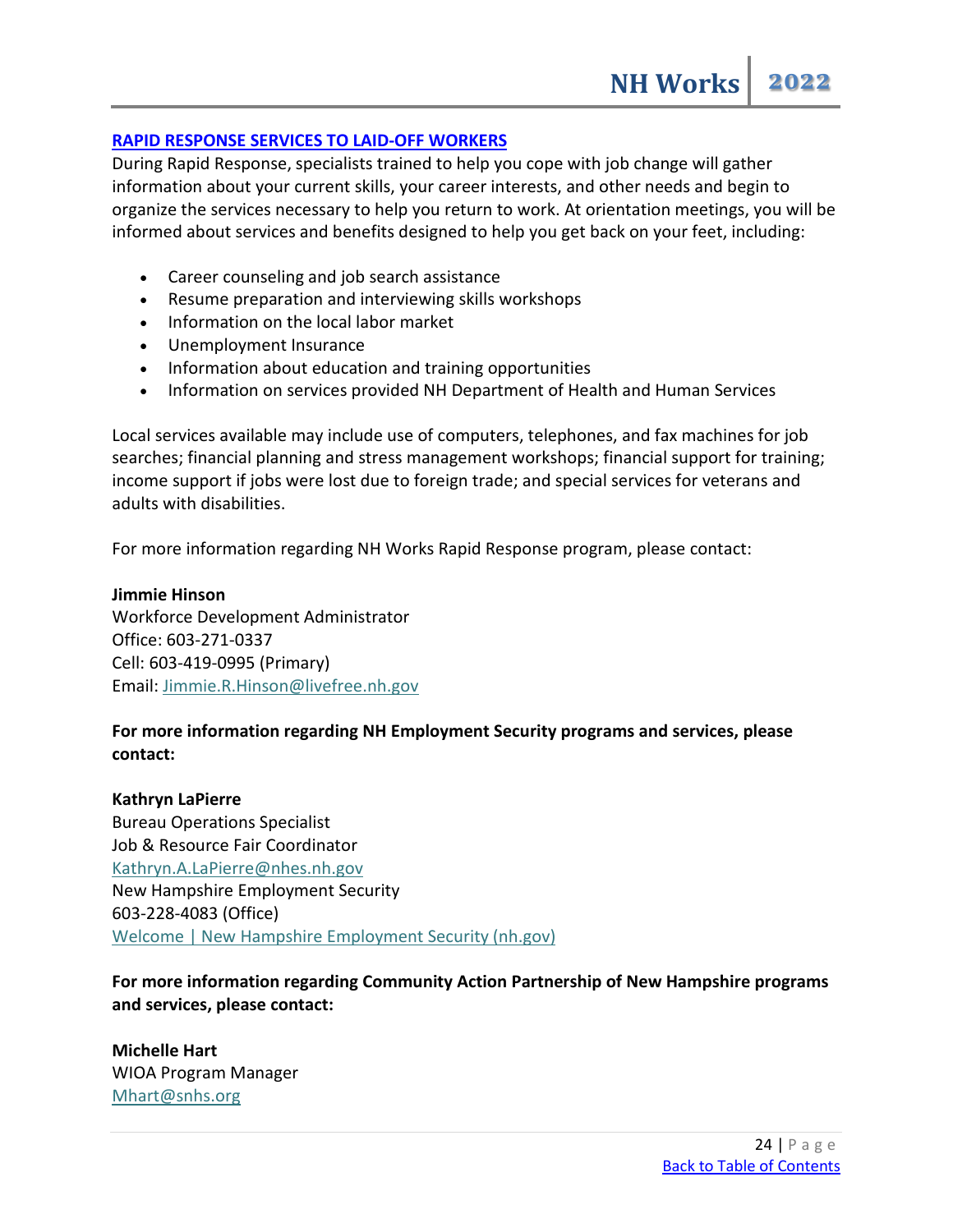Community Action Partnership of New Hampshire 207-475-2363 (Cell) [HOME | CAPNH](https://www.capnh.org/home)

**For more information regarding NH Department of Health and Human Services programs and services, please contact:**

**Germano Martins** Community Relations Manager [Germano.Martins@dhhs.nh.gov](mailto:Germano.Martins@dhhs.nh.gov) New Hampshire Department of Health and Human Services 603-545-1635 (Cell) - 1-844-ASK-DHHS NH EASY - [Gateway to Services](https://nheasy.nh.gov/#/)

**For more information regarding Vocational Rehabilitation NH programs and services, please contact:**

**Terri Tedeschi** Business Relations Consultant [Terri.L.Tedeschi@doe.nh.gov](mailto:Terri.L.Tedeschi@doe.nh.gov) Vocational Rehabilitation New Hampshire 603-271-6719 (Office) 603-419-0277 (Cell) [Vocational Rehabilitation | Department of Education \(nh.gov\)](https://www.education.nh.gov/partners/vocational-rehabilitation)

#### **For more information regarding the Community College system of NH's WorkReadyNH program, please contact:**

**Loula Kalampalikis** Workforce Development Administrator [akalampalikis@ccsnh.edu](mailto:akalampalikis@ccsnh.edu) Community College system of New Hampshire 603-230-3534 (Office) Home Page - [Community College System of New Hampshire \(ccsnh.edu\)](https://www.ccsnh.edu/)

#### **RESOURCE LINKS**

- [Economic & Labor Market Information Bureau | NH Employment Security](https://www.nhes.nh.gov/elmi/index.htm)
- [Welcome | NH Unemployment Benefits](https://www.nhes.nh.gov/)
- NH EASY [Gateway to Services](https://nheasy.nh.gov/#/)
- [Resources For Veterans | Services for Job Seekers | Services for Customers | New](https://www.nhes.nh.gov/)  [Hampshire Employment Security \(nh.gov\)](https://www.nhes.nh.gov/)
- [Bureau of Vocational Rehabilitation | Department of Education \(nh.gov\)](https://www.education.nh.gov/partners/vocational-rehabilitation)
- [HOME | CAPNH](https://www.capnh.org/home)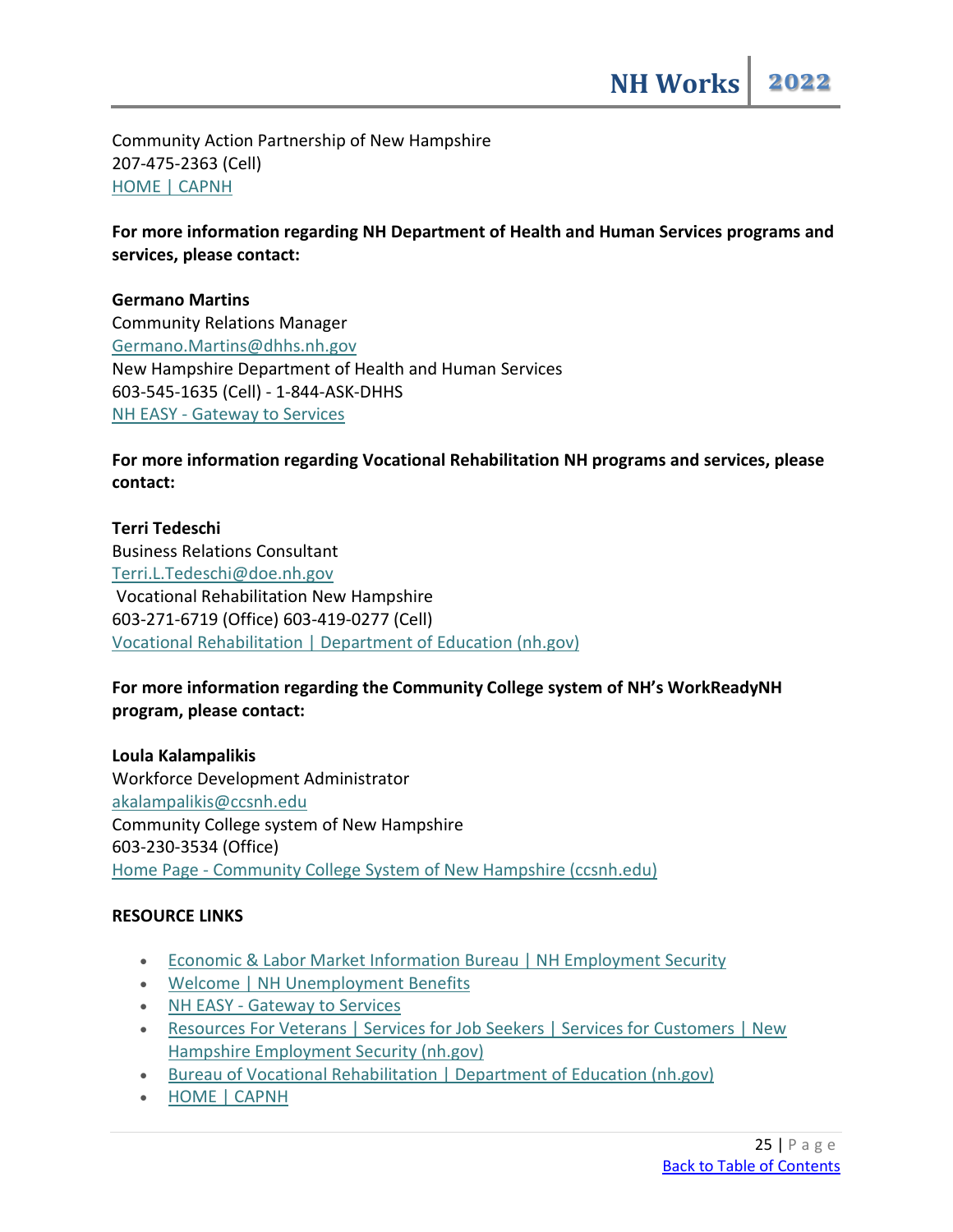• Home Page - [Community College System of New Hampshire \(ccsnh.edu\)](https://www.ccsnh.edu/)

#### **Trade Act**

Informational Brochures and Links

- TAA Fact Sheet [\(English](https://www.nhes.nh.gov/services/employers/documents/taa-factsheet-des.pdf) ) [\(Spanish](https://www.nhes.nh.gov/services/employers/documents/taa-factsheet_spanish.pdf) )
- [On the Job Training](https://www.nhes.nh.gov/services/employers/documents/taaojt-brochure.pdf)
- [Trade Adjustment Reform Act,](http://www.doleta.gov/tradeact/) Department of Labor

#### **Trade Act Petition - Establishing Eligibility**

• To apply for TAA, a [petition](https://www.doleta.gov/tradeact/petitioners/) must be filed with the Office of Trade Adjustment Assistance to establish group eligibility. TAA [petitions](https://www.doleta.gov/tradeact/petitioners/) may be filed by a group of three or more workers, their union, or a company official. Petitions should be addressed to:

> TAA Coordinator New Hampshire Employment Security 45 South Fruit Street Concord, NH 03301

- The petition and help completing the petition is also available from NH Employment Security Offices/NH WORKS One Stop. Filing a petition will trigger an immediate rapid response and basic adjustment services to workers. Rapid reemployment is the goal. The U.S. Department of Labor has 40 calendar days to complete its investigation and certify eligibility.
- There are two types of eligibility for TAA benefits: group and individual eligibility. A different process applies to each:
	- $\circ$  Group eligibility The Department of Labor reviews a petition on behalf of a group of workers in a particular company. It decides whether they are eligible to apply for TAA benefits and programs.
	- $\circ$  Individual eligibility Your local NH Employment Security (NHES)/NH WORKS One-Stop office reviews an application from an individual worker whose group petition has already been certified. It determines which TAA program benefits the worker is eligible to receive.
- To find out the status of a certification or to review companies previously certified under the Trade Act, select Determinations and enter the State on which you wish to obtain information on the US Department of Labor'[s Trade Adjustment Assistance web](https://www.doleta.gov/tradeact/)  [site.](https://www.doleta.gov/tradeact/)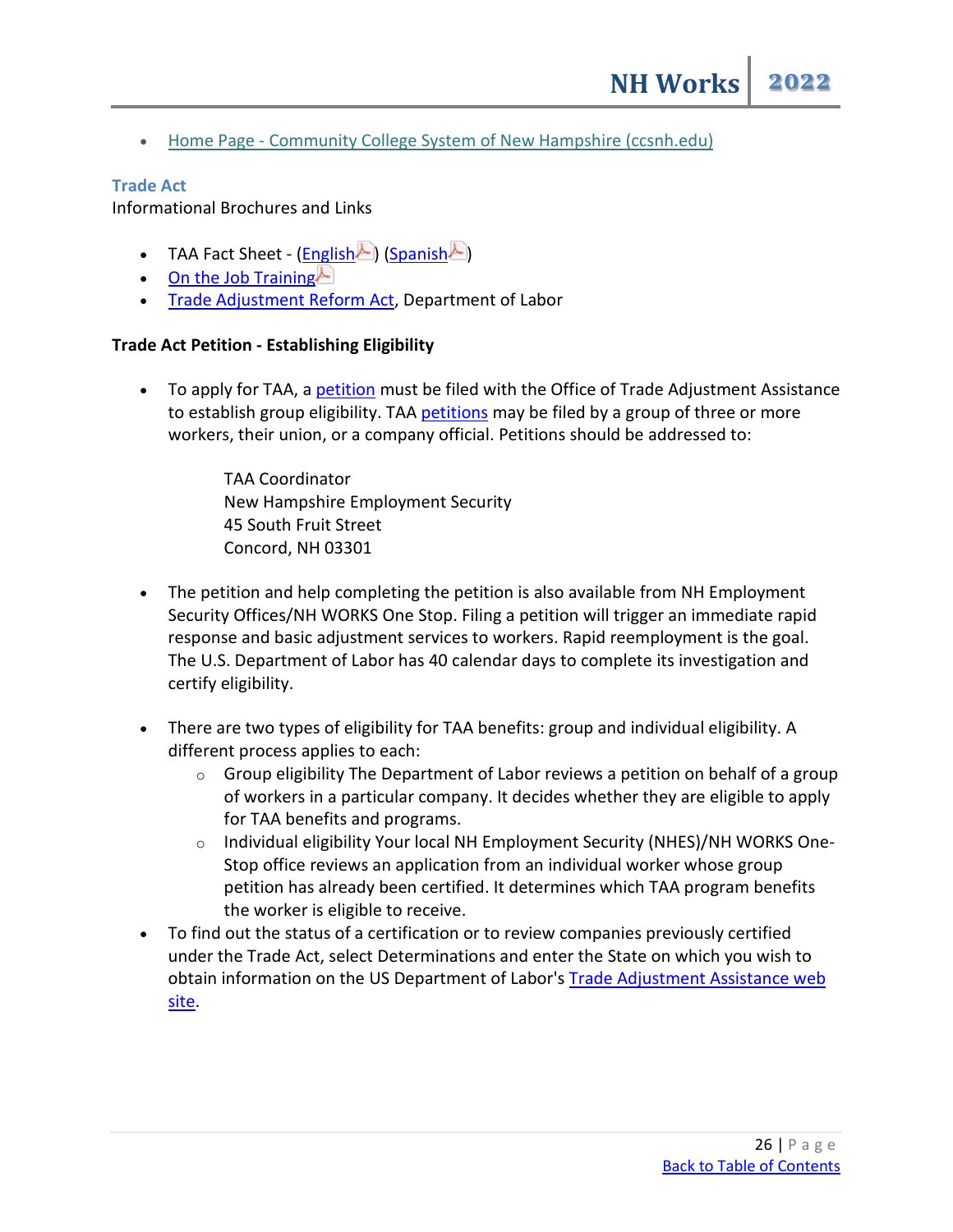#### **Health Coverage Tax Credit**

- Health Coverage Tax Credit Toll free number 866-628-HCTC (4282). This toll free number connects you with the Health Coverage Tax Credit information service. This service was set up to answer your questions concerning your application for a HCTC. They do not have any answers concerning payments or specific claim information. TDD/TTY callers, please call 1-866-626-4292.
	- o Claiming the IRS [Health Coverage Tax Credit](https://www.irs.gov/credits-deductions/individuals/hctc)
	- o [Health Coverage Tax Credit](https://www.nhes.nh.gov/services/employers/documents/taa-health-coverage-taxcredit.pdf)

#### **Alternative Trade Adjustment Assistance (ATAA) Wage Supplement**

• The Alternative Trade Adjustment Assistance (ATAA) is an alternative assistance program for older workers certified eligible to apply for Trade Adjustment Assistance. ATAA is designed to allow TAA eligible workers for whom retraining may not be appropriate and who find reemployment, to receive a wage subsidy to help bridge the salary gap between their old and new employment. The program is effective for petitions filed on or after August 6, 2003. A request for certification for the TAA program must be made at the time the petition is filed. Eligible older workers may receive up to half of the difference between their old wage and the new wage. The wage subsidy may be paid up to a maximum of \$10,000 during a two-year eligibility period. Workers who begin receiving payments under the ATAA program cannot receive other TAA benefits and services, except for relocation allowances and the Health Coverage Tax Credit (HCTC). If your new job pays \$50,000 a year or more, then you are not eligible for ATAA.

#### **Where to Get Help**

• **Raquel Rocha** Trade Act Coordinator 45 South Fruit Street Concord, NH 03301-3857 (603) 228-4056 Fax: (603) 229-4355 [Raquel.A.Rocha@nhes.nh.gov](mailto:Raquel.A.Rocha@nhes.nh.gov) Contact your [local NHES office](https://www.nhes.nh.gov/locations/index.htm)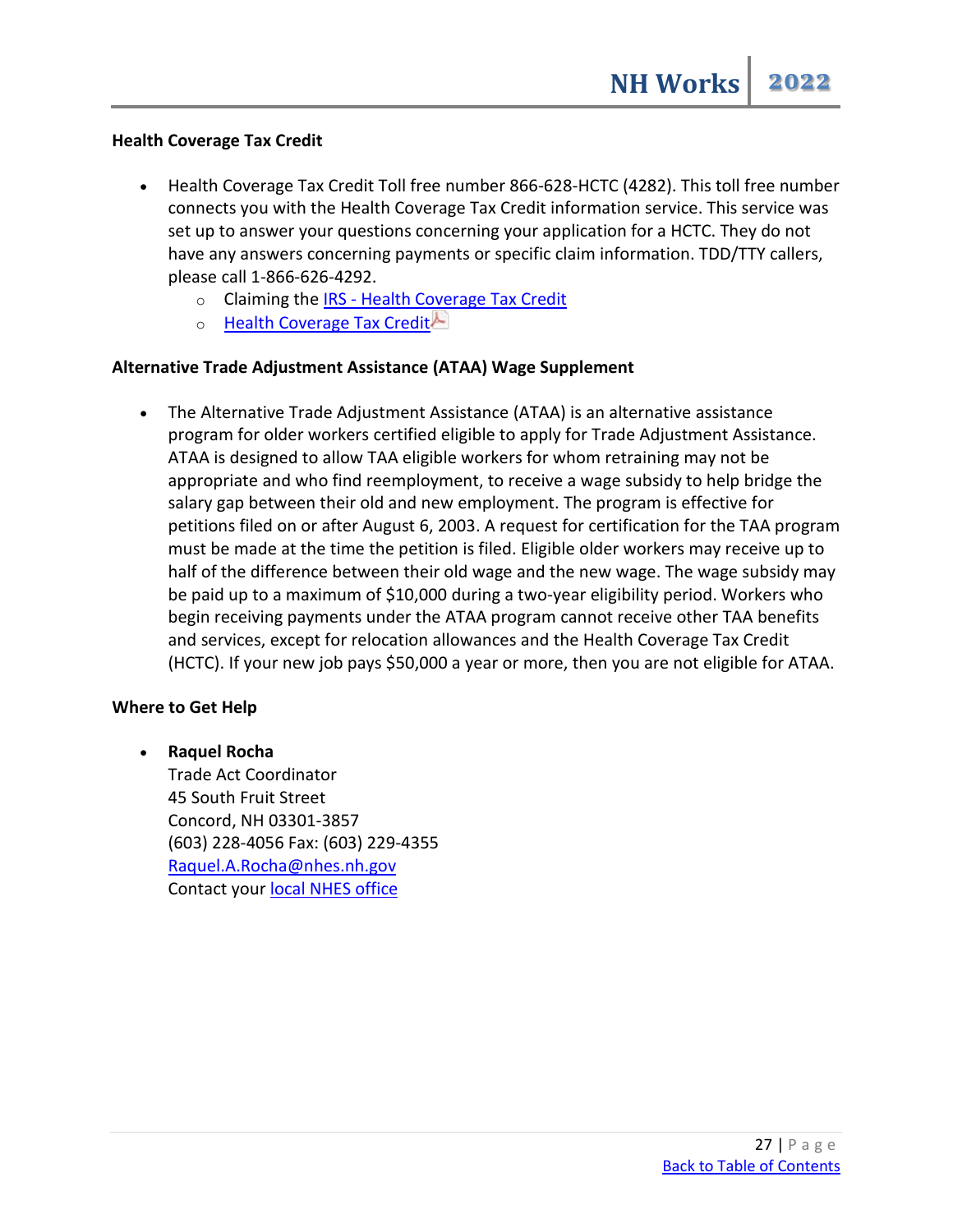# <span id="page-27-0"></span>**Unemployment Insurance (UI) Program**

#### **Services for Claimants**

#### **[Holiday and Benefit Payment Schedule](https://www.nhes.nh.gov/services/claimants/documents/holiday-payment-schedule.pdf)**

Welcome to the State of New Hampshire's Department of Employment Security Unemployment Insurance program. The Unemployment Insurance (UI) benefits provide temporary financial assistance to unemployed workers who have lost their job through no fault of their own, while they look for work or during a temporary company shut down.

To collect benefits, you must be ready, willing, and able to work. To qualify for UI benefits, you must have enough work and wages in covered employment. In New Hampshire, employers pay a tax that funds UI. It is not deducted from your paycheck. Additional eligibility requirements may need to be met and they can be found here on the web site or in the Rights and [Obligations booklet.](https://www.nhes.nh.gov/forms/documents/uc-r-and-o.pdf)

- [File for Benefits](https://www.nhes.nh.gov/services/claimants/file.htm)
- [Eligibility](https://www.nhes.nh.gov/services/claimants/eligibility.htm)
- [Job Search](https://www.nhes.nh.gov/services/job-seekers/jobs.htm)
- [Appeals](https://www.nhes.nh.gov/appeals/index.htm)
- [Frequently Asked Questions](https://www.nhes.nh.gov/faq/claimant.htm)
- [Forms & Publications](https://www.nhes.nh.gov/forms/claimants.htm)

#### **File for Benefits - When Do I File?**

#### **[View Related NHES Videos](https://www.nhes.nh.gov/media/video/index.htm)**

Each time you become unemployed or have your hours of work significantly reduced, you must file a new claim or reopen an existing claim. This can be done online or by [visiting the nearest](https://www.nhes.nh.gov/locations/index.htm)  [NH Employment Security office](https://www.nhes.nh.gov/locations/index.htm) to file your claim on a computer in one of our Resource Centers. You must open your claim during the week your hours are reduced or, if you became unemployed from full-time work on Thursday or Friday, open your claim on Sunday or Monday. If you live in another State and your last employment was in New Hampshire, you may file your claim over the Internet.

#### **What information do I need before I file?**

- Your Social Security Number
- Address (mailing and home address)
- Telephone Number
- Email Address
- Alien Registration Number (if you are not a U.S. citizen)
- Amount of separation, holiday, sick, or retirement pay you received or will receive
- Military Form DD-214, member 4 copy (if you were in the military in the past year)
- Form SF-8 (if you worked for the Federal government in the past year)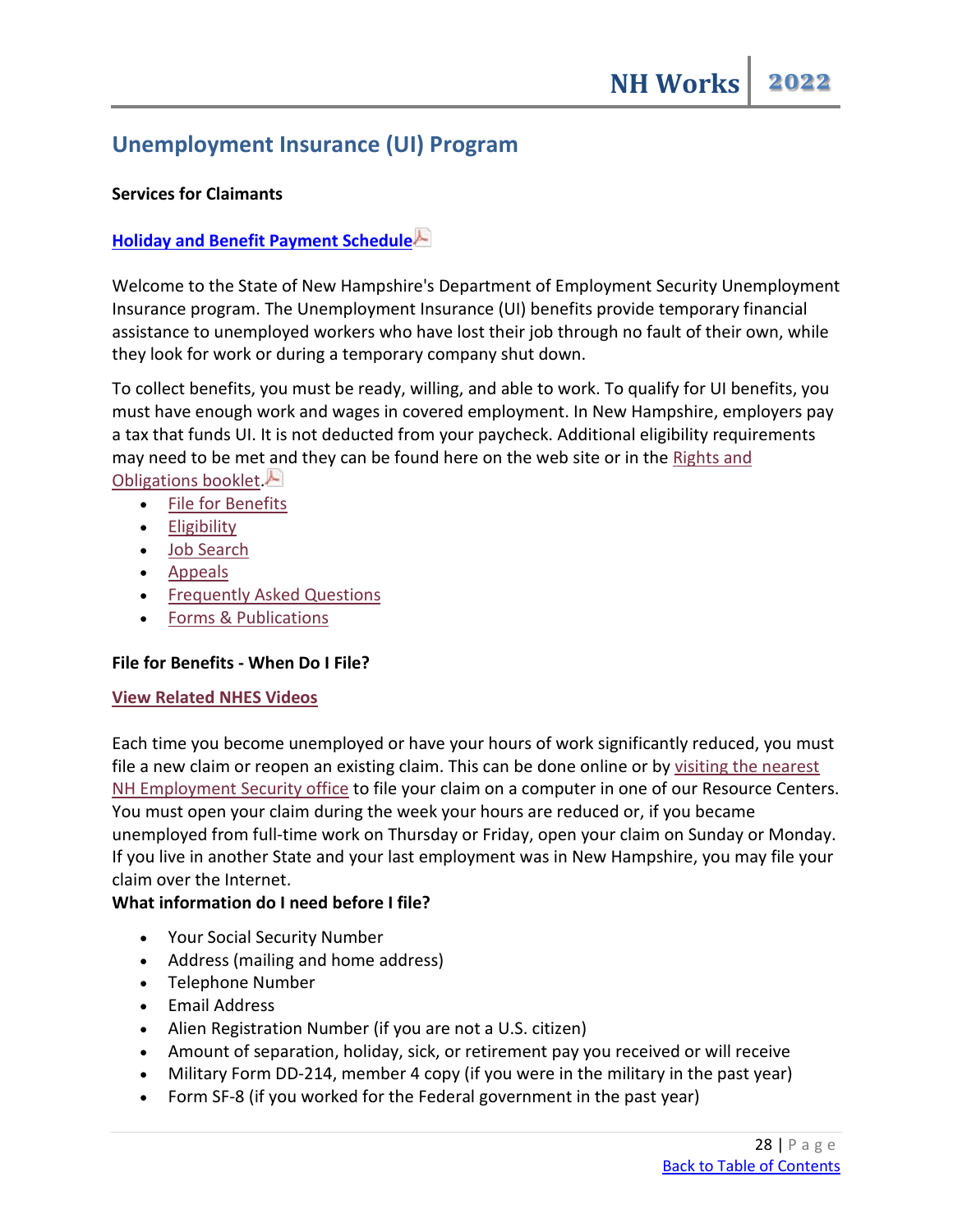Also, for each employer you worked for in the past 18 months, you need:

- Complete name and address of each employer (including zip code)
- Payroll address if different
- Employer's telephone number (including area code)
- Beginning and ending dates of employment (day, month and year)
- Number of hours worked and pay rate if you worked this week (including Sunday)
- Reason why you are no longer working for employer.

Filing a claim is a two-step process. You must complete both steps to be potentially eligible for payment.

#### **Step 1: Initial Claim**

This is the first claim you file after becoming unemployed, your first claim in a Benefit Year. It is not a request for compensation, but it serves as a notice to the Department and your employer that you may claim benefits. You must [register and file your initial claim application online.](https://nhuis.nh.gov/claimant/) Your claim is effective the Sunday of the calendar week in which it is opened. To be timely to claim the week in which you last worked, you must file your initial claim within three business days of your last day worked. You must file no later than the last day of the first week for which you wish to file for benefits.

#### **Step 2: Continued Claim**

[File your weekly claim online.](https://nhuis.nh.gov/claimant/cmtsplash.jsp?REGISTER_TYPE=EXISTING_USER) This is the actual request for payment of benefits that is made each week. You must file your first continued claim between the first Sunday through Saturday period following the week you open your claim, and every week thereafter that you wish to file for benefits.

To file for Unemployment Compensation, go online at **[www.nhes.nh.gov](http://www.nhes.nh.gov/)** or by calling 603-271- 7700.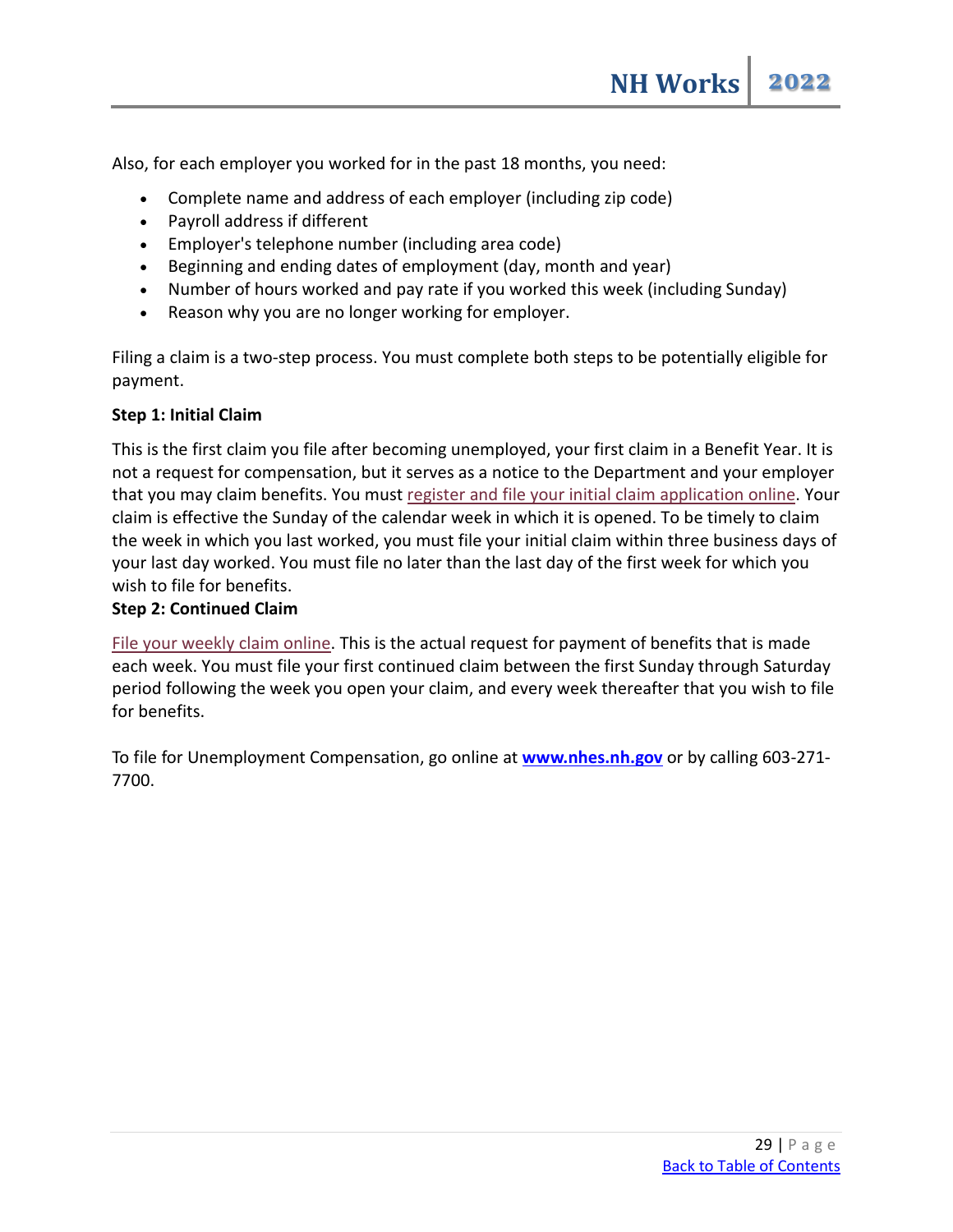# <span id="page-29-0"></span>**Business Development Services and Partnerships**

#### **Financing & Business Recruitment**

#### [NH Economy: Welcome](https://www.nheconomy.com/move)

The New Hampshire Division of Economic Development works with many financial service groups and banks dedicated to helping both new and established businesses grow and succeed. Some programs include:

- Industrial Revenue Bonds for companies manufacturing or producing tangible personal property
- SBA 504 loan program for small to medium-sized businesses, located in an occupied building and providing employment opportunities
- Regional Development Corporations, located in each of New Hampshire's 10 counties, may have revolving loan programs to assist business development

Go to [SelectNH.com](http://www.selectnh.com/) for a comprehensive look at available commercial and industrial properties, as well as the data you need as you consider New Hampshire for location or expansion. The Division of Economic Development provides assistance to help you obtain permits necessary to establish or grow your business here.

For additional confidential assistance, contact:

#### **Michael Bergeron**

Email: [michael.bergeron@livefree.nh.gov](mailto:michael.bergeron@livefree.nh.gov) 603-271-0658 603-419-9163 (mobile) [Connect Via LinkedIn](http://www.linkedin.com/pub/michael-bergeron/12/369/319/)

#### **Cindy Harrington**

Email: [cynthia.harrington@livefree.nh.gov](mailto:cynthia.harrington@livefree.nh.gov) 603-271-0496 603-419-9839 (mobile) [Connect Via LinkedIn](http://www.linkedin.com/pub/cynthia-harrington/14/469/a74/)

#### **[Business Expansion](http://www.nheconomy.com/why-new-hampshire)**

For companies looking to expand within NH, our office has a team that works hand-in-hand to identify real estate, provide data about a specific location, discuss tax incentives, and connect them with local economic development stakeholders.

The New Hampshire Division of Economic Development has resources for New Hampshire businesses looking to grow and prosper, as well as for businesses beyond our borders looking to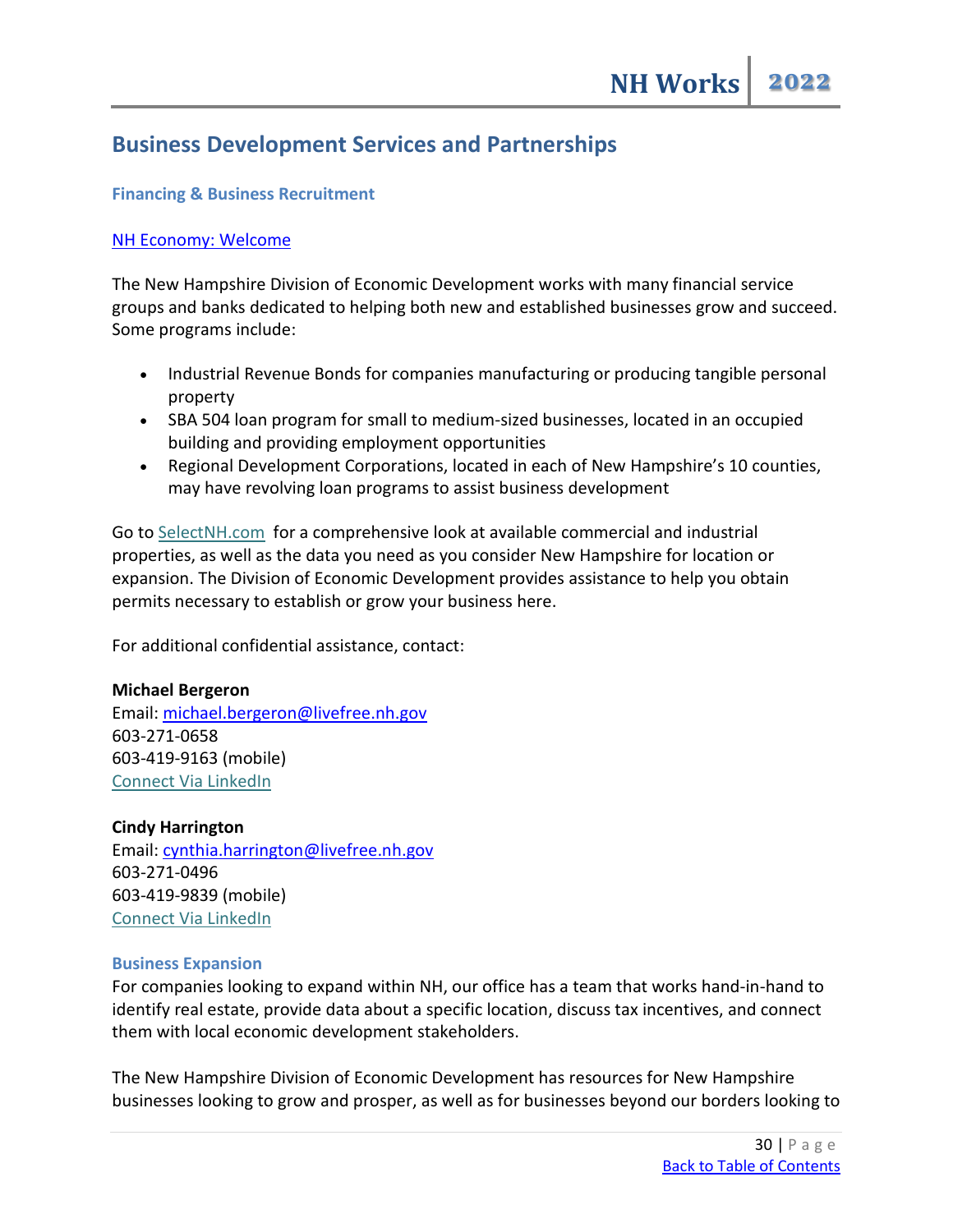expand or relocate. Click this link, [NH Economy: Welcome](https://www.nheconomy.com/) to learn more. Place your mouse over the "About Us" button located at the top right corner of the page and then click "Contact Us" to connect with our staff and/or to sign up for our newsletters.

#### **New Hampshire Procurement Technical Assistance Center (PTAC)**

Often, we promote this service to companies and organizations that have never sold to the government or the military. However, this resource is even more useful for those that do. NH PTAC is available as a free resource and provides services such as the following:

- Understanding government markets for goods and services;
- Readiness assessment for government contracting;
- Website registration, including on SAM and SBA;
- Matching products or services with government requirements;
- Competitive market research;
- Finding bid opportunities;
- Interpretation of solicitations and bid documents;
- Obtaining technical specifications;
- Federal acquisition regulations;
- General Services Administration schedule contracts.

To learn more about the NH Procurement Technical Assistance Center (Government Contracting), click on the link:

<https://www.nheconomy.com/sell-to-the-government/>

#### **Dave Pease**

Program Manager NH Procurement Technical Assistance Center 100 North Main Street, Eagle Square, Suite 100 Concord, NH 03301 Office: (603) 271-0295 Cell: (603) 568-8485 [David.Pease@livefree.nh.gov](mailto:David.Pease@livefree.nh.gov)

#### **New Hampshire Office of International Commerce (OIC)**

OIC plans, develops, and administers programs for international trade promotion and foreign market development for New Hampshire companies. The center also works with the U.S. Department of Commerce; U.S. Export-Import Bank; U.S. Small Business Administration; New Hampshire Small Business Development Center and other national and regional trade associations, to find and connect New Hampshire businesses with the best resources to help them reach new markets or expand sales overseas.

Click [NH Economy: Welcome](https://www.nheconomy.com/office-of-international-commerce/) to visit their webpage.

#### **Adam Boltik**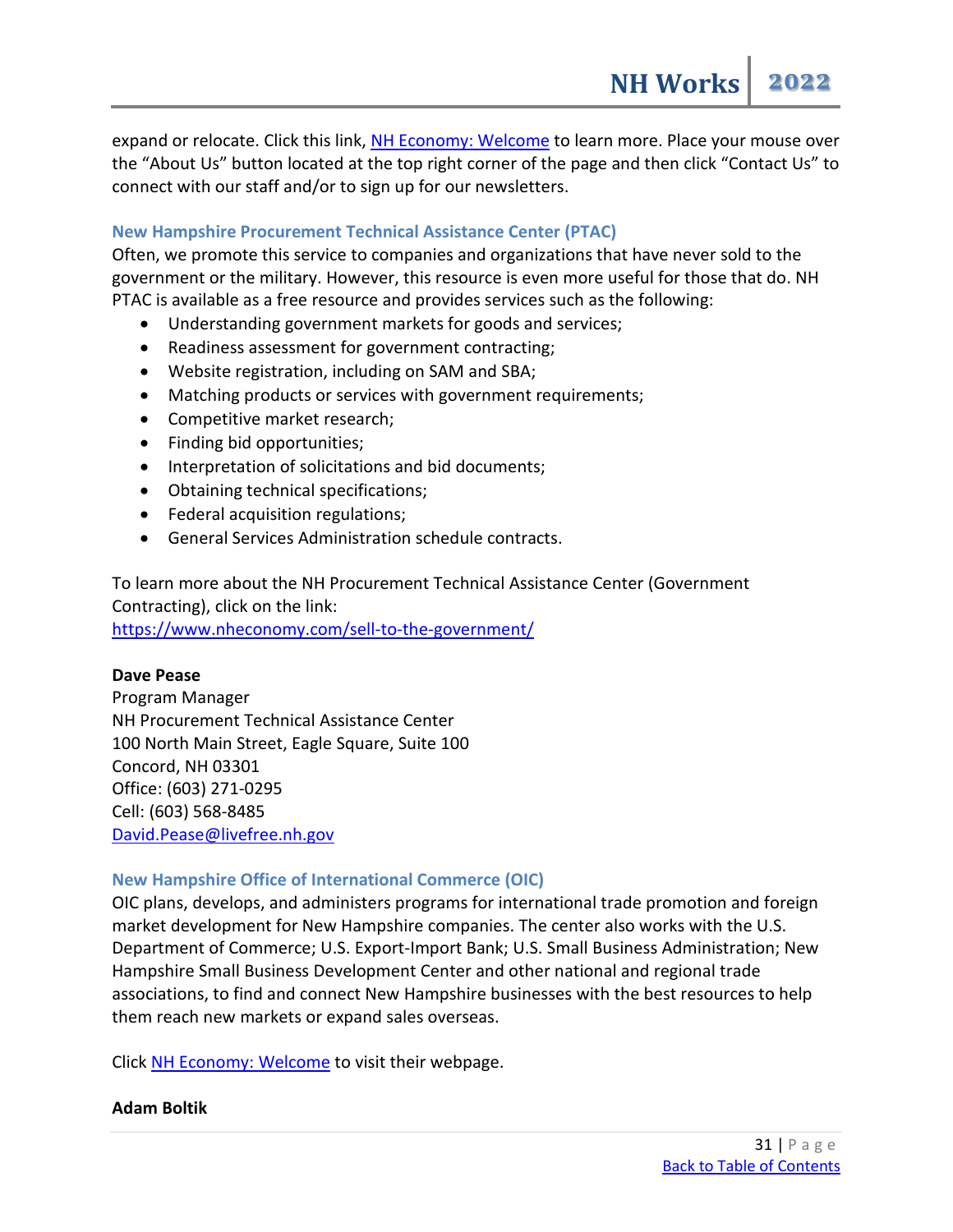International Trade Officer Division of Economic Development Department of Business and Economic Affairs State of New Hampshire Phone: 603-271-0331 [Adam.T.Boltik@livefree.nh.gov](mailto:Adam.T.Boltik@livefree.nh.gov)

#### **The Office of Outdoor Recreation Industry Development**

The [Office of Outdoor Recreation Industry Development \(ORID\)](https://www.nheconomy.com/about-us/orid) was established to support New Hampshire's diverse outdoor economy and connect our state's world class outdoor assets to broad economic development strategies such as workforce and business recruitment. The new outdoor recreation office is integrated into the Department of Business and Economic Affairs and works closely with the economic and tourism development teams.

#### **Scott Crowder**

**Director** Office of Outdoor Recreation Industry Development Department of Business and Economic Affairs State of New Hampshire C: 603-717-8000 E: [Scott.M.Crowder@livefree.nh.gov](mailto:Scott.M.Crowder@livefree.nh.gov)

#### **WorkInvestNH**

#### [WorkInvestNH](https://www.nhes.nh.gov/services/employers/work-invest-nh.htm) is:

- Available to entities or co-applicants physically located and businesses intending to physically locate in New Hampshire
- The business must pay quarterly taxes into the NH Unemployment Trust Fund
- The business must be in compliance with state laws and regulations
- Available for incumbent workers who are either residents of New Hampshire or who work at an entity or co-applicant that is located or intends to locate within the state

#### **WorkInvestNH requires:**

- Requires a minimum 1:1 cash match. Minimum grant allowed is \$750.
- Any grant award of \$70,000 or more must be approved by the Governor and Executive Council.
- A fully executed contract must be in place prior to the beginning of the training.

\*Note\* The Job Training Fund does not cover travel, lodging or costs of meals for trainees.

#### **Acceptable use of grant funds:**

- Structured, on-site laboratory or classroom training
- Basic Skills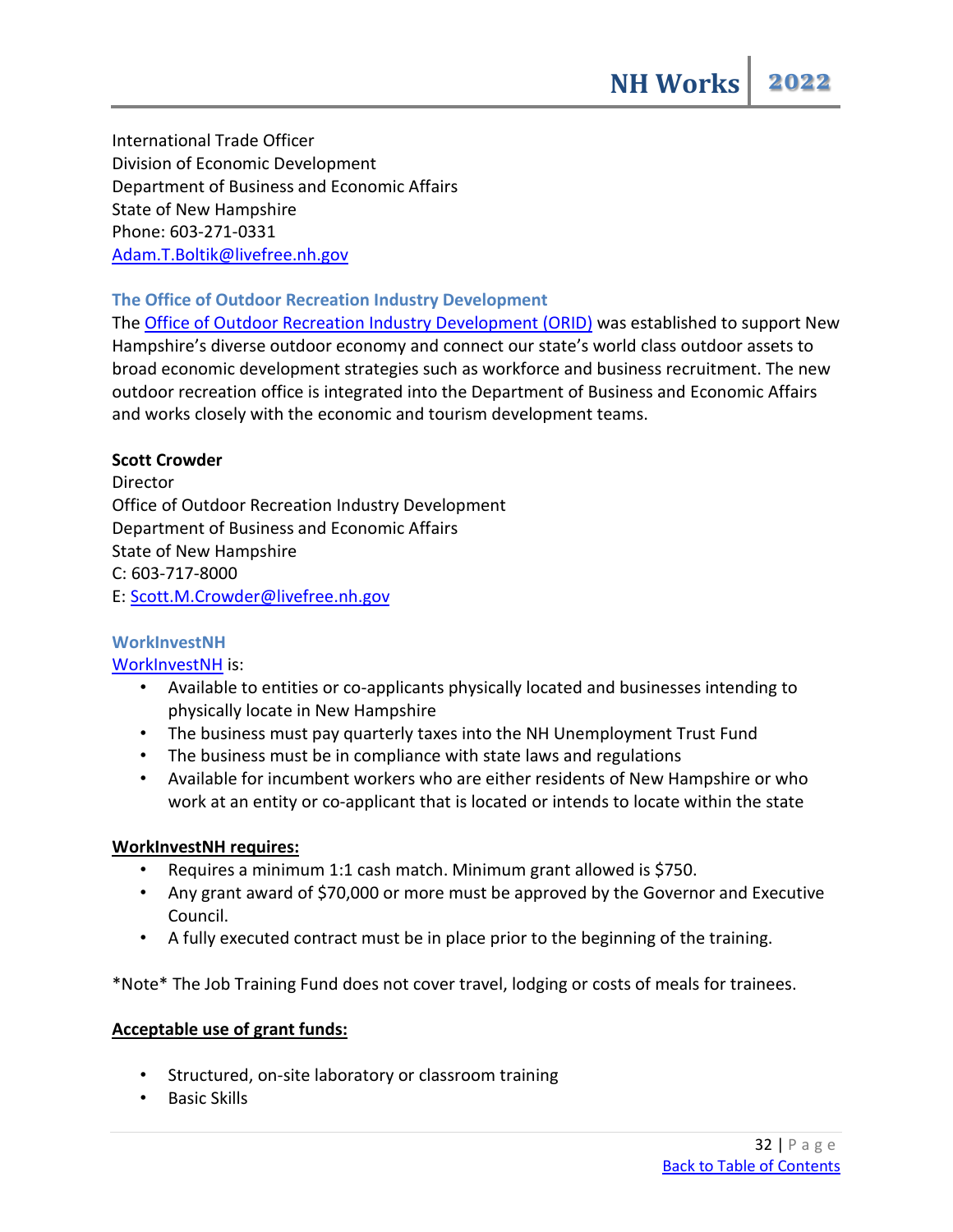- Technical Skills
- Quality Improvement
- Safety
- Management and Supervision
- English as a Second Language
- Other training programs that enhance the state's workforce development

Application packages must be complete for consideration. Submit your complete application with all attachments in a single PDF to or mail your application to [JobTrainingFund@nhes.nh.gov](mailto:JobTrainingFund@nhes.nh.gov)

• NH Employment Security Attn: Job Training Fund 45 S. Fruit Street Concord NH 03301 Phone: 603-228-4083

Website: [WorkInvestNH | New Hampshire Employment Security](https://www.nhes.nh.gov/services/employers/work-invest-nh.htm)

# **Services for Employers**

### **[Services for Employers:](https://www.nhes.nh.gov/services/employers/index.htm)**

NH Employment Security (NHES) offers programs and services that will help your business. We are making it easier for you to get all the information you need in a one-stop, self-service format through this Web Site. You will find comprehensive information about Unemployment [Compensation taxes and benefits,](https://www.nhes.nh.gov/services/employers/claimtax.htm) [business compliance,](https://www.nhes.nh.gov/services/employers/compliance.htm) [data and analysis,](https://www.nhes.nh.gov/elmi/index.htm) and [other employer](https://www.nhes.nh.gov/services/employers/other.htm)  [services.](https://www.nhes.nh.gov/services/employers/other.htm) We will assist with all of your [hiring needs](https://www.nhes.nh.gov/services/employers/recruit.htm) including incentives to hire; on-the-jobtraining through Trade Act; and hiring veterans, foreign labor, individuals with disabilities, or older workers.

Our goal is to provide information and assistance to help you build a quality workforce and to help your business grow. Our vision is to provide information and services as rapidly as possible and to be proactive in promoting workforce development so that you will not need to layoff individuals. We work with other state and federal agencies to assist you with training, retention, expansion and layoff aversion.

Employers are our greatest resource. Post a job opening using our [Job Match System](https://nhworksjobmatch.nhes.nh.gov/) or call your local office [Employer Service Representatives](https://www.nhes.nh.gov/services/employers/service-reps.htm) for immediate assistance and information.

- [Appeals](https://www.nhes.nh.gov/appeals/index.htm)
- [Business Compliance](https://www.nhes.nh.gov/services/employers/compliance.htm)
- [Claims & Taxes](https://www.nhes.nh.gov/services/employers/claimtax.htm)
- [Data & Analysis](https://www.nhes.nh.gov/services/employers/data.htm)
- EB-5 Program [Targeted Employment Areas](https://www.nhes.nh.gov/elmi/products/eb5-program.htm)
- [Long Term Care Stabilization Program](https://www.nhes.nh.gov/services/employers/longtermcare.htm)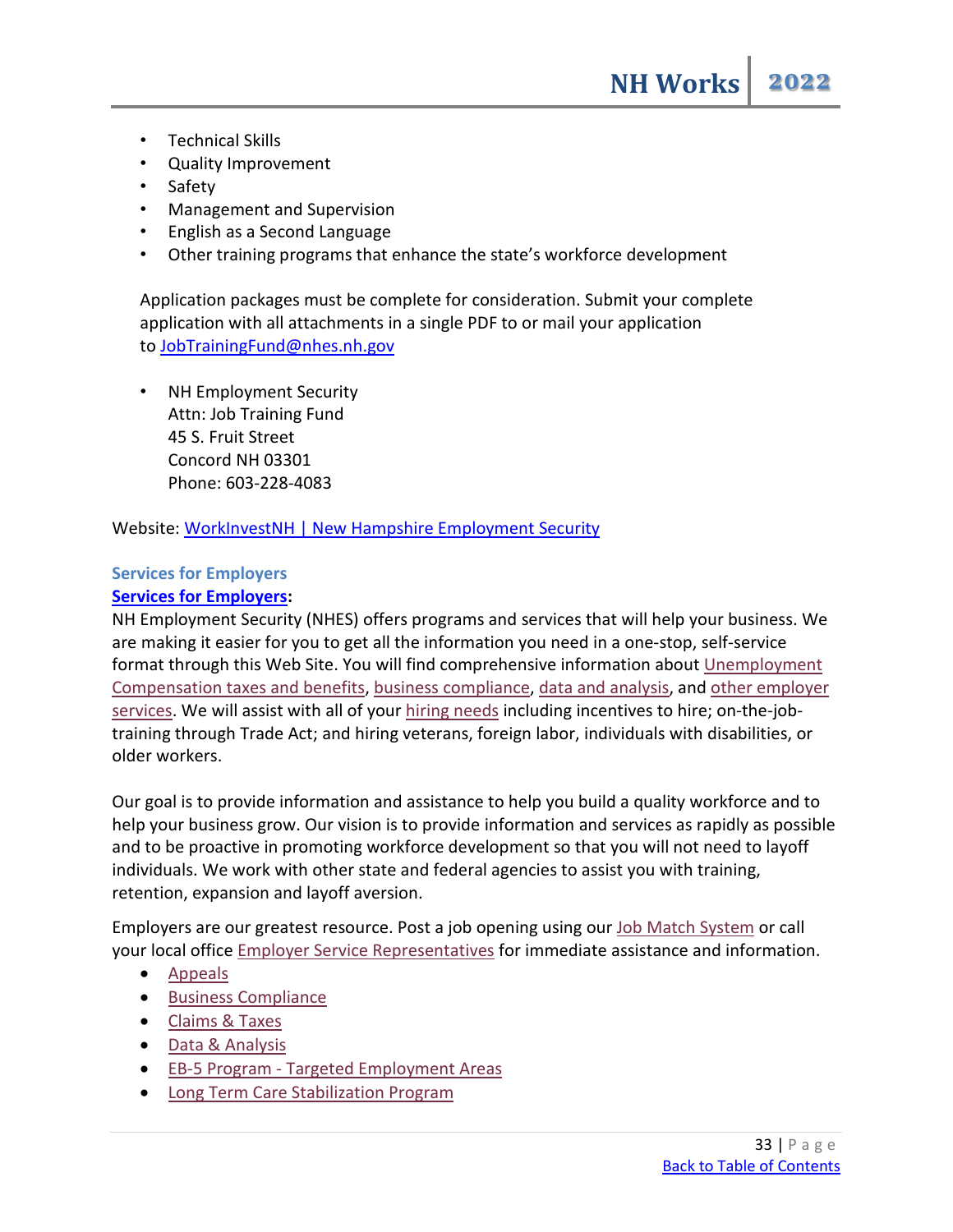- [Other Employer Services](https://www.nhes.nh.gov/services/employers/other.htm)
- [Recruit Employees](https://www.nhes.nh.gov/services/employers/recruit.htm)
- [Register as a New NH Employer](https://www.nhes.nh.gov/services/employers/register.htm)
- [WorkInvestNH \(formerly known as NH Job Training Fund\)](https://www.nhes.nh.gov/services/employers/work-invent-nh.htm)
- [WorkShare Layoff Aversion Program](https://www.nhes.nh.gov/nhworking/stay/index.htm)
- [Forms and Publications](https://www.nhes.nh.gov/forms/employers.htm)
- [Frequently Asked Questions](https://www.nhes.nh.gov/faq/employers.htm)

#### **Center for Family Enterprise**

The purpose of the [Center for Family Enterprise](https://paulcollege.unh.edu/center-family-enterprise/about-us) is to offer services and information to entrepreneurial families. Our aim is making and keeping family businesses successful. The program provides member families with lifelong learning activities as well as a safe, nurturing environment in which to network with other families facing the same challenges.

UNH – Center for Family Enterprise **Michelline Dufort, Director** 201Q Peter T. Paul College 10 Garrison Ave Durham, NH 03824 603.862.1107 [Michelline.Dufort@unh.edu](mailto:Michelline.Dufort@unh.edu)

#### **SCORE**

Since 1964, the **SCORE Association** of over 12,000 skillful volunteer mentors has assisted more than 10 million entrepreneurs in starting or growing their businesses. We are committed to serving another one million by 2020. SCORE is supported by the U.S. Small Business Administration SBA and is its most experienced resource partner.

SCORE New Hampshire continues to be the state's largest and most proficient provider of business mentoring and educational services through over 175 certified mentors from six regional chapters. We also provide valuable online business information, resource materials, tips, and tools, along with a robust webinar program available 24/7.

Our no-fee confidential services include one-on-one mentoring, email mentoring, workshops, and easy online access to business information and self-guided programs and tools. Expertise and support is provided on a variety of key topic areas, including: new business ventures, securing business loans, business planning and growth, divestitures, investments, and even bankruptcies.

#### **NH Small Business Development Center**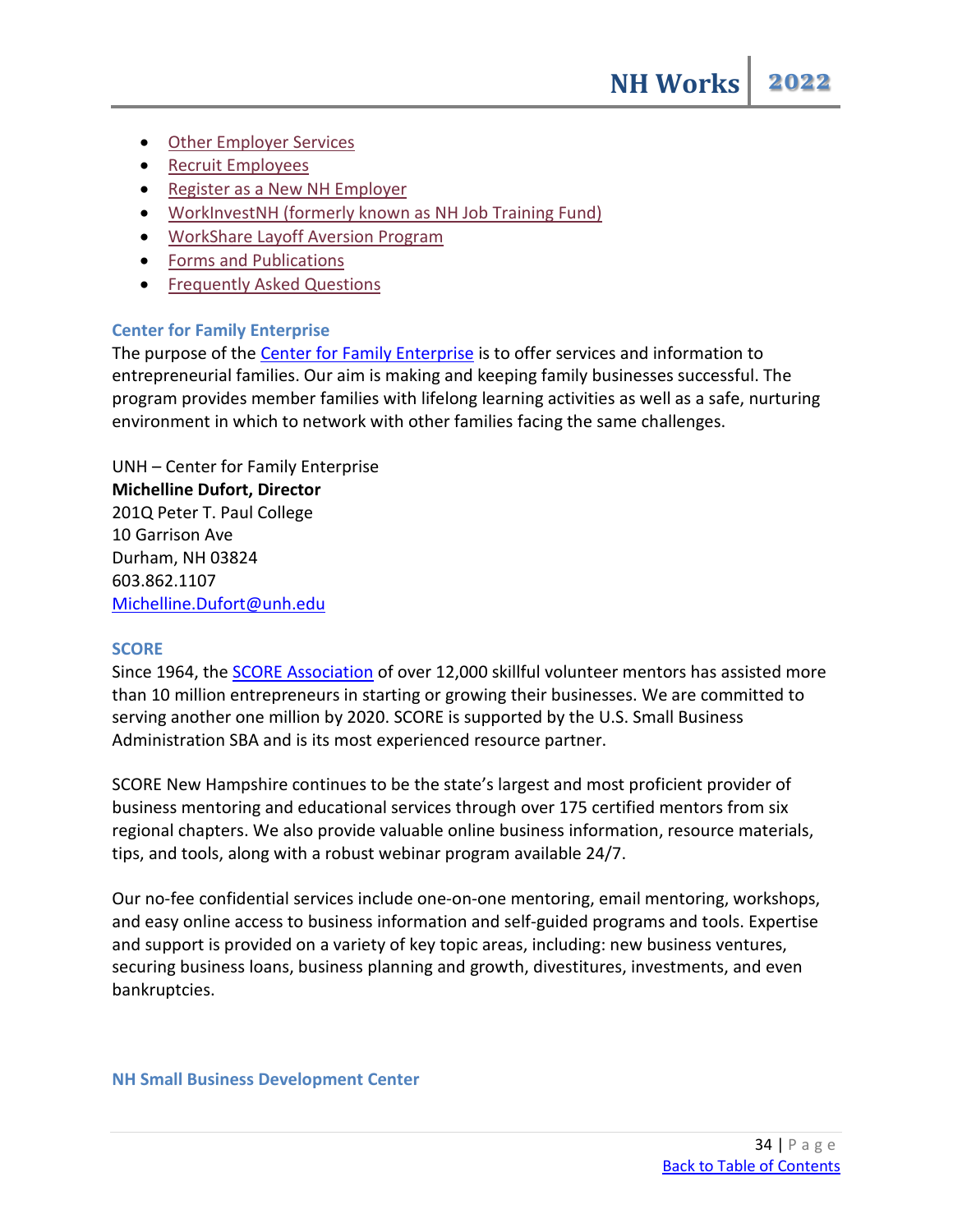There is no one blueprint for owning a small business. Each is different and comes with its unique challenges, regardless of whether your business is in its first year or celebrating its 20th anniversary. Since 1984, our mission has been to recognize those differences and help small businesses by providing expert guidance and education. The [NH Small Business Development](https://www.nhsbdc.org/)  [Center's \(SBDC\)](https://www.nhsbdc.org/) dedicated team of certified business advisors delivers highly individualized, confidential advising at no charge to enterprises across New Hampshire, from the towns along the Connecticut River to the Seacoast to the North Country and every point in between. The SBDC annually impacts 3,000 small businesses and 200 New Hampshire communities.

We pride ourselves on a collaborative approach that allows clients to access our entire team of advisors and provides clients with the best possible experience and service. NH SBDC is the trusted resource small businesses have turned to for guidance, assurance, and straight answers for 36 years. During that time, NH SBDC has advised or trained more than 106,000 New Hampshire entrepreneurs, helping them to start over 2,100 businesses, take over 18,000 eCourses, raise over \$261M in capital infusion, and support more than 14,000 jobs.

Owning a small business is challenging. Growing it can be complex. We can help.

#### **The Center for Women & Enterprise**

**[The Center for Women & Enterprise](https://www.cweonline.org/About-CWE/CWE-New-Hampshire)** is a nonprofit Women's Business Center offering no- to low-cost classes for entrepreneurs at every stage, from idea to growth and beyond. They also offer no-cost business advising when you need to dive more deeply into a particular area, including legal and accounting questions. You can check them out [here,](https://urldefense.com/v3/__https:/www.cweonline.org/About-CWE/CWE-New-Hampshire__;!!Oai6dtTQULp8Sw!ECq_-IbCiiVZ4Eka5Vinx3YjKl5N0mIZ9vn75_2L1coJPScYTrcx8f2WqdBiP7ICNy_uOv0EGw$) or contact:

**Tricia Utley** Client Experience Coordinator Center for Women & Enterprise [tutley@cweonline.org](mailto:tutley@cweonline.org)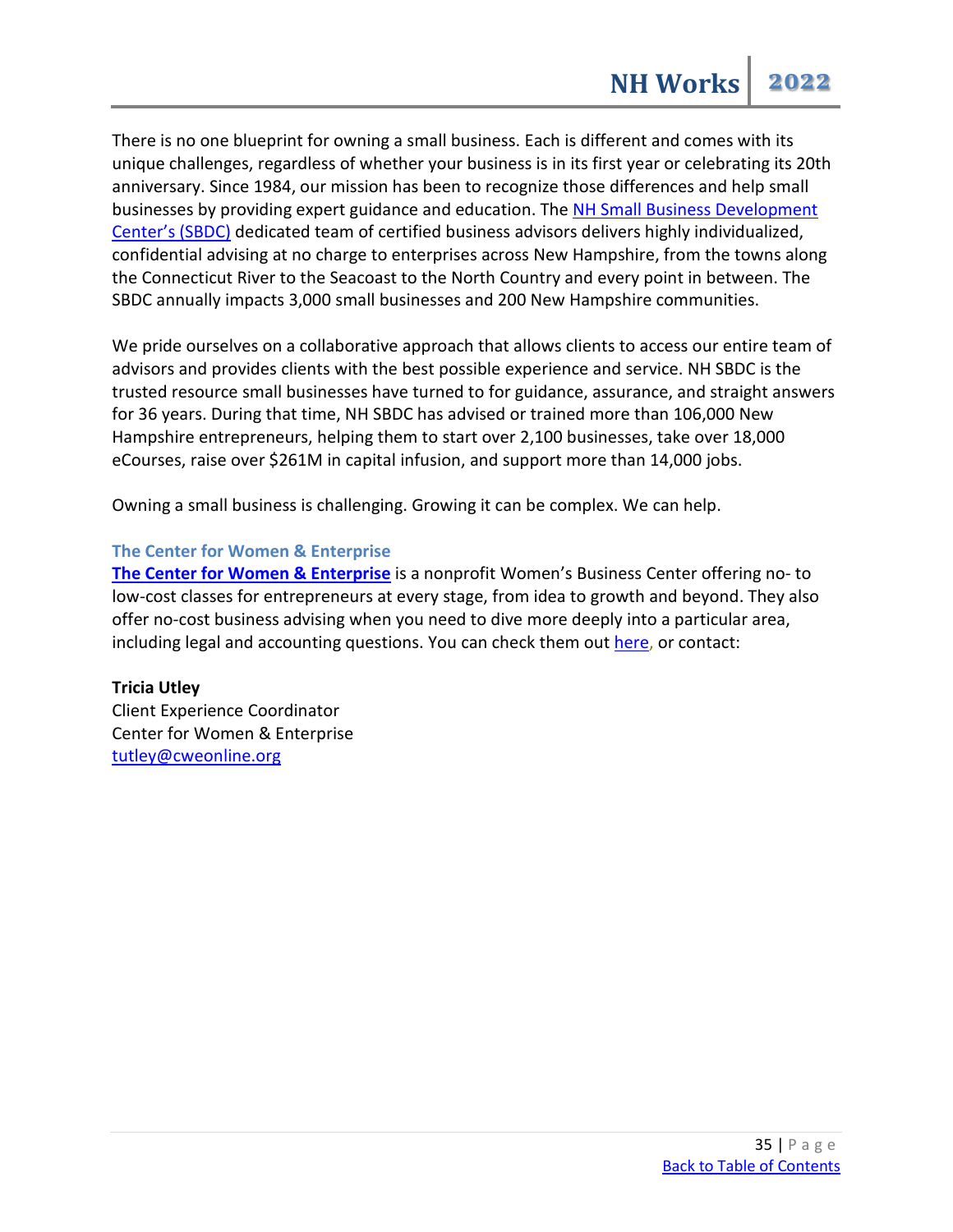# <span id="page-35-0"></span>**Education Partnerships**

#### **Community College System of New Hampshire**

#### **[Welcome to Community College System of New Hampshire](https://www.ccsnh.edu/about-ccsnh/)**!

There are as many reasons to choose a NH Community College, as there are students. Programs designed to prepare you for today's job market. Small classes with real learning. Affordable tuition. Transfer pathways into bachelor's degree programs. Exceptional faculty who make your success their priority. A campus within driving distance, and activities that deliver a full college experience. To name only a few.

- NH community colleges serve over 26,000 learners annually.
- We offer over 200 associate degree and certificate programs, aligned with career opportunities and transfer pathways and at affordable rates of tuition.

Staff at our colleges are prepared to help you evaluate your options and make decisions that are best for you.

**Chancellor's Office** – Concord – (603)230-3500 26 College Drive, Concord, NH 03301

Dr. Mark Rubinstein, Chancellor, Email: [mrubinstein@ccsnh.edu](mailto:mrubinstein@ccsnh.edu) Meghan Eckner, Ex. Asst. Phone: (603) 230-7006 Email[: meckner@ccsnh.edu](mailto:meckner@ccsnh.edu) Shannon Reid, Communications Dir. Phone (603) 230.7004, Email: [sreid@ccsnh.edu](mailto:sreid@ccsnh.edu)

### **Great Bay Community College** – (603) 427-7652

320 Corporate Drive, Portsmouth, NH 03801

Dr. Cathryn Addy, Interim Pres. Ext. 7601, Email: [caddy@ccsnh.edu](mailto:caddy@ccsnh.edu) Mr. Cameron Steele, Ext. Asst. Ext. 7602, Email: [csteele@ccsnh.edu](mailto:csteele@ccsnh.edu) Sean Clancy, AVP Marketing & Business Engagement, Email: [sclancy@ccsnh.edu](mailto:sclancy@ccsnh.edu) Sara Lang, Registrar Ext. 7741, Email: [slang@ccsnh.edu](mailto:slang@ccsnh.edu)

#### **Great Bay Community College** – Rochester (603) 427-7700 5 Milton Road, Rochester, NH 03867

Joan Belladue, Receptionist: [jbelladue@ccsnh.edu](mailto:jbelladue@ccsnh.edu)

**Lakes Region Community College** – (603) 524-3207 379 Belmont Road, Laconia, NH 03246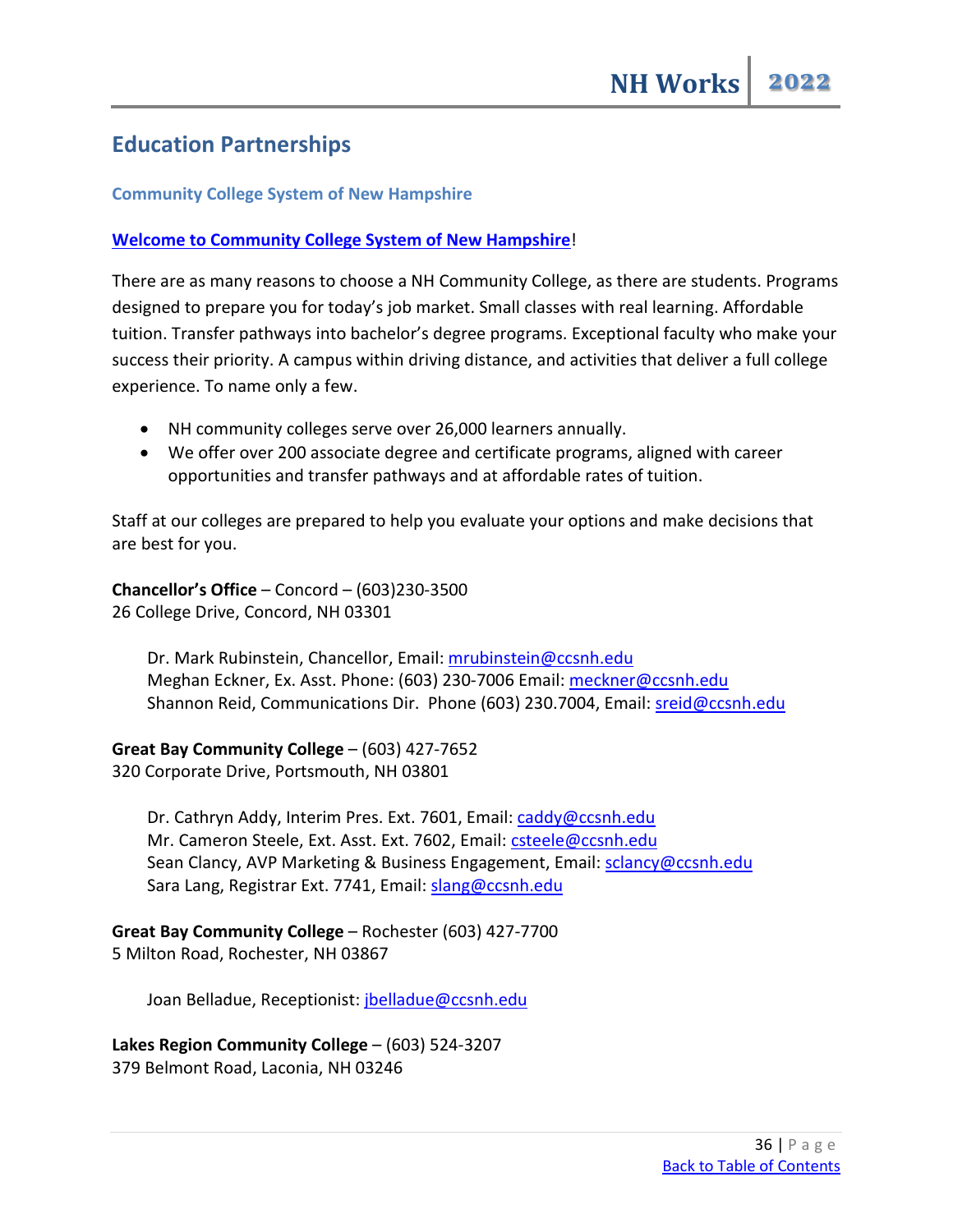Dr. Larissa Baia, President, Ext. 6714, Email: [lbaia@ccsnh.edu](mailto:lbaia@ccsnh.edu) Elizabeth Lawton, Ex. Asst. Ext. 6757, Email: [elawton@ccsnh.edu](mailto:elawton@ccsnh.edu) Holly Danby, Registrar, Phone (603) 366-5269, Email: [hdanby@ccsnh.edu](mailto:hdanby@ccsnh.edu) Andy Duncan, Workforce Director, Phone (603) 366-5329, Email: [aduncan@ccsnh.edu](mailto:aduncan@ccsnh.edu)

#### **Manchester Community College** – (603) 206-8000

1066 Front Street, Manchester, NH 03102

Dr. Brian Bicknell, President, Ext. 8001, Email: [bbicknell@ccsnh.edu](mailto:bbicknell@ccsnh.edu) Kristin Dudley, Workforce Director, Ext. 8161, Email: [kdudley@ccsnh.edu](mailto:kdudley@ccsnh.edu)

**Nashua Community College** – (603) 578-8900 505 Amherst Street, Nashua, NH 03063

Dr. Lucille Jordan, President, Ext. 1522, Email: [ljordan@ccsnh.edu](mailto:ljordan@ccsnh.edu) Lucy Jenkins, Ex. Asst., Ext. 1525, Email: [ljenkins@ccsnh.edu](mailto:ljenkins@ccsnh.edu) Jon Mason, Workforce Director, Ext. 1763, Email: [jmason@ccsnh.edu](mailto:jmason@ccsnh.edu)

#### **New Hampshire Technical Institute (NHTI)** – (603) 271-6484

31 College Drive, Concord, NH 03301

Dr. Gretchen Mullin-Sawicki, President, Ext. 4223, Email: [gmullinsawicki@ccsnh.edu](mailto:gmullinsawicki@ccsnh.edu) Amy Proctor, Ex. Asst., Ext. 4167, Email: [aproctor@ccsnh.edu](mailto:aproctor@ccsnh.edu) Lisa Stockwell, Workforce Director, Ext. 4422, Email: **Istockwell@ccsnh.edu** 

**River Valley Community College –** Claremont – (603) 542-7744 1 College Drive 03743

Dr. Alfred Williams IV, President, Ext. 5340, Email: [awilliams@ccsnh.edu](mailto:awilliams@ccsnh.edu) Dan Osborn, Workforce Director, Ext. 5347, Email: [dosborn@ccsnh.edu](mailto:dosborn@ccsnh.edu)

**White Mountain Community College** – Berlin – (603) 752-1113 2020 Riverside Drive, Berlin, NH 03570

Dr. Chuck Lloyd, President, Ext. 3004, Email: *clloyd@ccsnh.edu* Lynn Moore, Chief Business Officer, Ext. 3052, Email: Imoore@ccsnh.edu Tamara Roberge, Workforce Director, Ext. 3062, Email: [troberge@ccsnh.edu](mailto:troberge@ccsnh.edu)

**White Mountain Community College** – Littleton – (603) 444-1326 646 Union Street 03561

Melanie Robbins, Manager, (603) 342-3093, Email: [mrobbins@ccsnh.edu](mailto:mrobbins@ccsnh.edu)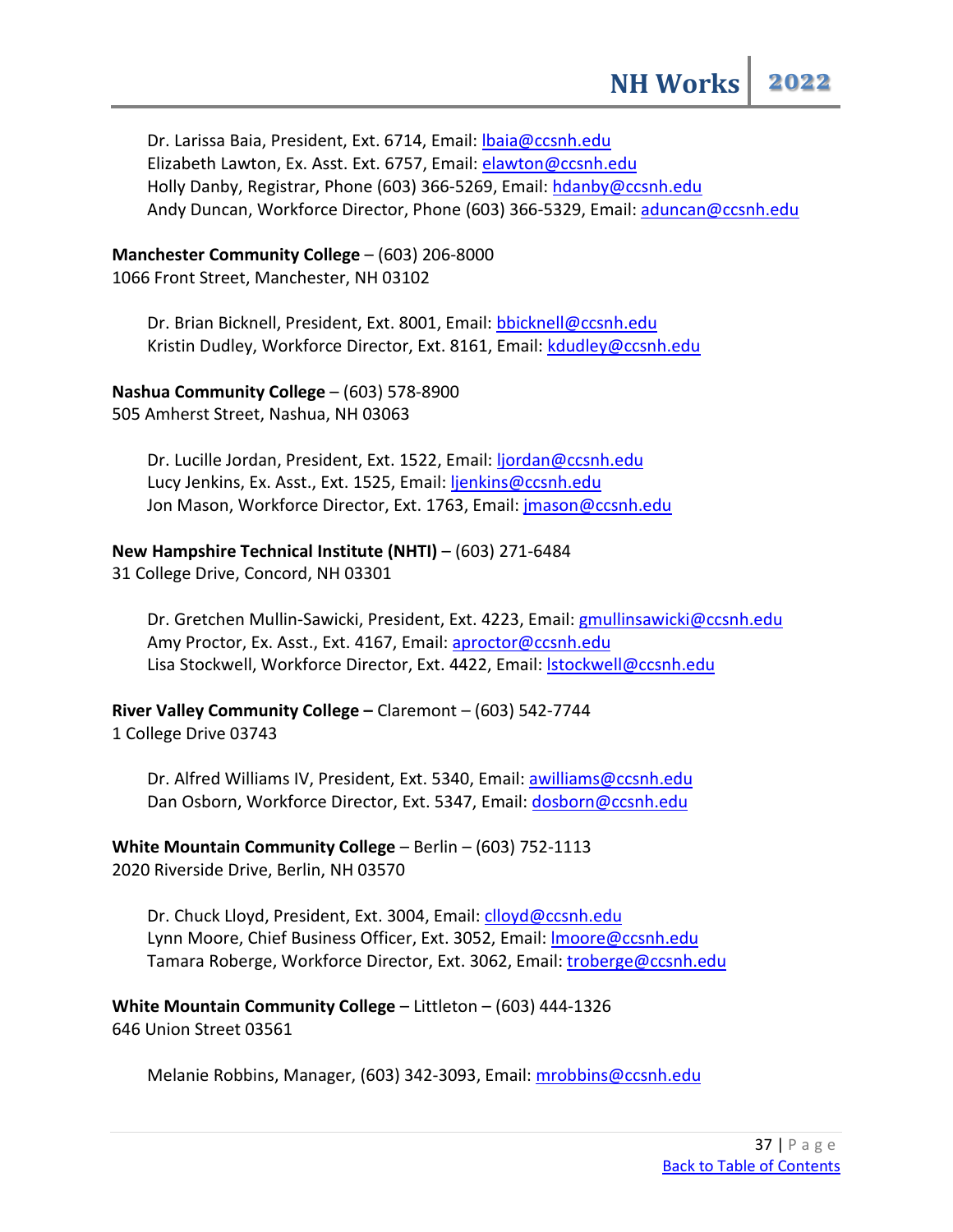**White Mountain Community College** – North Conway – (603) 356-7926 2541 Main Street 03860

Kristen Miller, Asst. VP Academic Affairs, (603) 342-3002, Email: [kmiller@ccsnh.edu](mailto:kmiller@ccsnh.edu) Denise Feil, Program Asst., (603) 342-3180, Email: *dfeil@ccsnh.edu*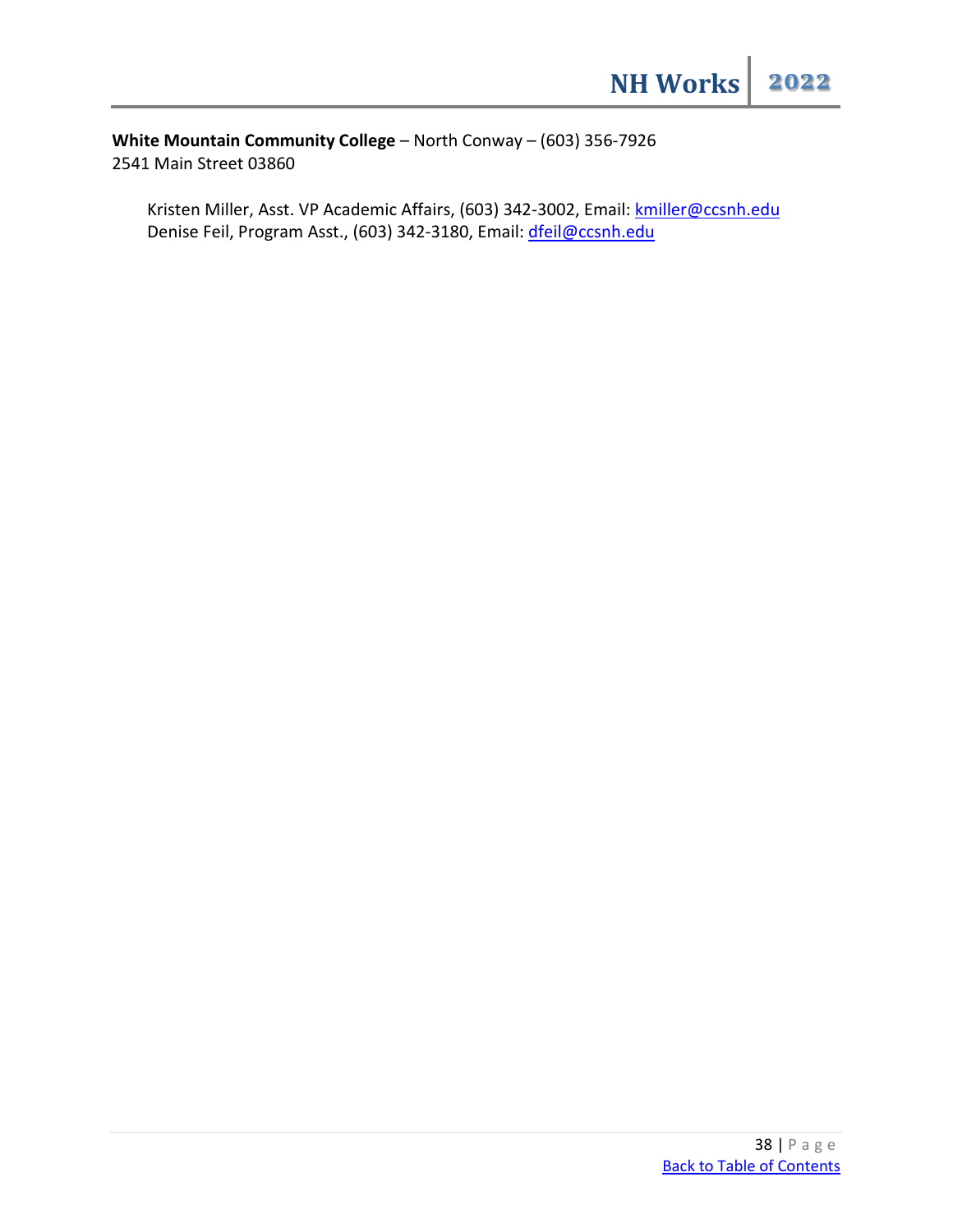# <span id="page-38-0"></span>**Additional Resources**

#### **Vocational Rehabilitation NH**

**[Vocational Rehabilitation](https://www.education.nh.gov/partners/vocational-rehabilitation) NH**: Do you need assistance in creating a truly diverse workforce by hiring and promoting individuals with disabilities?

**Windmills** is a training program designed to increase awareness of the role that attitudes play in the employment of people with disabilities. Many organizations would like to employ persons with disabilities but find that fears, biases and myths create barriers in the hiring process. The training focuses on attitudes and human factors, while addressing concerns including legal requirements and accommodation. The modules primarily consist of exercises relevant to the everyday world of work to which participants can relate and then remember on the job. The new Windmills Program also incorporates language and requirements of the Americans with Disabilities Act Amendment Act ADAAA. Windmills is brought to you by Vocational Rehabilitation NH and it is completely free of charge! To schedule a virtual or in person training contact:

#### **Terri Tedeschi**

Business Relations Consultant Vocational Rehabilitation NH [terri.l.tedeschi@doe.nh.gov](mailto:terri.l.tedeschi@doe.nh.gov) 603-271-6719 (Office) 603-419-0277 (Cell)



#### **Helpful Links from NH Division of Travel and Tourism**

**[NH Division of Travel and Tourism:](https://www.visitnh.gov/)** You can sign up to receive seasonal updates from the New Hampshire Division of Travel and Tourism with information on special events, activities and vacation packages.

To sign up for Visit **NH's E-Newsletter** Visit NH: [Subscribe to E-Newsletter](https://www.visitnh.gov/visitor-information/subscribe-to-enewsletters)

To sign up for **Industry Member/Hot Tips E-Newsletter** Visit NH: [Industry Members](https://www.visitnh.gov/industry-members)

**Lakes Region Tourism Association** [Tourism listings & info for Lake Winnipesaukee & the NH Lakes Region](https://www.lakesregion.org/)

#### **White Mountain Attractions**

[New Hampshire's White Mountains -](https://www.visitwhitemountains.com/) Home (visitwhitemountains.com)

**Mt Washington Valley (this is the link to their e-newsletter)**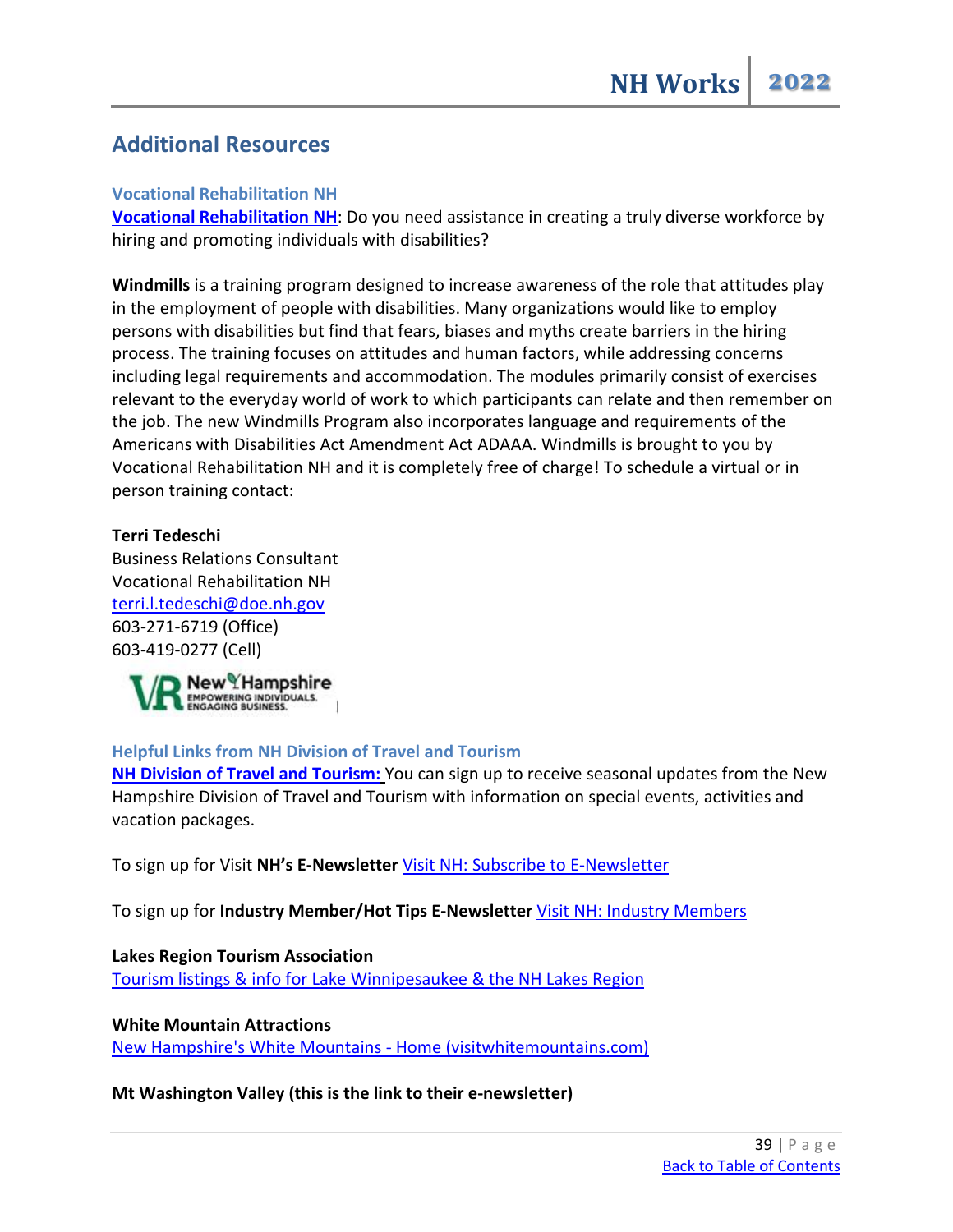[Mt. Washington Valley Chamber of Commerce: Sign Up to Stay in Touch \(constantcontact.com\)](https://visitor.r20.constantcontact.com/manage/optin?v=001E3QFIJIHRID1aC5vsg4Rt6Ita361Bt0v4gLfrKgk-FjDkdKYxtvIXvlDCvSceoEAhltTokRBZgqjZNVQ55_T_e0zL-ftopbx3esrdn4a9ZnujIXN8QjURnUri2ZUv41gziiYS0gyYkcOMhXcG_QuE3GEXVQpAbhkIrVL3qBPBT0%3D)

# **Chamber Collaborative of Greater Portsmouth (this is their link to their e-newsletter)**

Email Signup - [The Chamber Collaborative of Greater Portsmouth, NH](https://portsmouthchamber.org/email-signup)  [\(portsmouthchamber.org\)](https://portsmouthchamber.org/email-signup)

#### **NH Stay Work Play:**

Stay, Work, Play – and now explore – with online regional Insider's Guides to New Hampshire | [Manchester Ink Link](https://manchesterinklink.com/stay-work-play-and-now-explore-with-online-regional-insiders-guides-to-new-hampshire/)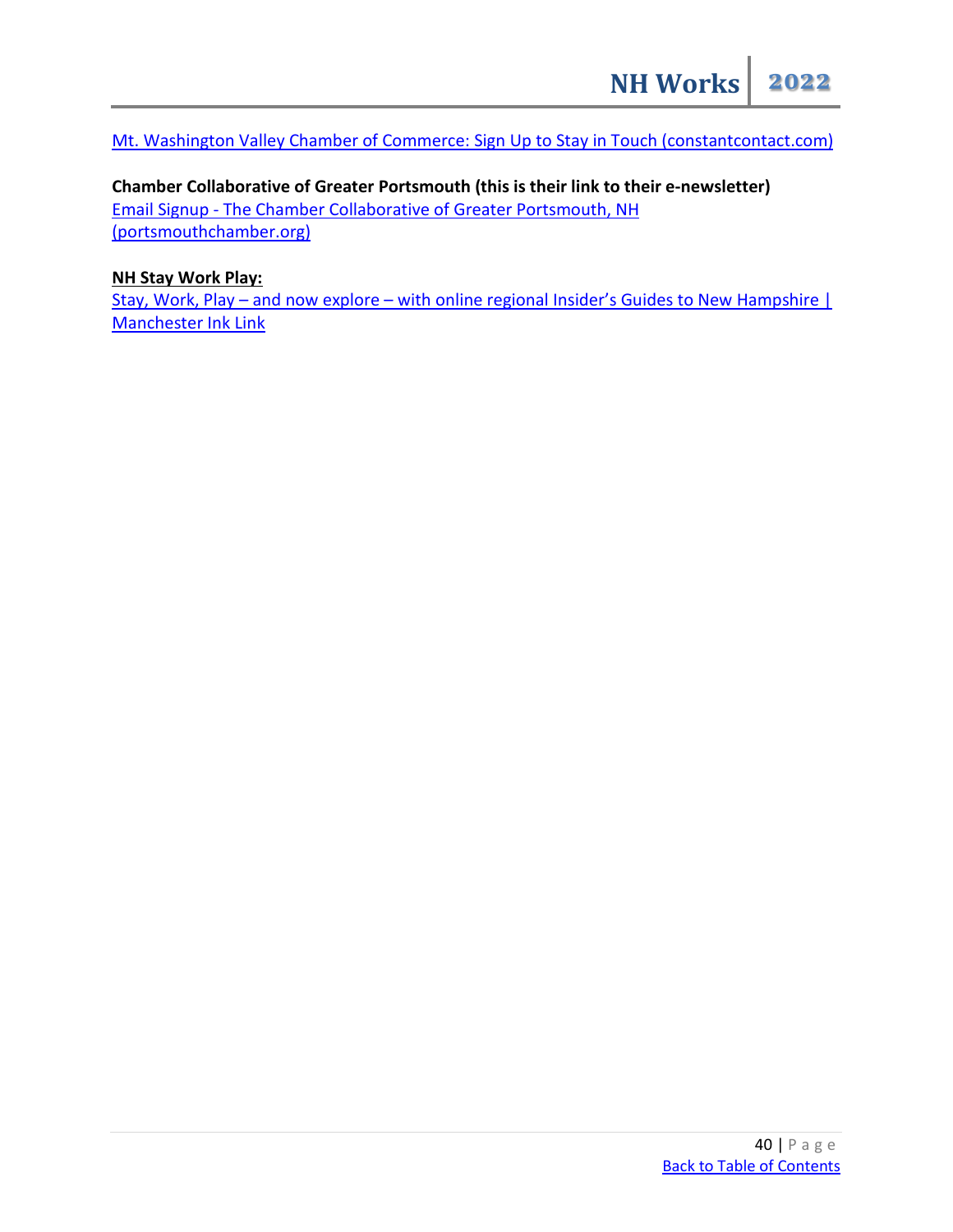## <span id="page-40-0"></span>**NH Chamber of Commerce**

From where to stay, to how to play, our all-knowing Chambers of Commerce are located throughout the state to help you discover detailed information about traveling in specific areas of New Hampshire. If you're not sure where to start, you can search by region to find exactly what you're looking for.

Visit NH: [Chambers of Commerce](https://www.visitnh.gov/seasonal-trips/getting-here/chambers-of-commerce)

**Great North Woods Region**

#### **[Androscoggin Valley Chamber of Commerce](https://androscogginvalleychamber.com/)**

The upper Androscoggin River Valley is just North of Mount Washington and the Presidential range, which includes the Northern tier of the White Mountain National Forest, East of the Mahoosuc range in ME. Northern Forest Heritage Park, river boat tours and scenic moose tours are just a few of our many attractions.

961 Main St., Berlin, NH 03570 **Phone:** 603-752-6060 **Email:** [info@androscogginvalleychamber.com](mailto:info@androscogginvalleychamber.com)

#### **[North Country Chamber of Commerce](https://www.chamberofthenorthcountry.com/)**

The Northernmost Chamber in New Hampshire. We represent a diverse collection of businesses in the rugged, rural and breath-taking region of the Great North Woods. In the North Country, visitors and locals alike enjoy outdoor recreation in the wilderness- including hiking, biking, canoeing, boating, fishing, ATVing and snowmobiling. From farmers and loggers, to entrepreneurs, businesspeople and public service workers, the population is hard-working and proud of their heritage. These close-knit, hospitable communities welcome you to explore the land they love. Come play, stay and enjoy!

104 Main Street Suite 206, Colebrook, NH 03576 **Phone:** 603-237-8939 **Email:** [info@chamberofthenorthcountry.com](mailto:info@chamberofthenorthcountry.com)

#### **[Northern Gateway Regional Chamber of Commerce](https://www.northerngatewaychamber.org/)**

Our Chamber serves nine towns: Whitefield, Lancaster, Jefferson, Groveton, Stark, Dalton, and Randolph, NH., Guildhall, and Lunenburg, VT.

25 Park St., Lancaster, NH 03584 **Phone:** 603-788-2530 **Email:** [northerngatewaychamber@gmail.com](mailto:northerngatewaychamber@gmail.com)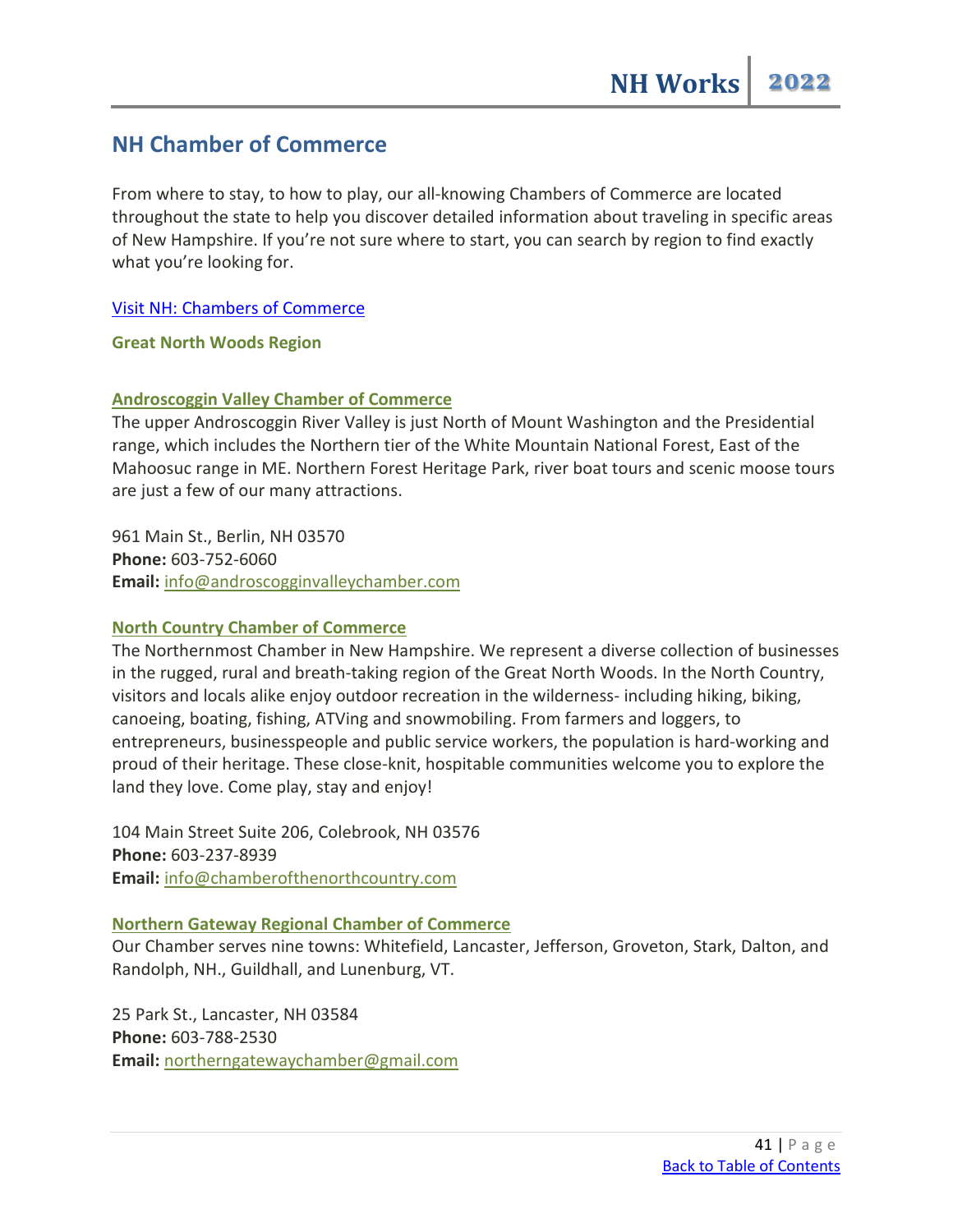#### **[Umbagog Area Chamber of Commerce](http://www.umbagogchamber.com/)**

Welcome to the Umbagog area - a recreational paradise encompassing Cambridge, Dummer, Errol, Millsfield, and Wentworth Location, New Hampshire as well as Magalloway, Upton, and Wilsons Mills, Maine. Come share all the splendor this region has to offer. The Umbagog area offers year-round enjoyment to all its residents and visitors. Whether your activities are on land or water, the thousands of acres of forestlands, miles of scenic rivers, and spectacular lakes makes us a four-season place of fun.

PO Box 113, Errol, NH 03579 Phone: 603-482-3906 **Email:** [info@umbagogchambercommerce.com](mailto:info@umbagogchambercommerce.com)

**White Mountains Region**

**[Bethlehem Chamber of Commerce](http://bethlehemwhitemtns.com/index.php)**

2182 Main St., Route 302, Bethlehem, NH 03574 **Phone:** 603-869-3409 **Email:** [info@bethlehemwhitemtns.com](mailto:info@bethlehemwhitemtns.com)

#### **[Franconia Notch Chamber of Commerce](http://www.franconianotch.org/)**

Come experience the "Legends and Legacies" of the Franconia Notch Region. See why we are "Four Seasons-One Destination". Explore our natural resources, experience our award winning recreational and vacation venues, our majestic scenic tours of the White Mountains with east to west loops throughout the White Mountain Notches. Heighten your sense of adventure at the 3 best resort areas in New Hampshire- the largest at Bretton Woods, the highest at double peaks of Loon and the pure challenge at Cannon in Franconia Notch State Park, ranked #2 of national state parks in America. Enjoy the diversity of year-round offerings for recreation, sports, cultural arts, history and hospitality for you, your friends, and families. Visit or stay, we welcome you.

421 Main St., Franconia, NH 03580 **Phone:** 603-823-5661 **Email:** [info@franconianotch.org](mailto:info@franconianotch.org)

#### **[Jackson Area Chamber of Commerce](https://jacksonnh.com/)**

The quintessential New England Villages of Jackson, Intervale, Glen, Bartlett and Hart's Location have always been a popular vacation destination. Journey through our Historic Covered Bridge and stay awhile. You won't want to go home!

18 Main Street, Jackson, NH 03846 **Phone:** 603-383-9356 **Email:** [info@jacksonnh.com](mailto:info@jacksonnh.com)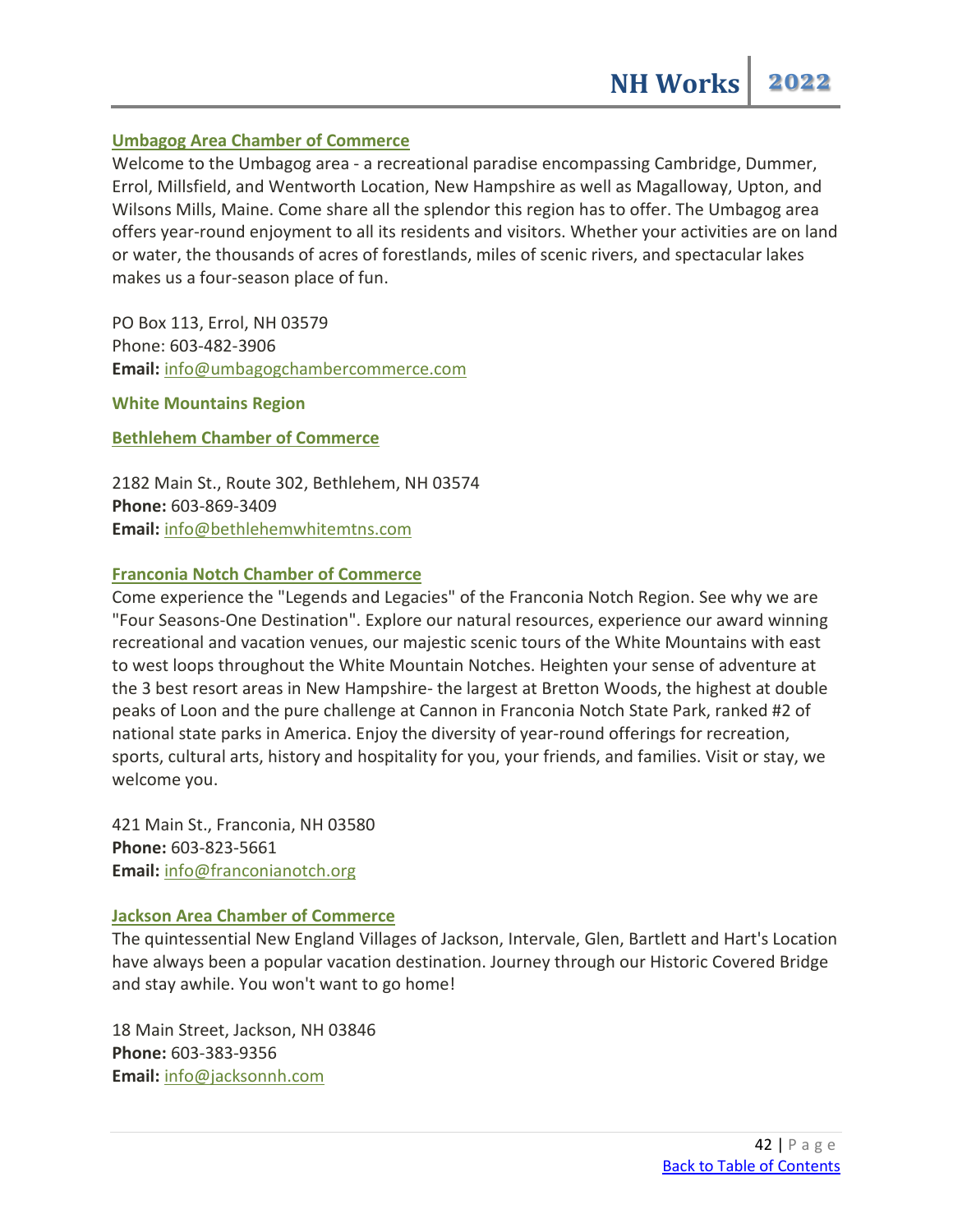#### **[Littleton Area Chamber of Commerce](https://littletonareachamber.com/)**

Littleton, New Hampshire is the economic and cultural hub of the north country welcoming people to live, work and play in our region. We focus on sustainable economic and community growth through programs and initiatives throughout the year.

107 Main St., Littleton, NH 03561 **Phone:** 603-444-6561 **Email:** [nkarol@littletonareachamber.com](mailto:nkarol@littletonareachamber.com)

#### **[Mt. Washington Valley Chamber of Commerce and Visitors Bureau](http://www.mtwashingtonvalley.org/)**

The Mt. Washington Valley Chamber of Commerce and Visitors Bureau works collaboratively with a vibrant membership to provide the local, regional and statewide resources necessary for a thriving business community, while marketing our area as a premier New England destination. The Chamber represents the business members within the 27 villages, towns and unincorporated areas surrounding New Hampshire's Mount Washington Valley.

2617 White Mountain Hwy, North Conway, NH 03860 **Phone:** 800-367-3364 **Email:** [visitor@mtwashingtonvalley.org](mailto:visitor@mtwashingtonvalley.org)

#### **Twin Mountain - [Bretton Woods Chamber of Commerce](http://www.twinmountain.org/)**

Let us change your altitude! Central White Mountain location with hiking, biking, waterfalls, and scenic Mount Washington views. The Cog Railway and Bretton Woods Adventure Center is in our backyard. Snowmobiling and skiing at Bretton Woods and Cannon Mountain provide great winter activities. Close to family attractions such as Clarks Trading Post, Six Gun City and Santa's Village. We are just 30 minutes to outlet shopping in North Conway. Visit our website to view dining, lodging and services we offer to make your visit to the White Mountains enjoyable.

92 School Street, Twin Mountain, NH 03595 **Phone:** 800-245-8946 **Email:** [info@twinmountain.org](mailto:info@twinmountain.org)

#### **[Western White Mountains Chamber of Commerce](http://www.westernwhitemtns.com/)**

The basecamp of the White Mountains - Lincoln, Woodstock, and Franconia Notch.

126 Main Street, N. Woodstock, NH 03262 Phone: 603-745-6621 **Email:** [info@westernwhitemtns.com](mailto:info@westernwhitemtns.com)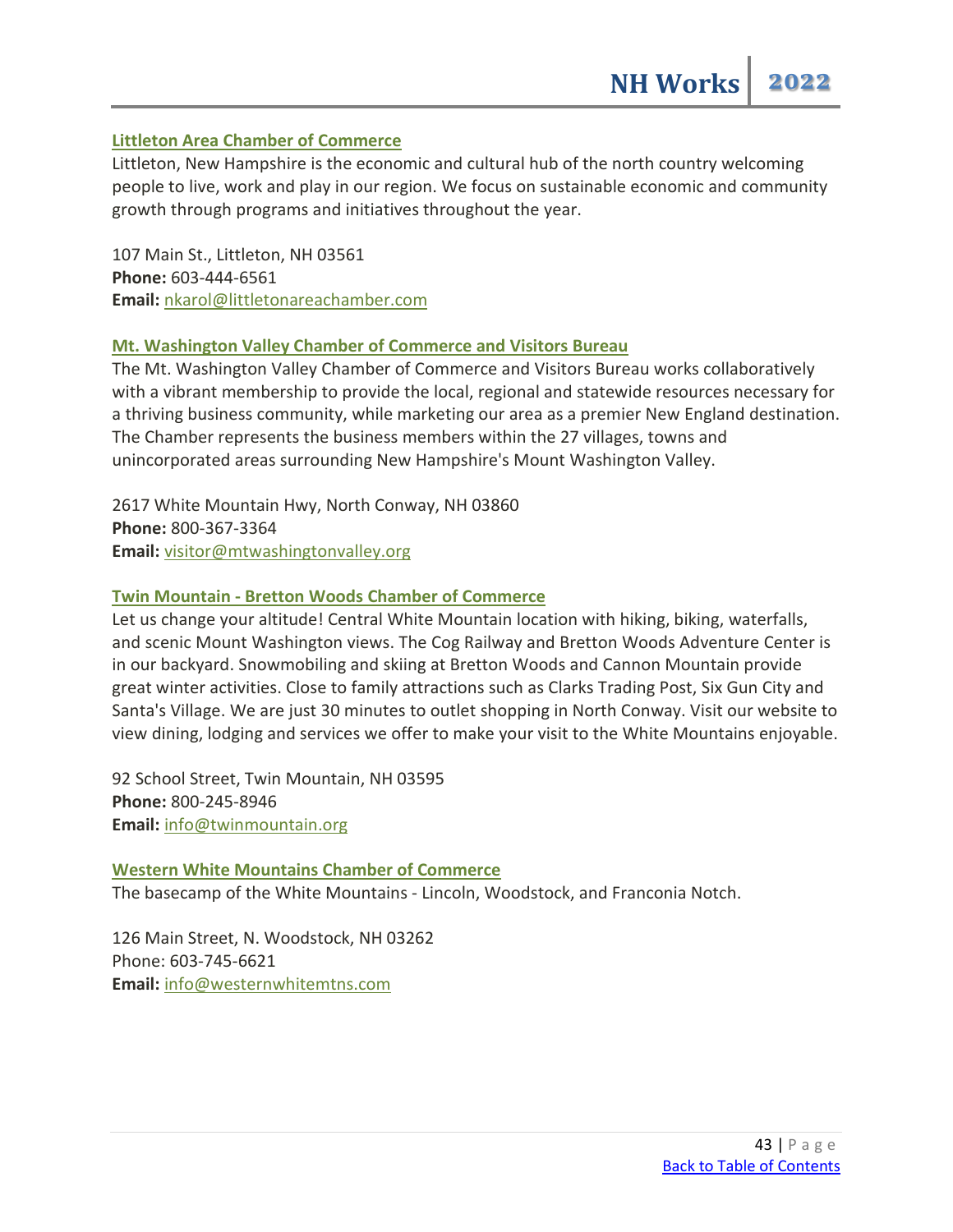#### **[White Mountains Attractions](http://www.visitwhitemountains.com/)**

The White Mountains of New Hampshire are a wonderful place to escape, explore and create unforgettable memories. Experience towering peaks, stunning scenery unrivaled anywhere in the Northeast, spectacular waterfalls, tax-free shopping, limitless recreation and 17 legendary attractions that have all provided a lifetime of memories and cheer for generations of visitors.

PO Box 10, 200 Kancamagus Highway, North Woodstock, NH 03262 **Phone:** 603-745-8720 **Email:** [info@visitwhitemountains.com](mailto:info@visitwhitemountains.com)

#### **Dartmouth-Lake Sunapee Region**

#### **[Greater Claremont Chamber of Commerce](https://greaterclaremontnh.org/)**

The Greater Claremont Community is a beautiful, historically rich area in the Connecticut River Valley. The City of Claremont, founded in 1764, was a prosperous mill town and is once again becoming a thriving center for business and commerce. The Greater Claremont Chamber of Commerce strives to enhance, promote and support the economic stability and growth within the communities it serves including Charlestown, Claremont, Cornish, Lempster, Plainfield and Unity.

24 Opera House Sq., Claremont, NH 03743 **Phone:** 603-543-1296 **Email:** [info@greaterclaremontnh.org](mailto:info@greaterclaremontnh.org)

#### **[Upper Valley Business Alliance](https://www.hanoverchamber.org/)**

The Hanover and Lebanon Area Business Alliance is in Hanover NH and represents Hanover NH, Lebanon NH, Norwich VT, Etna NH, Lyme NH and the Upper Connecticut River Valley. The HACC is committed to invigorating the economic health of the areas it serves, while contributing to the well-being of the Upper Valley.

2 South Park St, Lebanon, NH 03766 **Phone:** 603-448-1203 **Email:** [uvba@uppervalleybusinessalliance.com](mailto:uvba@uppervalleybusinessalliance.com)

#### **[Kearsarge Area Chamber of Commerce](https://kearsargechamber.org/)**

Our mission is to promote the economic development of the communities near Mt. Kearsarge; to bring together the resources of the local business community in order to create and maintain a vital business climate with an enhanced quality of life for area citizens, such as but not limited to, the social, natural and man-made environment.

1 Depot St, Warner, NH 03278 **Email:** [inforequest@kearsargechamber.org](mailto:inforequest@kearsargechamber.org)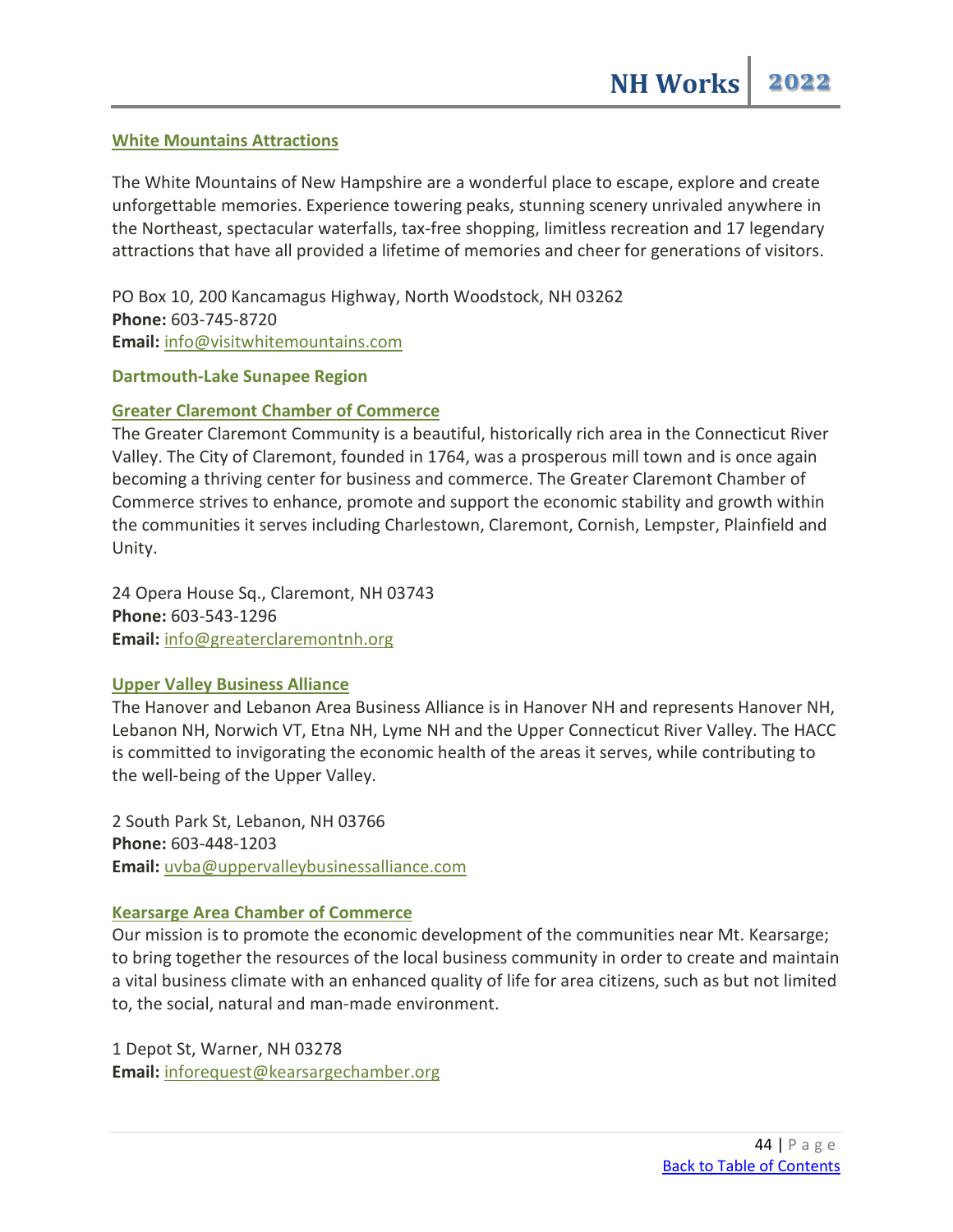#### **[Lake Sunapee Region Chamber of Commerce](http://lakesunapeeregionchamber.com/)**

Chamber of Commerce providing information on the many year-round recreational, dining, lodging, retail, real estate, educational and professional service options to visitors and residents to the beautiful Lake Sunapee Region and facilitating commerce that enhances the quality of life in the area.

328 Main St., New London, NH 03257 **Phone:** 603-526-6575 **Email:** [chamberinfo@tds.net](mailto:chamberinfo@tds.net)

**[Newport Area Chamber of Commerce](http://www.newportnhchamber.org/)**

2 N. Main St., Newport, NH 03773 Phone: 603-863-1510

**Lakes Region**

**[Barrington Chamber of Commerce](https://www.barringtonchamber.org/)**

970 Calef Highway, Barrington, NH 03825 **Phone:** 603-664-2200 **Email:** [info@barringtonchamber.org](mailto:info@barringtonchamber.org)

#### **[Central NH Chamber of Commerce](https://www.centralnh.org/)**

At the convergence of the Pemigewasset and Baker Rivers, the region's landscape and recreational options abound with possibilities ranging from the adventurous to the leisurely. The area includes many of New Hampshire's spectacular lakes, such as Squam and Newfound Lakes, and the start of the majestic White Mountains Region. Whether it's brilliant fall colors, a backwoods excursion, a New England White Christmas, tournament fishing, a sample of fresh maple syrup, a family ski trip, or a bit of tranquility, the Central NH area is the place to experience it all. Relax and enjoy the adventure!

PO Box 831, Campton, NH 03223 **Phone:** 603-726-3804 **Email:** [info@centralnh.org](mailto:info@centralnh.org)

#### **[Greater Ossipee Area Chamber of Commerce](https://www.ossipeevalley.org/)**

The gateway to your own four-season paradise, nestled between the beautiful Ossipee Mountain range and crystal-clear lakes and rivers.

86 Main St., Center Ossipee, NH 03814 **Phone:** 603-539-6201 **Email:** [info@ossipeevalley.org](mailto:info@ossipeevalley.org)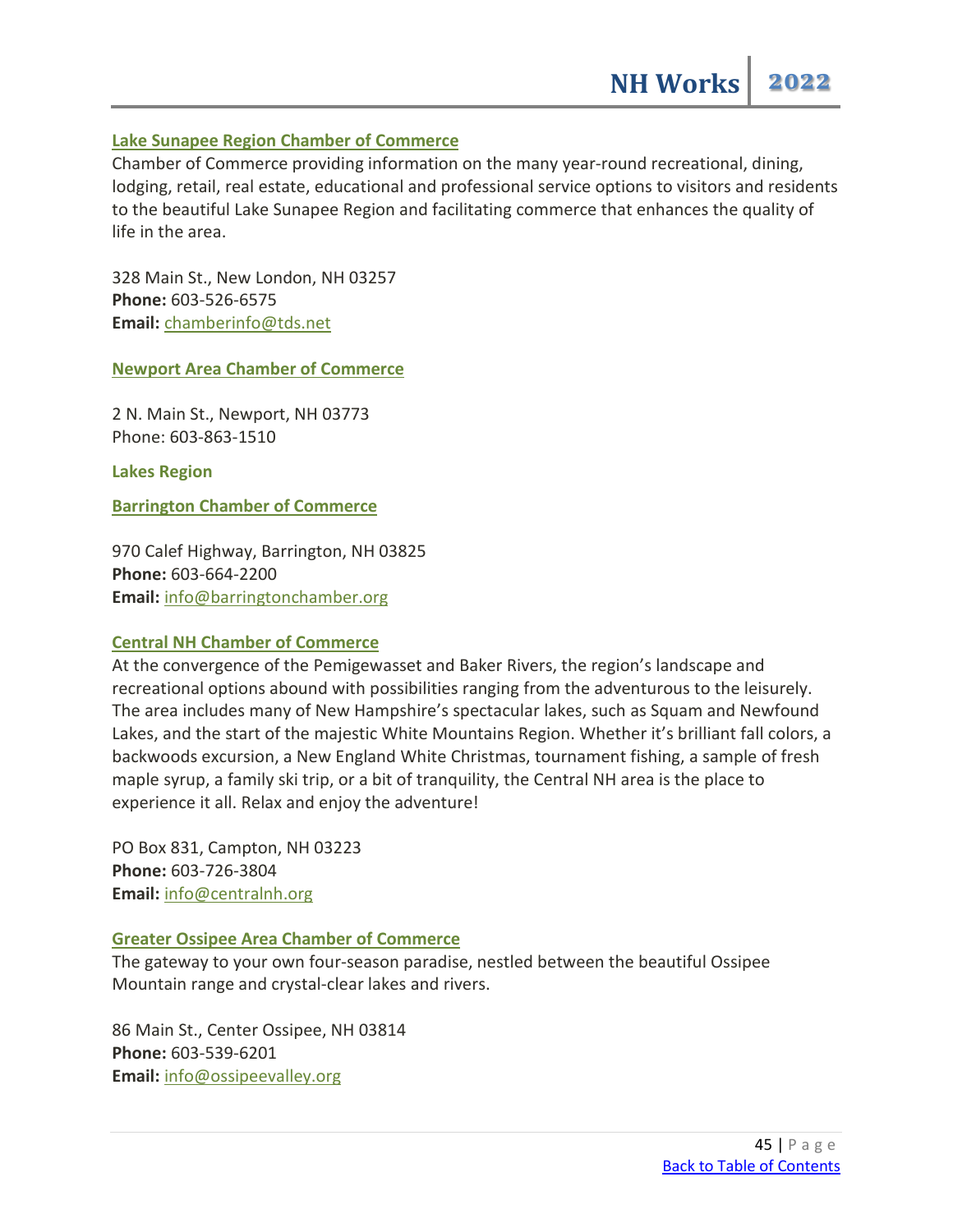#### **[Greater Wakefield Chamber of Commerce](http://greaterwakefieldchamber.org/)**

PO Box 111, Wakefield, NH 03872 **Phone:** 603-522-6106 **Email:** [postmaster@wakefieldnh.org](mailto:postmaster@wakefieldnh.org)

#### **[Lakes Region Chamber of Commerce](http://www.lakesregionchamber.org/)**

The Lakes Region Chamber of Commerce serves the communities of Alton, Andover, Belmont, Center Harbor, Franklin, Gilford, Gilmanton, Hill, Laconia, Lakeport, Meredith, Moultonborough, Northfield, Salisbury, Sanbornton, Tilton, Weirs Beach and Wolfeboro.

383 S. Main St, Laconia, NH 03246 **Phone:** 603-524-5531 **Email:** [info@lakesregionchamber.org](mailto:info@lakesregionchamber.org)

#### **[Lakes Region Tourism Association](http://www.lakesregion.org/)**

Crystal clear lakes, sandy beaches, historic villages, scenic drives, zipline & treetop aerial tours, train rides, boat cruises, castle tour, museums, science center, historic walks, four seasons of fun/activities, skiing, snowmobile, tax free shopping, dining, family-owned restaurants. Lodging options; Bed & breakfasts, country inns, resorts, motels, cottages, vacation home rentals and camping. Free info and assistance for your vacation plans, meeting and special group event.

P.O. Box 737, Tilton, NH 03276 **Phone:** 800-605-2537 **Email:** [lra@lakesregion.org](mailto:lra@lakesregion.org)

**[Meredith Area Chamber of Commerce](http://www.meredithareachamber.com/)** Full-service Chamber working to promote the area and provide services to our members.

272 DW Hwy., Route 3, Meredith, NH 03253 **Phone:** 603-279-6121 **Email:** [meredith@lr.net](mailto:meredith@lr.net)

**[Wolfeboro Area Chamber of Commerce](http://www.wolfeborochamber.com/)**Let us mail a FREE Wolfeboro Area Brochure to you. Distinguished as "The Oldest Summer Resort in America," Wolfeboro has grown to become a four-season vacation destination. Ask for a copy of "101 Things to Do in the Wolfeboro Area". You can do everything or nothing at all in Wolfeboro, New Hampshire - The Jewel of Lake Winnipesaukee™. Our Chamber of Commerce's Information Center is open year-round, conveniently located to shopping, dining, lodging, attractions, and public facilities.

32 Central Ave., Wolfeboro, NH 03894 **Phone:** 603-569-2200 **Email:** [wolfeborochamber@conknet.com](mailto:wolfeborochamber@conknet.com)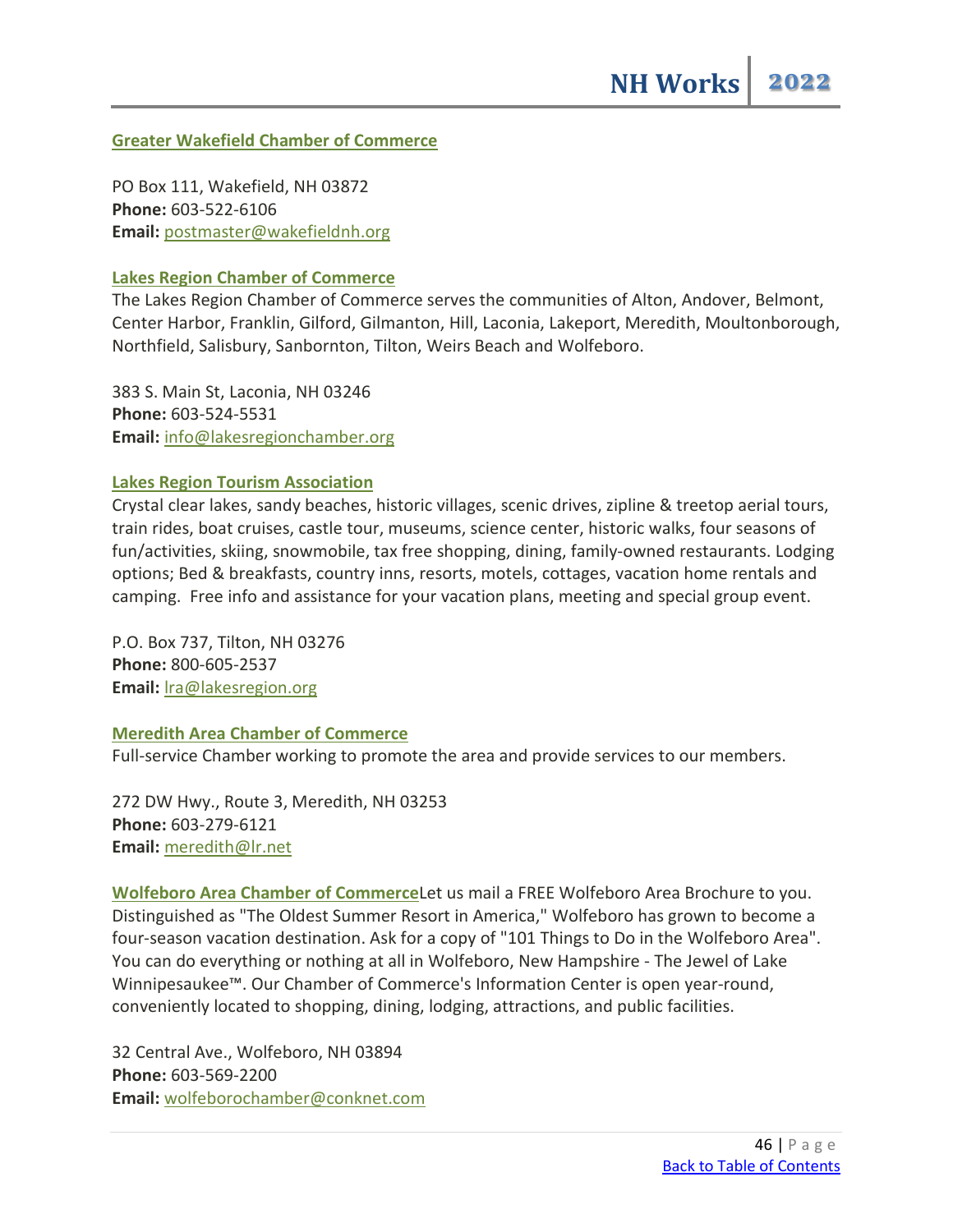#### **Merrimack Valley Region**

#### **[Greater Concord Chamber of Commerce](http://www.concordnhchamber.com/)**

Incorporated in 1919, the Greater Concord Chamber of Commerce is the fastest-growing Chamber in the state with more than 900 members. Serving Concord, sixteen surrounding Merrimack Valley communities and popular tourist destinations in the Lakes and White Mountain regions, New Hampshire's state capital chamber of commerce develops economic opportunities, strengthens the business climate, and enhances quality of life in the Capital Region and beyond. It is deeply invested in the local community and dedicated to shaping competitive economic development strategies, advocating for policies and projects that benefit the region, welcoming tourists to New Hampshire and promoting Concord as a culturally vibrant visitor destination.

49 South Main Street, Concord, NH 03301 Phone: 603-224-2508 **Email:** [info@concordnhchamber.com](mailto:info@concordnhchamber.com)

#### **[Greater Derry Londonderry Chamber of Commerce](http://www.gdlchamber.org/)**

From apple orchards and the Robert Frost Farm to hot air balloon rides and the state's longest paved bicycle trail, there's plenty to do in the greater Derry-Londonderry region.

29 W. Broadway, Derry, NH 03038 **Phone:** 603-432-8205 **Email:** [will@gdlchamber.org](mailto:will@gdlchamber.org)

**[Greater Hudson Chamber of Commerce](https://www.hudsonchamber.com/)**

Chamber of Commerce 71 Lowell Rd., Hudson, NH 03051 Phone: 603-889-4731 **Email:** [info@hudsonchamber.com](mailto:info@hudsonchamber.com)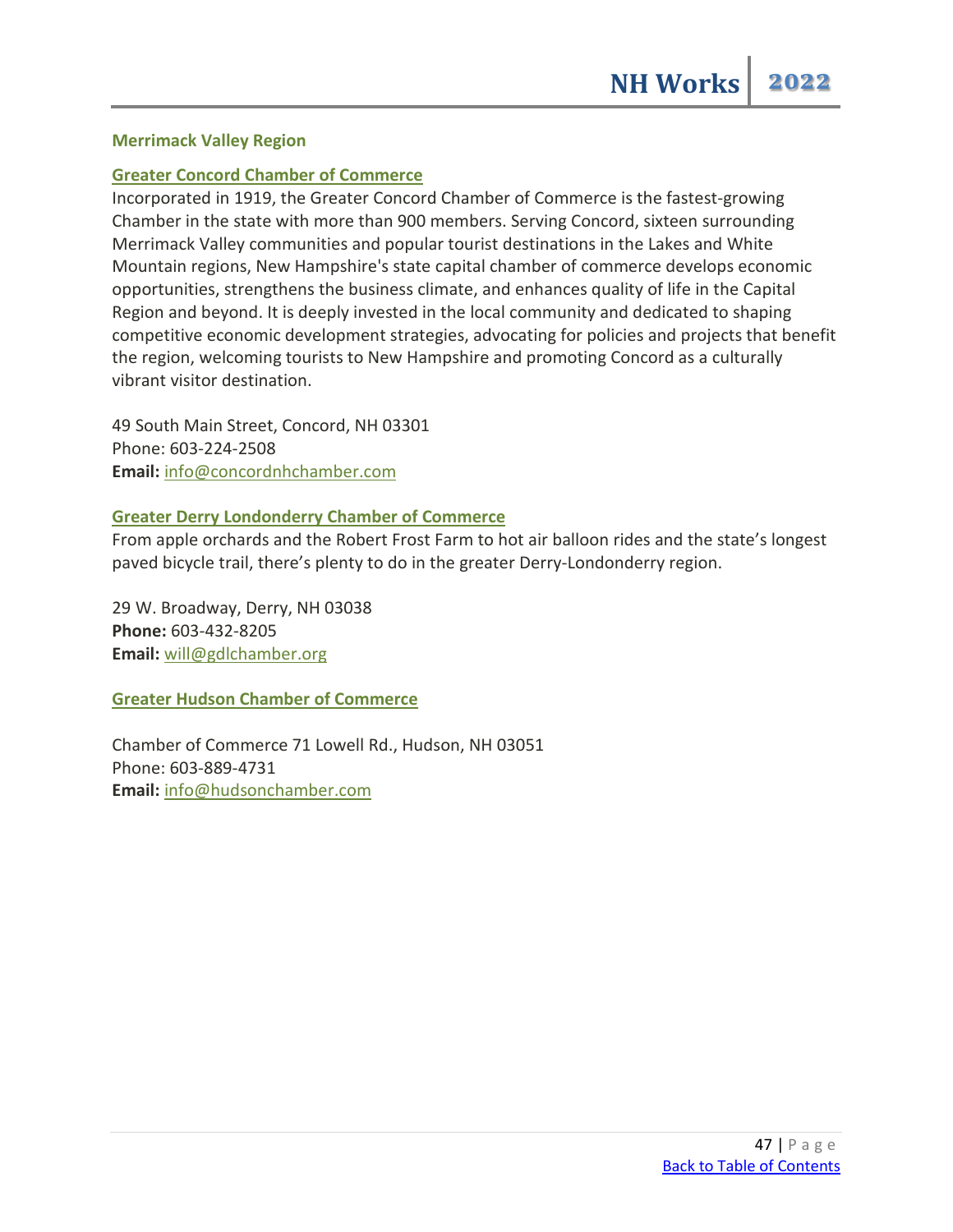#### **[Greater Manchester Chamber of Commerce](http://www.manchester-chamber.org/)**

The Greater Manchester Chamber is the largest chamber in New Hampshire, representing over 4,000 business professionals. Incorporated in 1911, the Chamber today is the most active business organization in the Manchester region, focusing its efforts primarily on the ten communities of Auburn, Bedford, Candia, Derry, Goffstown, Hooksett, Litchfield, Londonderry, Manchester, and Merrimack. The Greater Manchester Chamber's mission is to be the voice of business, shaping economic success to enhance the quality of life in Greater Manchester. The GMC is an independent, not-for-profit, business organization funded solely by the membership through annual dues and program or benefit fees. The Chamber is not a government agency, nor affiliated with any other group or organization. The Greater Manchester Chamber is a nonpartisan business advocacy organization and does not support any party or candidate. The Chamber is not a division or department of the U.S. Chamber of Commerce, and the opinions and views of the U.S. Chamber of Commerce are not necessarily reflective of the Greater Manchester Chamber of Commerce.

Heather McGrail (Avella) Director of Membership & Community Partnerships 54 Hanover St., Manchester, NH 03101 **Phone:** (603) 792-4105 **Cell:** (603) 305-6340 **Email:** [heatherm@manchester-chamber.org.](mailto:heatherm@manchester-chamber.org)

#### **[Greater Nashua Chamber of Commerce](http://www.nashuachamber.com/)**

The GNCC plays a leading role in maintaining and building on the vitality of this region. As a businessperson, your interests are our interests. We have the history, the experience, the staff, and power of 700 united businesses to help you advance in our region.

4 Water St, Suite 102, Nashua, NH 03060 **Phone:** 603-881-8333 **Email:** [info@nashuachamber.com](mailto:info@nashuachamber.com)

**[Greater Raymond Area Chamber of Commerce](http://www.raymondareachamberofcommerce.com/)**

58 Main St., Raymond, NH 03077 Phone: 603-895-2254 **Email:** [info@raymondareachamber.com](mailto:info@raymondareachamber.com)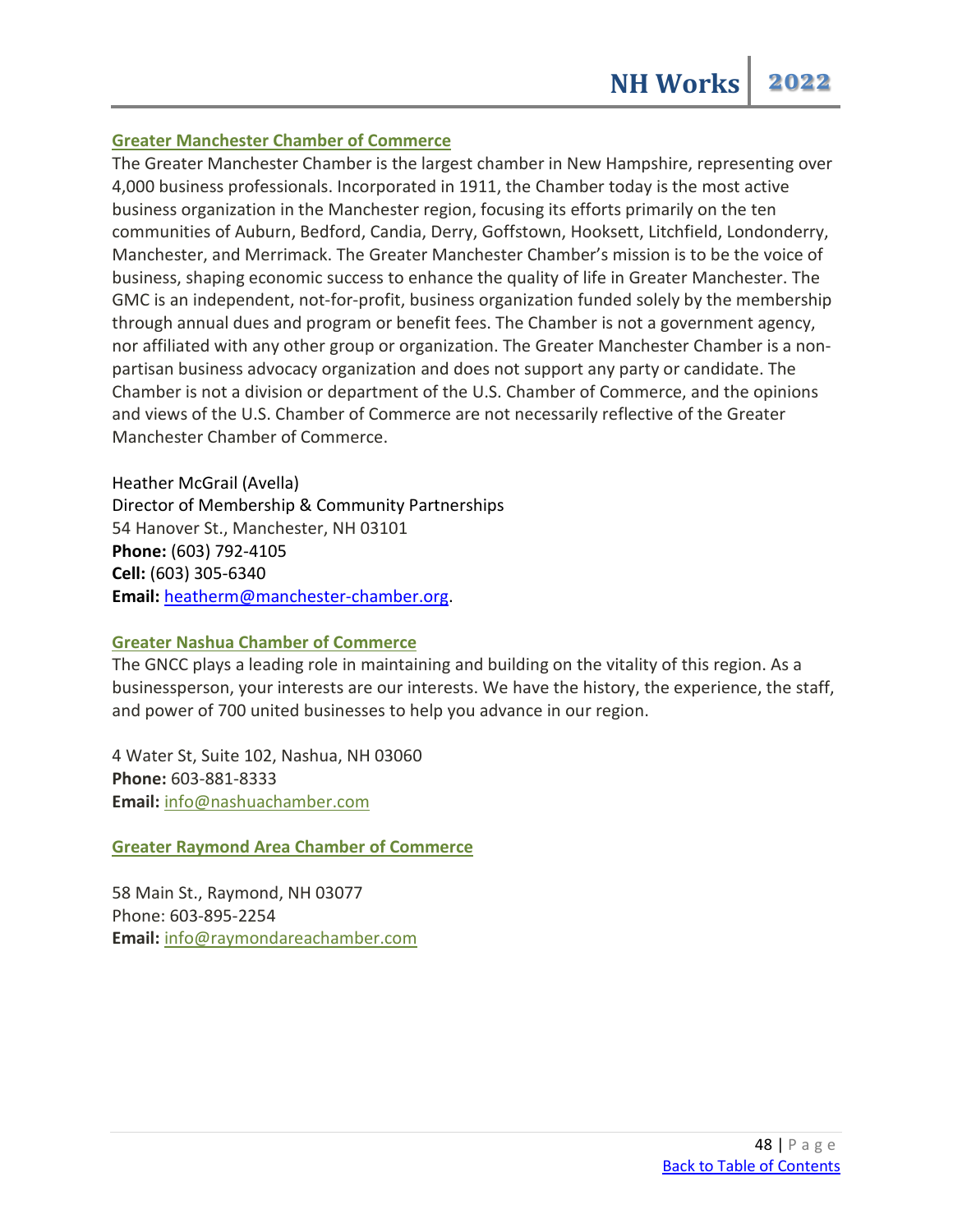#### **[Greater Salem Chamber of Commerce](http://www.gschamber.com/)**

A great resource for the community.

Depot Train Station 81 Main Street, Salem, NH 03079 **Phone:** 603-893-3177 **Email:** [donna@gschamber.com](mailto:donna@gschamber.com)

#### **[Henniker Chamber of Commerce](https://www.hennikerchamber.org/)**

Henniker, a charming New England town nestled amongst mountains, ponds and the Contoocook River, is conveniently located 15 miles from Concord, NH, our state capital. Henniker offers a blend of friendly, small-town ambience, college community, destination skiing, and 21st-Century conveniences. We provide nationally respected schools, thriving businesses and entrepreneurial services. Explore historic homes, churches, public buildings, and idyllic features of our double-arch stone bridge and lattice-truss covered bridge spanning the Contoocook River. Visit quaint shops, feast in rustic restaurants, or stay in a quaint inn. Enjoy town concerts and events around the gazebo at the Henniker Community Park or on the mountain at Pats Peak. Active folks will enjoy our hiking trails, kayaking on the Contoocook or biking along the Currier & Ives Scenic Byway.

PO Box 885, Henniker, NH 03242 **Phone:** 603-428-3198 **Website:** [www.hennikerchamber.org](http://www.hennikerchamber.org/)

#### **Greater Merrimack - [Souhegan Valley Chamber of Commerce](http://www.merrimackchamber.org/)**

Full-service Chamber of Commerce supporting a thriving business community.

69 State Road 101A Amherst, NH 03031 Phone: 603-673-4360 **Email:** [deb@merrimackchamber.org](mailto:wendy.hunt@gmsvcc.org)

#### **[TriTown Chamber of Commerce](https://tritownchambernh.org/)**

Promotes area businesses in the towns of Weare, New Boston, Henniker, and surrounding areas. To find out what is going on in downtown check out our web page.

PO Box 632 Goffstown, NH 03045 **Phone:** 603-486-4852 **Email:** [info@tritownchambernh.org](mailto:info@tritownchambernh.org)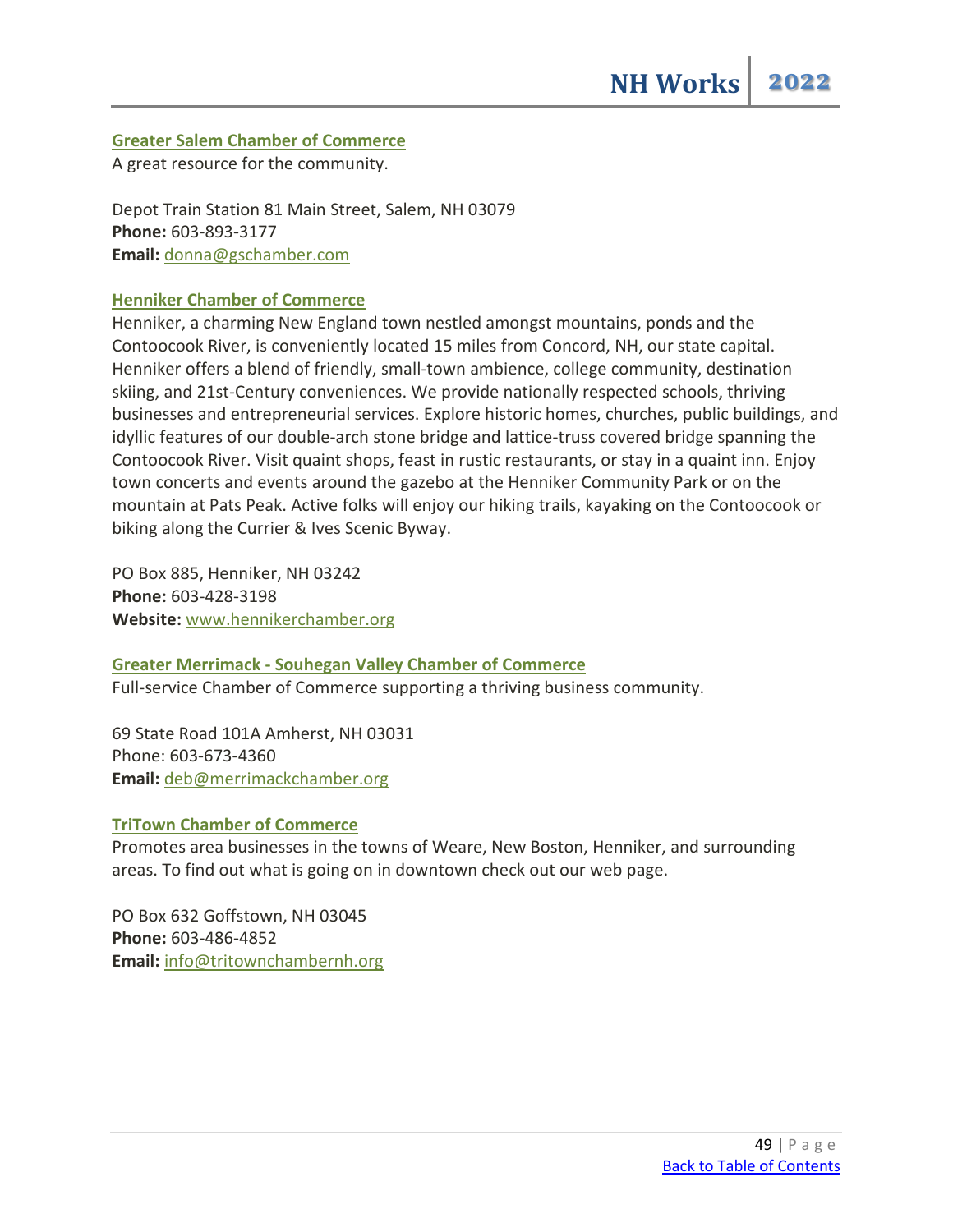#### **Monadnock Region**

#### **[Greater Hillsborough Chamber of Commerce](https://www.ghcocnh.org/)**

The Greater Hillsborough Chamber of Commerce serves residents and visitors alike by guiding them to area special events, area businesses, places to stay, eat and visit, and many recreational opportunities. We also assist with relocation information. Hillsborough, found in the Monadnock region, is a historic area with great natural beauty, scenic by-ways, hiking and recreation, and much to explore. We are home to the only President from New Hampshire, Franklin Pierce. The Greater Hillsborough Chamber of Commerce also markets and helps to organize by partnering with other non-profit organizations many large events such as the Hillsborough Balloon Fest & Fair, the Living History Event NH, and Schnitzelfest.

3 School Street, Hillsborough, NH 03244 **Phone:** 603-464-5858 **Email:** [info@hillsboroughnhchamber.org](mailto:info@hillsboroughnhchamber.org)

#### **[Greater Keene Chamber of Commerce](https://www.keenechamber.com/)**

The mission of the Greater Keene Chamber of Commerce is to advocate for business, educational, cultural, and recreational organizations; as well as issues and initiatives that promote and support economic growth and quality of life in Keene and the Monadnock region.

48 Central Sq., Keene, NH 03431 **Phone:** 603-352-1303 **Email:** [info@keenechamber.com](mailto:info@keenechamber.com)

#### **[Greater Peterborough Chamber of Commerce](http://www.peterboroughchamber.com/)**

Welcome to Contoocook Valley of New Hampshire's Monadnock Region! The Greater Peterborough Chamber of Commerce is the second largest Chamber of Commerce in the Monadnock Region. Our mission is to enhances the economic vitality and quality of life of the Contoocook Valley through support of existing businesses, expansion of commerce, and community leadership. We represent the surrounding towns in the Greater Peterborough, New Hampshire area including Peterborough, Jaffrey, Rindge, Dublin, Sharon, Temple, Antrim, Bennington, Fitzwilliam, Francestown, Greenfield, Greenville, Hancock, Harrisville, Mason, New Ipswich and Wilton. If you are looking for a business connection in the Greater Peterborough, NH area or need more information than you can find via our member directory on [www.PeterboroughChamber.com,](http://www.peterboroughchamber.com/) or call us at 603-924-7234. Our office is conveniently located at the junction of Routes 101 and 202 in Peterborough. Visitors will find a wealth of printed information about area resources and attractions, and a knowledgeable and friendly staff. We hope to see you soon!

10 Wilton Road, Peterborough, NH 03458 **Phone:** 603-924-7234 **Email:** [staff@peterboroughchamber.com](mailto:staff@peterboroughchamber.com)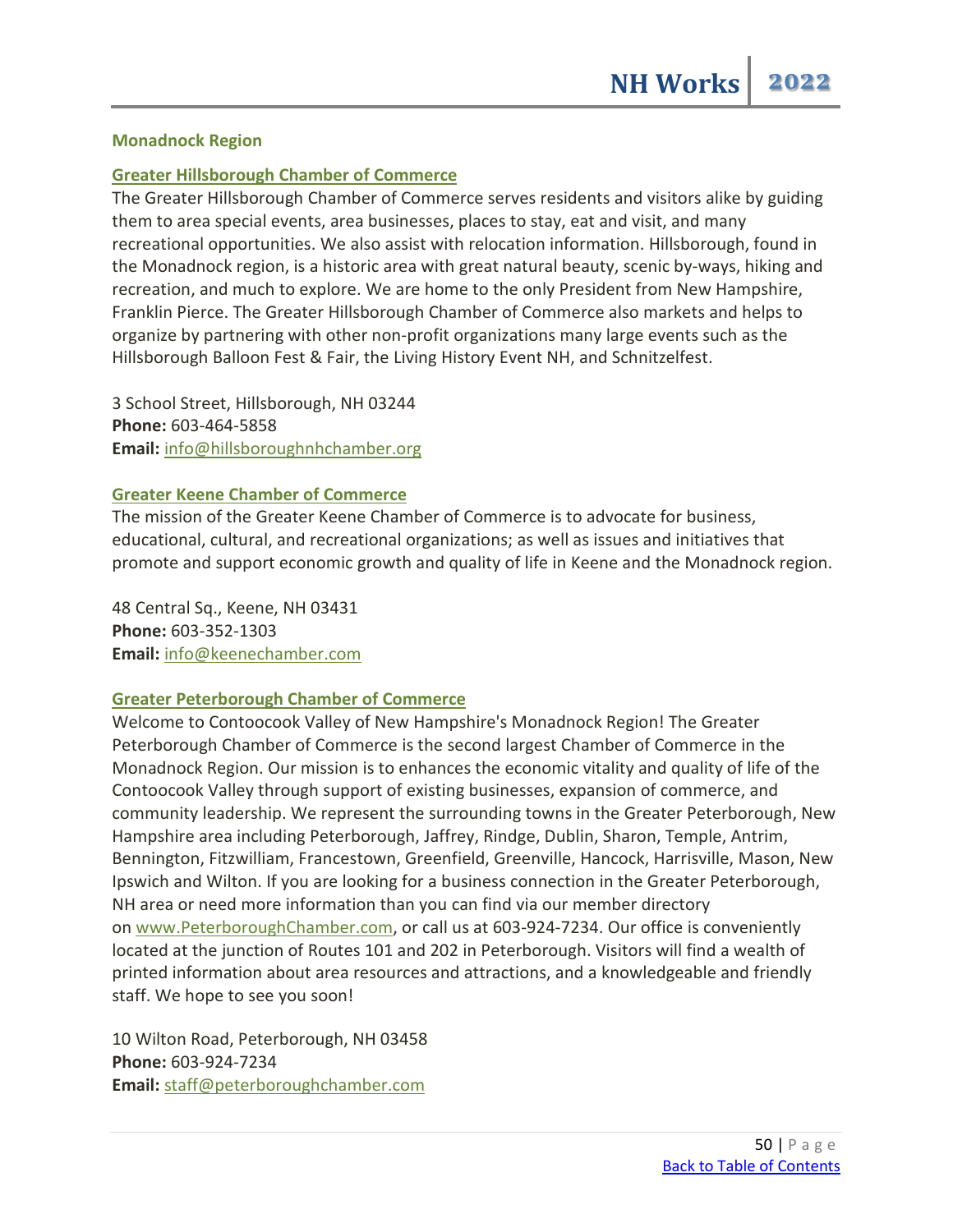#### **[Jaffrey Chamber of Commerce](http://www.jaffreychamber.com/)**

7 Main St., Jaffrey, NH 03452 **Phone:** 603-532-4549 **Email:** [info@jaffreychamber.com](mailto:info@jaffreychamber.com)

#### **[Monadnock Travel Council](http://www.monadnocktravel.com/)**

The Monadnock Travel Council is the go-to organization for information about visiting New Hampshire's Monadnock Region. Members represent the many faceted aspects of tourism throughout the region and work together to promote visiting and engage and educate visitors to the region. Anchored by our Grand Monadnock, the most climbed mountain in the US, the region offers quintessential New England experiences in its small towns and college city of Keene. The Monadnock Travel Council was created to provide a comprehensive travel promotion program for the Monadnock Region travel related businesses, to provide a forum for communication among travel related businesses in the Monadnock Region, and to represent the Monadnock Region to other regions in New Hampshire, to the State of New Hampshire and to other states.

P.O. Box 10, West Peterborough, NH 03468 **Phone:** 866-284-2921 **Email:** [monadnocktravel@yahoo.com](mailto:monadnocktravel@yahoo.com)

#### **[Rindge Chamber of Commerce](http://rindgechamber.org/)**

The Rindge Chamber of Commerce is an organization to promote the general welfare and prosperity of the Rindge Community. Our goal is to improve and expand communication between businesses and the local community, encouraging, supporting, and participating in local and regional Events.

P.O. Box 911, Rindge, NH 03461 **Phone:** 603-899-5051 **Email:** [info@RindgeChamber.org](mailto:info@RindgeChamber.org)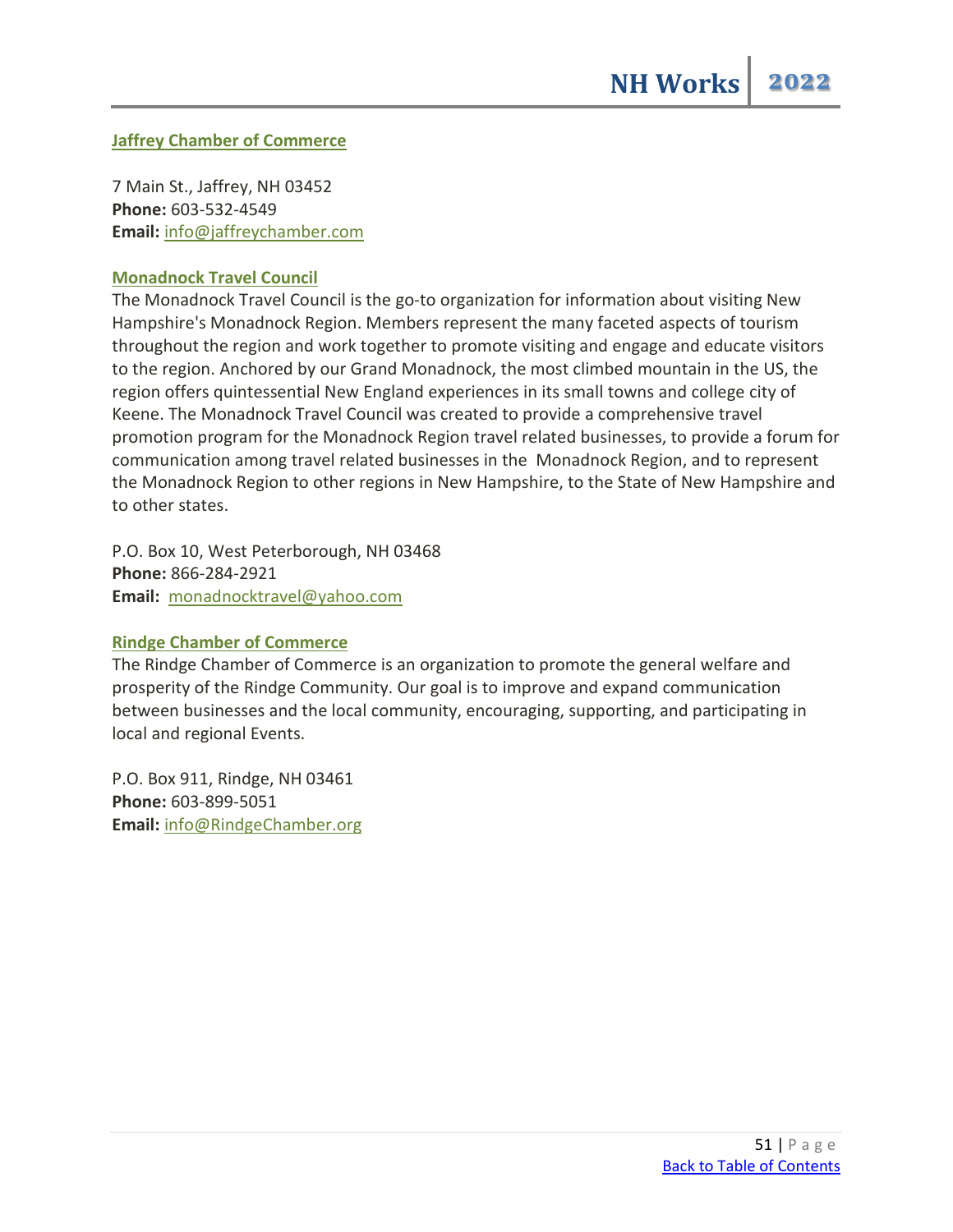#### **Seacoast Region**

#### **[Exeter Area Chamber of Commerce](http://www.exeterarea.org/)**

The region of 10 towns that the Exeter Area Chamber of Commerce serves is known as one of New England's most prosperous areas with a sound business and community climate. It is diverse, rich with resources and steeped with history and tradition. Whether it is the outstanding quality of our educational institutions, the superior community healthcare, our transportation infrastructure, the restaurants, and shopping, or all the outdoor activities like kayaking, apple picking, cross country skiing, ice fishing, biking or hiking, this area is uniquely positioned for anyone looking to optimize how they live, work and play. The Exeter Area Chamber of Commerce represents more than 450 businesses and community organizations that are eager to make your visit or move to the area a pleasant experience.

120 Water Street, Suite B, Exeter, New Hampshire (NH) 03833 **Phone:** 603-772-2411 **Email:** [info@exeterarea.org](mailto:info@exeterarea.org)

#### **[Greater Dover Chamber of Commerce & Visitor Center](http://www.dovernh.org/)**

The Greater Dover Chamber of Commerce, a member-driven organization, provides value to its members, residents and visitors, by facilitating and sustaining growth of businesses, organizations and events to promote a healthy, thriving community.

550 Central Avenue, Dover, NH 03820 **Phone:** 603-742-2218 **Email:** [info@dover.org](mailto:info@dover.org)

#### **[The Chamber Collaborative of Greater Portsmouth](https://portsmouthchamber.org/)**

Your official source for information on restaurants, hotels, shopping, historic sites, attractions, cruises, music, arts and culture in Portsmouth and the Seacoast region is the Greater Portsmouth Chamber of Commerce. The year-round Visitor Information Center at 500 Market Street and seasonal info kiosk in downtown Market Square provide easy access for suggestions on activities and attractions. Step-on guide service for the Portsmouth Harbor Trail is available year-round by appointment.

Nate Hastings Membership & Development Manager 500 Market St., Portsmouth, NH 03801 **Phone:** (603) 610-5517 **Email:** [Nate@portsmouthcollaborative.org](mailto:Nate@portsmouthcollaborative.org) **Main Office Phone:** 603-610-5510 **Main Office Email:** [info@portsmouthcollaborative.org](mailto:info@portsmouthcollaborative.org)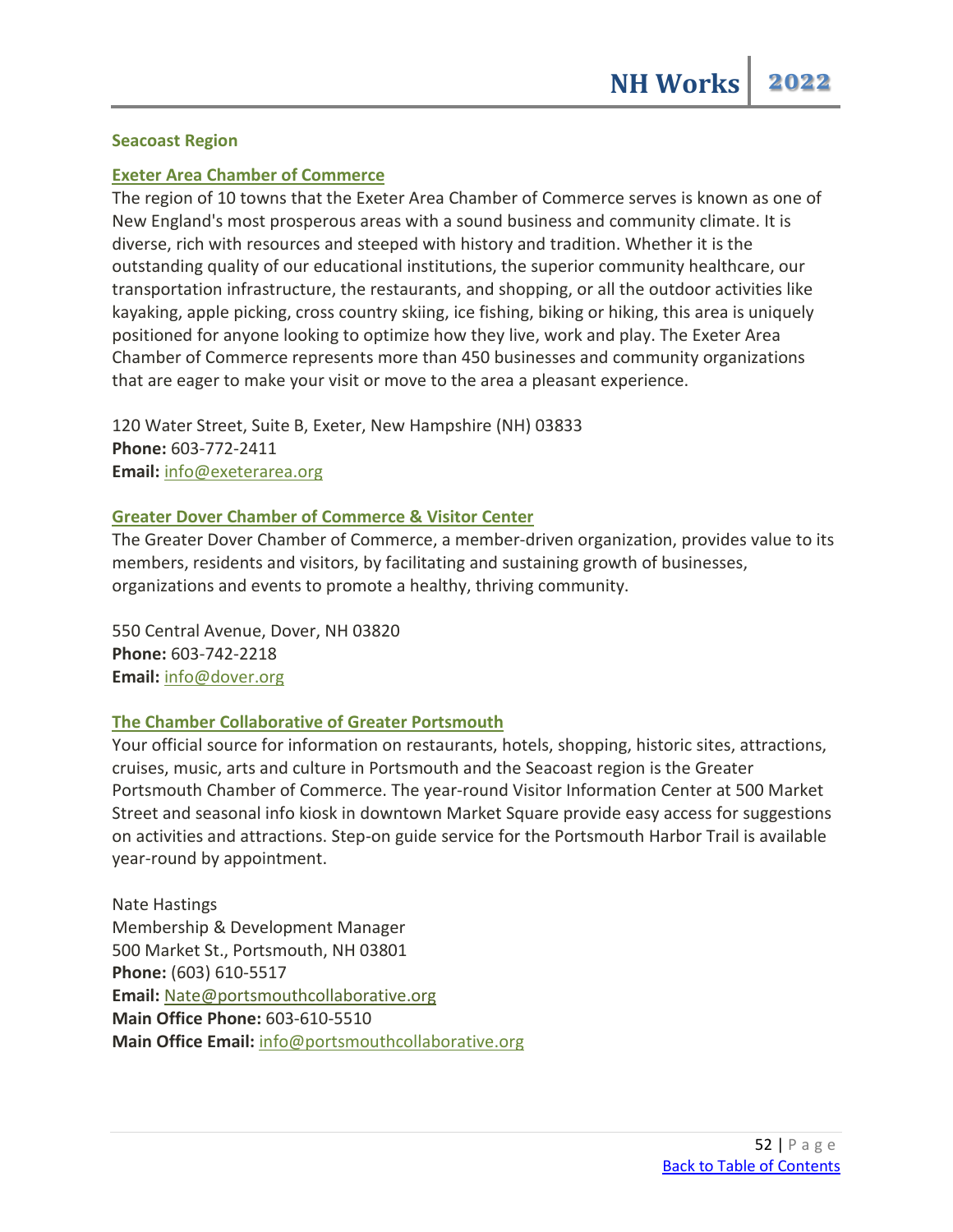#### **[Greater Rochester Chamber of Commerce](http://www.rochesternh.org/)**

The Greater Rochester Chamber of Commerce is celebrating nearly 90 years of providing services to area businesses and residents of the area. The Chamber is a non-profit, membership organization comprised of approximately 450 businesses and professionals in the greater Rochester area dedicated to supporting a favorable business climate and enhancing the quality of life in the area. The Chamber provides information on community events, street and area maps, arts and entertainment, dining guide, visitor information including attractions, relocation information, and offers a comprehensive community magazine. Rochester, located in the northern portion of New Hampshire's Seacoast region, offers the conveniences of a growing and prospering city combined with scenic delights, amenities, fantastic dining and shopping options, a great location and friendly people. Be sure to visit us. For information, visit [www.rochesternh.org.](http://www.rochesternh.org/)

18 S. Main St., Rochester, NH 03867 **Phone:** 603-332-5080 **Email:** [info@rochesternh.org](mailto:info@rochesternh.org)

**[The Falls Chamber of Commerce](http://thefallschamber.com/) (Somersworth)**

472 High St, #308, Somersworth, NH 03878 **Phone:** 603-749-7175 **Email:** [info@thefallschamber.com](mailto:info@thefallschamber.com)

#### **[Hampton Area Chamber of Commerce](http://www.hamptonchamber.com/)**

The Hampton Area Chamber of Commerce represents the five seacoast towns of Hampton, North Hampton, Seabrook, Hampton Falls and Rye, NH and we'd love to extend a very warm welcome to our beautiful NH Seacoast. The NH Seacoast is a very special and inviting place that includes great restaurants, lodging and shopping, along with a wonderful quality of life. There is always something to do, whether it's the free concerts at the North Hampton Gazebo, Odiorne State Park and Science Center in Rye, the Visitors Center at Seabrook Station, apple picking in Hampton Falls or enjoying miles of pristine beach where, during, the summer season, there are over 80 nights of free entertainment at the ALL NEW Hampton Beach Seashell Stage, fireworks each week and top entertainment at the Hampton Beach Casino Ballroom. The new buildings are done at Hampton Beach and look amazing!

Visit [www.hamptonbeachredevelopment.com](http://www.hamptonbeachredevelopment.com/) to see pictures. Visit our website at [www.HamptonChamber.com,](http://www.hamptonchamber.com/) or feel free to call us at 603.926.8717 any time of year for visitor, relocation or any type of information you're looking for. We're here to help! Again, welcome and enjoy our beautiful Seacoast Region.

One Lafayette Rd., Hampton, NH 03842 **Phone:** 603-926-8718 **Email:** [info@hamptonchamber.com](mailto:info@hamptonchamber.com)